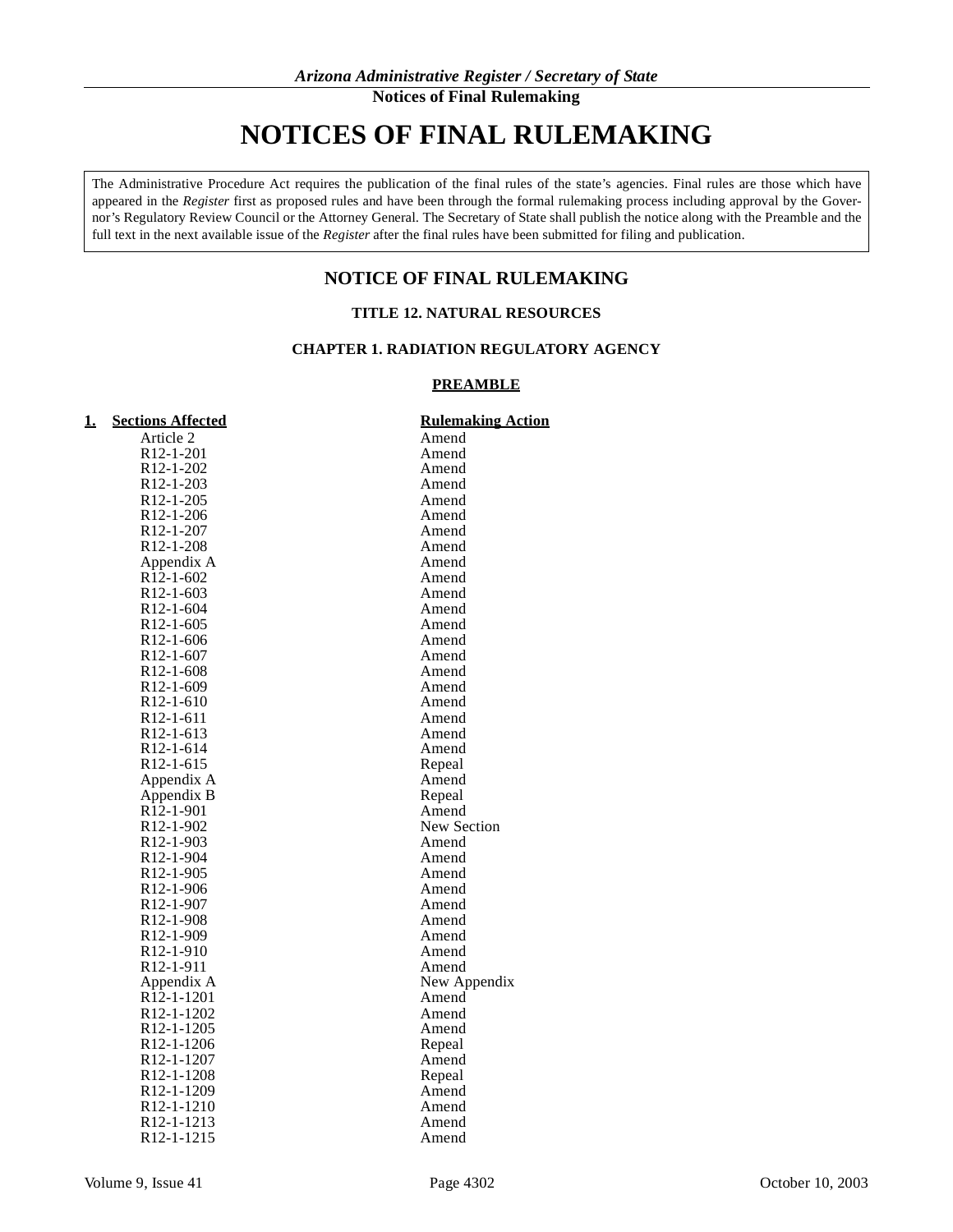| R12-1-1216              | Amend |
|-------------------------|-------|
| R12-1-1217              | Amend |
| R12-1-1219              | Amend |
| R12-1-1220              | Amend |
| R12-1-1223              | Amend |
| Table A                 | Amend |
| Article 17              | Amend |
| R12-1-1702              | Amend |
| R <sub>12</sub> -1-1703 | Amend |
| R12-1-1712              | Amend |
| R <sub>12</sub> -1-1714 | Amend |
| R12-1-1715              | Amend |
| R12-1-1717              | Amend |
| R12-1-1718              | Amend |
| R12-1-1719              | Amend |
| R12-1-1720              | Amend |
| R12-1-1721              | Amend |
| R12-1-1722              | Amend |
| R12-1-1723              | Amend |
| R12-1-1731              | Amend |
| R12-1-1733              | Amend |
| R12-1-1734              | Amend |
| R <sub>12</sub> -1-1741 | Amend |
| R12-1-1742              | Amend |
| R12-1-1743              | Amend |
| R12-1-1751              | Amend |
|                         |       |

# **2. The specific authority for the rulemaking, including both the authorizing statute (general) and the statutes the rules are implementing (specific):**

Authorizing statute: A.R.S. § 30-654(B)

Implementing statutes: A.R.S. §§ 30-657, 30-671(B), 30-672(H) and (J), 30-673, 30-686, 30-687, 30-688, 32-2842, and 32-2843

# **3. The effective date of the rules:**

November 14, 2003

#### **4. A list of all previous notices appearing in the Register addressing the final rules:**

Notice of Rulemaking Docket Opening: 6 A.A.R. 4834, December 29, 2000

Notice of Rulemaking Docket Opening: 7 A.A.R. 4097, September 14, 2001

Notice of Proposed Rulemaking: 7 A.A.R. 5585, December 21, 2001

Notice of Public Information: 8 A.A.R. 2763, June 28, 2002

# **5. The name and address of the agency personnel with whom persons may communicate regarding the rules:**

| Name:      | Daniel H. Kuhl                                                                  |
|------------|---------------------------------------------------------------------------------|
| Address:   | Arizona Radiation Regulatory Agency<br>4814 S. 40th Street<br>Phoenix, AZ 85040 |
| Telephone: | $(602)$ 255-4845, ext. 233                                                      |
| Fax:       | $(602)$ 437-0705                                                                |
| E-mail:    | dkuhl@arra.state.az.us                                                          |

#### **6. An explanation of the rules, including the agency's reasons for initiating the rules:**

- Introductory Statement: The majority of the changes are the result of a five-year review of the rules contained in the following Articles: Article 2, completed in February 2000; Article 17, completed in June 2000; Articles 6 and 9, completed in September 2000; and Articles 12, completed in October 2000. The reviews have resulted in significant rule changes.
- Article 2: Minor changes are made to Article 2 as a result of the five-year review.
- Article 6: A number of definitions are added and deleted to assist the reader to understand the requirements in this Article. Fluoroscopic treatment simulators will be exempted from the requirements effecting other fluoroscopic systems regulated in R12-1-606. Unclear language concerning the holding of animals during veterinary x-rays is amended. Persons holding animals during x-ray procedures will be required to meet all of the safety requirements in R12-1-613. The mammography rules in Article 6 are updated to include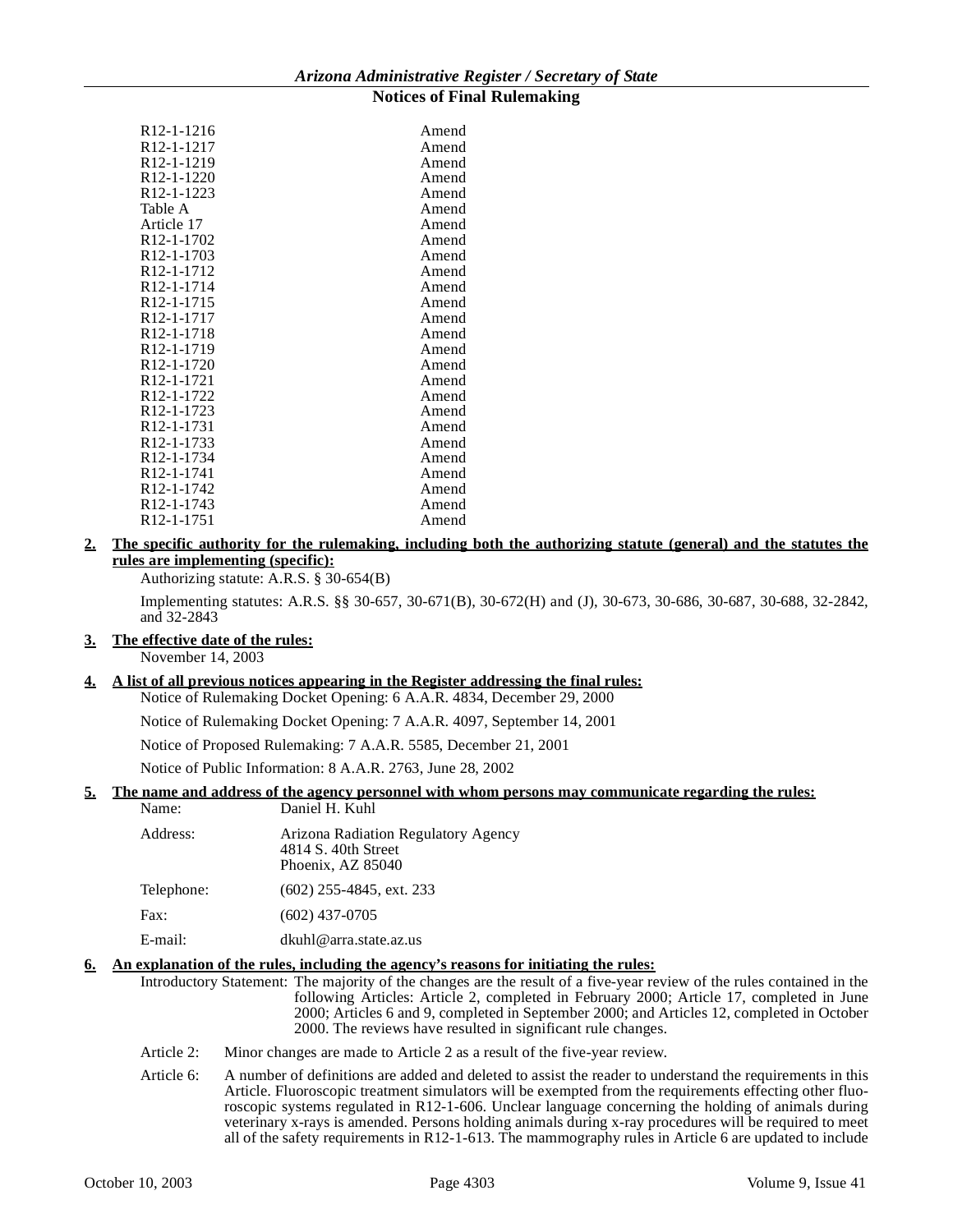current federal standards. Physicist training requirements in R12-1-615, and procedures and tests for mammography systems in Appendix B are deleted because the most current training standards are listed in the incorporated federal reference.

- Article 9: Article 9 is amended to include a list of definitions needed to understand the updates that were added during the previous rulemaking. R12-1-904 is amended to require applicants to provide a staff list to the Agency so that safety concerns associated with inadequate staffing will be addressed before the registration is issued. R12-1-905 is amended to allow the use of accelerator-produced photon radiation to produce x-ray images when performing electron therapy. Training requirements for operators of particle accelerators in R12-1-906 is delineated according to medical or industrial use. The requirement to perform a periodic smear survey in R12-1-911 and maintain an adequate ventilation system in R12-1-912 are deleted because contamination concerns are addressed in Article 4.
- Article 12: Article 12 is amended to repeal the "hearing procedures" that conflict with those of the Office of Administrative Hearings. There are new Divisions added to the list under R12-1-1215. Included are laser demonstrations, class II surgical devices, and other nonionizing radiation producing machines. Corresponding additions are being made to the associated administrative time-frames listed in R12-1- 1223.
- Article 17: R12-1-1734 which regulates particle accelerators used in well logging, is modified because rules regulating their use are located in Article 9. A new rule is added regulating the use of well logging sources in uncased wells. In the past, well logging in uncased holes has been regulated through the use of conditions-of-use in the radioactive material license.
- **7. A reference to any study relevant to the rules that the agency reviewed and either relied on in its evaluation of or justification for the rules or did not rely on in its evaluation of or justification for the rules, where the public may obtain or review each study, all data underlying each study, and any analysis of each study and other supporting material:**

None

**8. A showing of good cause why the rules are necessary to promote a statewide interest if the rules will diminish a previous grant of authority of a political subdivision of this state:** Not applicable

#### **9. The summary of the economic, small business, and consumer impact:**

The changes proposed for Article 2 should not pose a financial burden on radiation-producing machine users.

The changes proposed for Article 6 should do little to impact the financial status of users of x-ray producing machines in the practice of human and veterinary medicine. The changes to the mammography rules are extensive, however, all of the users should be impacted very little by the proposed changes because Agency inspectors are already insuring that mammographers are meeting the most current FDA standards. The FDA requires that Agency inspectors, who inspect these facilities for the federal government, inspect registrants according to the most current federal standards, even if the standards have not been amended to the Arizona rules.

The changes proposed for Article 9 are made to improve the clarity and understandability of the rules it contains. In many cases unclear language is removed or modified. These changes should have little economic impact on the affected registrants.

The changes proposed for Article 12 will have little economic impact on the licensees and registrants regulated by the Agency. Most of the changes are made to conform to the hearing procedures of the Office of Administrative Hearings. Obviously, the additional workload that may be transferred to their personnel may impact them while decreasing Agency administrative costs. The cost of the hearings has not been determined. Also, there is a potential civil penalty cost associated with each category, should a licensee or registrant fail to meet the rules for use of radiation sources. The monetary values of the civil penalties are thoroughly defined in the existing Article 12.

The changes proposed for Article 17 will result in the following economic impact. The majority of the changes are made to clarify and improve rule language, as a result of a recent five-year review. Amended standards are added to required operating and emergency procedures in R12-1-1722. R12-1-1734 is amended to add a new rule regulating the use of well logging sources in uncased wells. In the past, well logging in uncased holes has been regulated in conditions of use on a radioactive material license. The Agency has not developed methods to reduce the impact of casing well holes on small businesses because casing a hole is required as part of the Agreement Arizona has with the Nuclear Regulatory Commission (NRC), and the fact that well logging licensees working in Arizona are already required to case well holes, as required by license condition for over 10 years. Because casing well holes where radioactive sources are used is a national requirement, there have not been any previous complaints by Arizona licensees. The probable cost to private persons and consumers should be minimal because the actual cost to case a hole would be spread over a large segment of the population using revenue generated by selling the natural resource extracted from the hole. An estimate of costs associated with this rule are provided in the economic impact report filed with the Article 17 rule changes.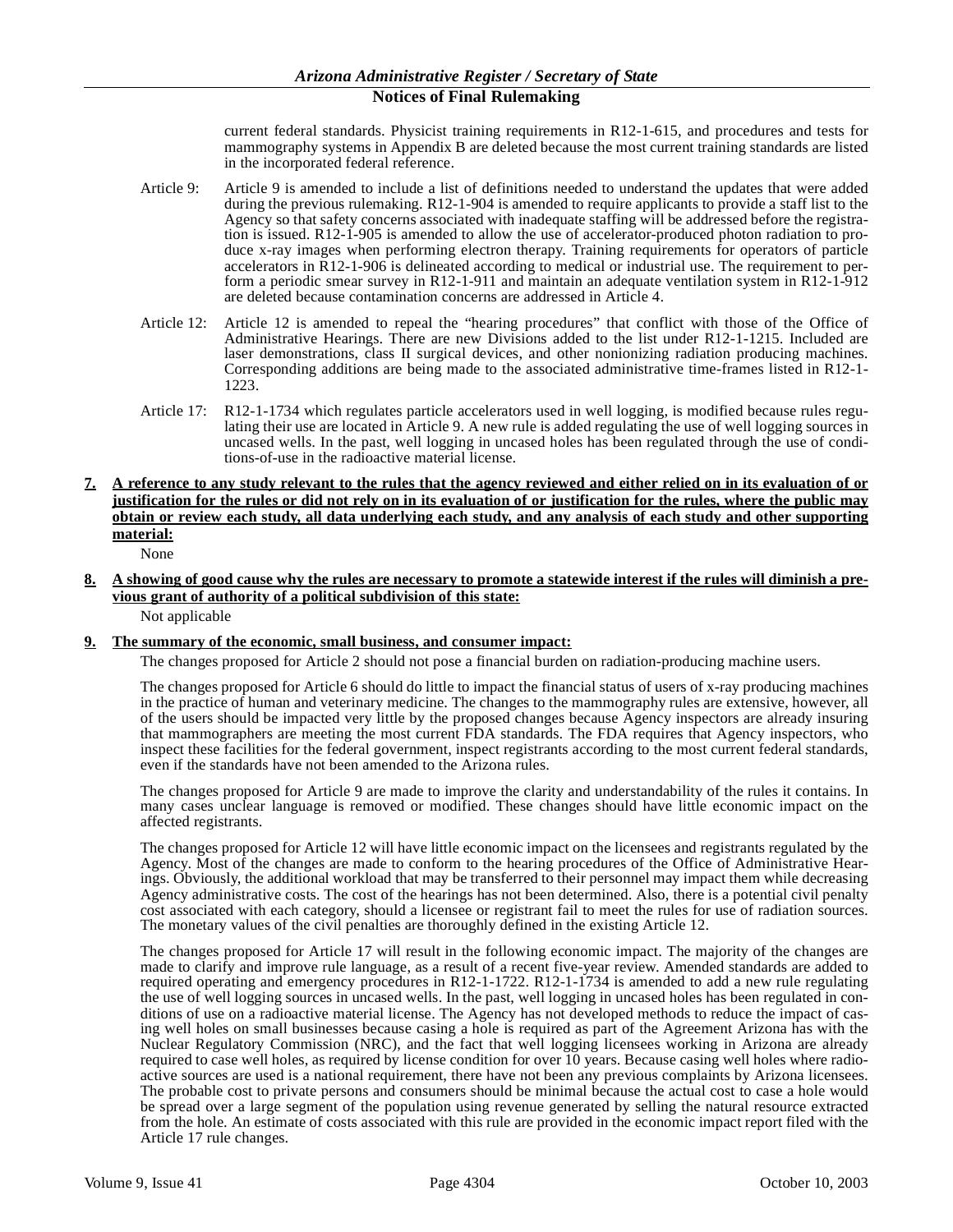#### **10. A description of the changes between the proposed rules, including supplemental notices, and final rules:**

The major change to this rule package is the removal of R12-1-209 and Article 14. The rules are deleted because of concern for patient and personnel safety with the proposed change from direct supervision of users of medical lasers and photothermolysis devices, as presented in the proposed rule package, to indirect supervision in the final. The change to indirect supervision came about as a result of discussions at the public hearing held in connection with this rulemaking package. R12-1-209 is included in the withdrawal because nonionizing radiation registration requirements, located in this rule were being moved to Article 14 in the original package. These deletions will be presented in a supplemental rule package that will contain a description of training for use of laser and photothermolysis machines that must be completed by operators functioning under indirect supervision. The training programs under consideration will be discussed and developed by individuals who represent the regulated community and interested regulatory boards. The Agency is unable to provide a date for the supplemental package.

For other changes, see item #11 below for a compilation of each comment received, associated change, if any, and the Agency's response to the comments. Item #11 contains both written and oral comments received by the Agency during the public meeting held on February 27, 2002.

In closing, there are two minor changes that need to be mentioned. R12-1-1716 was deleted from the package because, after further review, it was decided that the proposed changes were not needed. In a second case, it was discovered that R12-1-1721 incorrectly listed a rule that does not exist in the current regulations. Therefore, the proposed changes to the rule were not correct. The correct rule version, in association with minor changes resulting from the most recent five-year review, is listed in the final rulemaking. It is believed the proposed changes are not substantive in nature and do not result in a significant cost to the Agency or the regulated community.

#### **11. A summary of the comments made regarding the rules and the agency response to them:**

The changes between the proposed and final rules in the rule project, Docket Number 0052 are provided below. The changes are based on written and oral comments that were received by the Agency prior to, and in a public meeting held on February 27, 2002. Also, during the meeting, the Agency received suggestions from the Radiation Regulatory Hearing Board. All of the comments are listed below with the Agency's responses. Additionally, it should be noted that the record was reopened on June 4, 2002, to allow the Agency additional time to respond to the numerous initial comments and to allow further comments from interested parties. The record was closed on September 27, 2002.

Because a court reporter was not present during this public hearing, the public hearing record does not always reflect who made a particular comment. The identifying information has been lost in the transcription of the meeting audiotapes. Therefore, the comments will be listed without a person's name. The following is a list of persons who were present during the morning session of the public meeting, or provided written comments regarding this rulemaking:

Roland Wong and Robert Metzger from Radiation Safety Engineering,

Roxanne Cottrel of Affordable Laser Hair Removal,

Kolton Fox, Kim Denton, Maria Dericola, Kem Pettit, C. Jefferson, all representing themselves,

Alex Juarez of A Gentle Solution,

Bill Pavlicek, Ph.D. of the Mayo Clinic,

Subramania Jayaraman of Valley Radiation Oncology,

Hollae Ploof-Mnatzaganias of Le Vanishe Laser Hair Removal and Aesthetic Ctrs.,

Alan Douglas from the Flagstaff Medical Center,

Gary L. Zaharek of the FDA,

Cliff J. Vanell of the Office of Administrative Hearings (OAH),

Members of the Radiation Regulatory Hearing Board,

Agencies that recommended changes,

Arizona State Board of Medical Examiners,

Arizona Medical Association,

Arizona State Board of Nursing (Avisory Opinion),

Arizona State Board of Cosmetology (Position Paper),

Dennis Blaha, M.D. of the Laser Skin and Vein Center,

Arizona Board of Osteopathic Examiners

Thomas E. Garrison, M.D. of Advanced Laser Clinics,

Hale and Dorr LLP, Counselors at Law,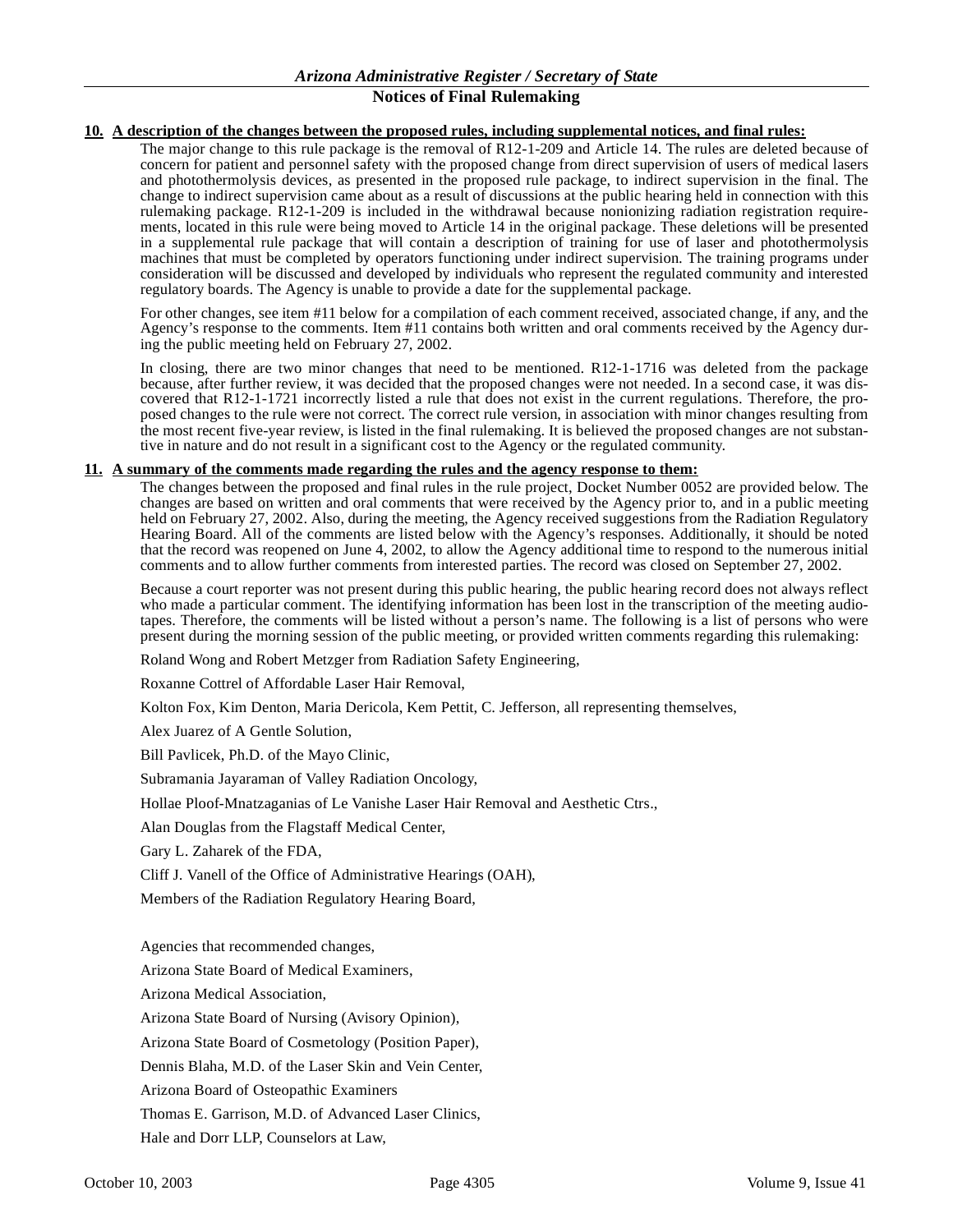Please note: Many of the attending persons listed above were in attendance for a discussion of the proposed changes to Article 14. Because Article 14 has been dropped from this package, Article 14 comments have also been removed from this package.

Recommended changes received from the public and the Radiation Regulatory Hearing Board:

Format: Comment or criticism, new wording, if applicable, followed by old wording, followed by Agency's response to the comment or criticism.

The following comments were received in written form:

- 1. **Comment** From Cliff Vanell; As drafted the following are the only rules in Article 12 that supplement the OAH jurisdiction: R12-1-1201, R12-1-1202, R12-1-1205, R12-1-1207(C) through (F) and R12-1-1209 through R12-1-1223 (all as amended)
	- Action: Not all of the recommended changes are made. In R12-1-1201 the phrase "unless otherwise provided by law" has not been added, because the Agency Director did not feel it was necessary. R12-1-1202 was amended as recommended, referencing the law that the OAH operates under. However, subsections (D) and (E) are left in at the request of the Agency Director. R12- 1-1204 is not repealed as requested for the reason noted above. R12-1-1205 is updated using "administrative law judge."  $\overline{R}12$ -1-1206 is deleted as recommended.  $\overline{R}12$ -1-1207(A) and (B) are deleted as requested. However the change in the language in subsection (C) is not made at the request of the Agency Director. R12-1-1208 is deleted as requested. R12-1-1209 through R12-1-1223 contain numerous minor changes resulting from the most recent five-year review and not resulting from the OAH review.
	- Agency response:The Agency appreciates the comments provided by the OAH. Not all of the recommended changes were made because it was felt the Agency would be unable to conduct its business in an efficient manner if all of the recommended rule deletions are made.
- 2. The following comments were received in a letter from Alan Douglas:
	- **Comment A:** The record retention time-frame in  $R12-1-905(C)(5)$  is not consistent with other time-frames in the Agency rules.

Action: None

- Agency response:The Agency agrees that record retention should be consistent when possible, however, this change may be substantial in nature. It will be held for a future rulemaking so that members of the regulated community will be allowed to comment on the change's effect.
- **Comment B:** The use of the word "manually" in R12-1-908(C) (in the final version it will be No. 3) is not always appropriate when referencing particle accelerator interlocks.

Action:

- (Final)  $\frac{C.3}{C}$  When If an interlock system connected to an entrance door that provides access to the therapy suite has been tripped, it shall only be is not possible to resume operation of the particle accelerator by manually resetting the interlock switch at the entrance where it had been tripped; eontrols at the position where the interlock has been tripped, and lastly at the main control console.
- (Proposed) **C.** When an interlock system has been tripped, it shall only be possible to resume operation of the particle accelerator by manually resetting the interlock switch at the entrance where it had been tripped. controls at the position where the interlock has been tripped, and lastly at the main control console.
- Agency response:The Agency agrees that all interlocks may not require a manual reset, especially on some of the newest therapy equipment.
- **Comment C:** Not all interlocks can be totally fail-safe, as is required in R12-1-908(E).

- (Final)  $\mathbf{E}$ -5. If possible, the interlock system is All safety interlocks shall be fail safe fail-safe in design,  $\frac{1}{2}$ i.e., designed so that any defect or component failure in the interlock system prevents operation of the particle accelerator. , and
- (Proposed) **E.** All safety interlocks shall be fail safe in design, , i.e., designed so that any defect or component failure in the interlock system prevents operation of the particle accelerator.
- Agency response:The Agency agrees that interlocks on state-of-the-art equipment may not meet the standard in the rule. Therefore, an allowance should be made for the equipment that cannot meet the standard as currently written.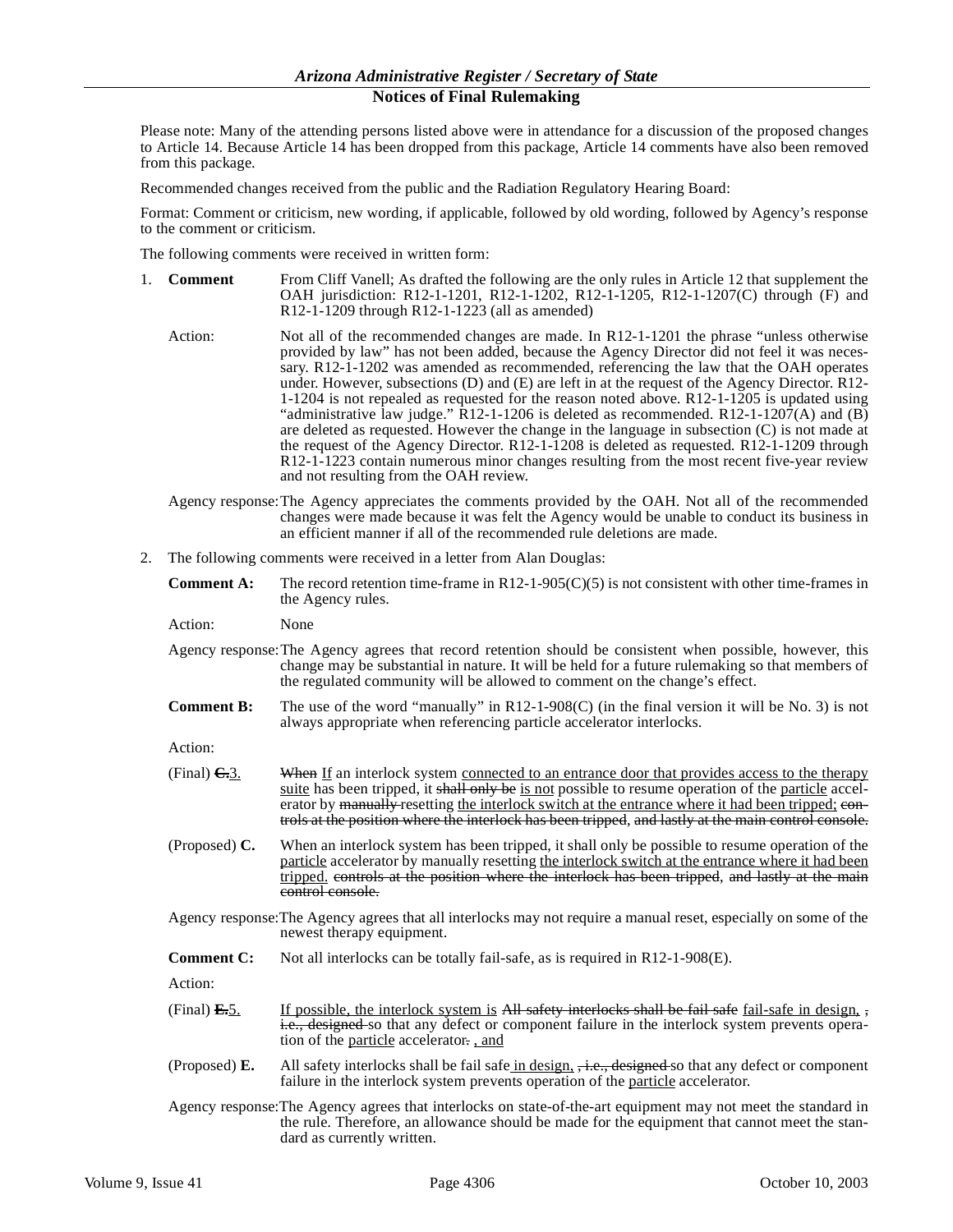|    | <b>Comment D:</b> | The Agency should require that service be performed by properly trained personnel rather than<br>only requiring the maintenance of electrical circuit diagrams in accordance with R12-1-<br>$910(D)$ .                                                                                                                                          |
|----|-------------------|-------------------------------------------------------------------------------------------------------------------------------------------------------------------------------------------------------------------------------------------------------------------------------------------------------------------------------------------------|
|    | Action:           |                                                                                                                                                                                                                                                                                                                                                 |
|    | (Final) D.        | Electrical A registrant shall keep current electrical circuit diagrams of a particle the accelera-<br>tor, and the associated interlock systems, and maintain the diagrams shall be kept current and<br>maintained for inspection by the Agency and available to the operator at each accelerator facil-<br>ity.                                |
|    | (Proposed) D.     | Electrical circuit diagrams of a particle the accelerator, and the associated interlock systems,<br>shall be kept current and maintained for inspection by the Agency and available to the operator<br>at the particle each accelerator facility.                                                                                               |
|    |                   | Agency response: The recommended change cannot be made because it would result in a substantive change. The<br>request is deferred to a later rulemaking package. A reference will be made to qualified service<br>providers, servicing particle accelerators.                                                                                  |
|    | <b>Comment E:</b> | The requirement in $R12-1-911(A)$ to have a survey instrument in a particle accelerator facility<br>is unnecessary. There is no radiation hazard after the power is turned off.                                                                                                                                                                 |
|    | Action:           | None                                                                                                                                                                                                                                                                                                                                            |
|    |                   | Agency response: The Agency disagrees. Under some circumstances the machine can store energy in the form of<br>"dark current" that can unexpectedly expose a person to radiation even though the system<br>appears to be off.                                                                                                                   |
|    | <b>Comment F:</b> | Because Mr. Douglas believes that a meter is not needed as described in Part E above, the<br>check source required to maintain the meter in $R12-1-911(B)$ is unnecessary.                                                                                                                                                                      |
|    | Action:           | None                                                                                                                                                                                                                                                                                                                                            |
|    |                   | Agency response: As stated above a meter is necessary, and if it is necessary, the operator will need to know it is<br>operating correctly before it is used to evaluate a radiation field. If the registrant has an alterna-<br>tive method for checking a survey meter's operation, it should be provided to the Agency for<br>consideration. |
|    | <b>Comment G:</b> | The retention period for records in R12-1-911(C)(2) is in conflict with R12-1-905(C)(5).                                                                                                                                                                                                                                                        |
|    | Action:           |                                                                                                                                                                                                                                                                                                                                                 |
|    | (Final) $C$ .     | The registrant shall retain maintain the following records:                                                                                                                                                                                                                                                                                     |
|    |                   | <u>Radiation Records of any radiation</u> protection surveys required in subsection $(B)(2)$ , and<br>1.<br>$\frac{a}{b}$ the associated facility description, required in R12-1-202(E), until the registration is<br>terminated.                                                                                                               |
|    |                   | 2. Records of the surveys required in subsection subsections $(B)(3)$ and $(B)(4)$ shall be main-<br>tained for three years following the measurement.                                                                                                                                                                                          |
|    | (Proposed) $C$ .  | No change                                                                                                                                                                                                                                                                                                                                       |
|    |                   | Radiation Records of any radiation protection surveys required in subsection (B), and an<br>1.<br>associated facility description, required in $R12-1-202(E)$ , until the registration is termi-<br>nated.                                                                                                                                      |
|    |                   | 2. Records of Particle accelerator calibration, spot checks, personnel radiation safety system<br>tests, and periodic radiation protection surveys until the registration is terminated.                                                                                                                                                        |
|    |                   | Agency response: This comment is greatly appreciated. An older version of the rule was used when creating the<br>rule package. Therefore, the requested change was unnecessary. However, it should be noted<br>that some nonsubstantive changes were made to clarify the language in this subsection.                                           |
| 3. | neering.          | The following comments are provided in writing by Roland Wong and Robert Metzger of Radiation Safety Engi-                                                                                                                                                                                                                                      |
|    | <b>Comment A:</b> | The dark room standards listed in $R12-1-603(D)$ are not current.                                                                                                                                                                                                                                                                               |
|    | Action:           | None                                                                                                                                                                                                                                                                                                                                            |
|    |                   | Agency response: Because the suggested change may be substantial, it will be addressed during a future rulemak-<br>ing project.                                                                                                                                                                                                                 |
|    | <b>Comment B:</b> | In R12-1-606(C)(2) insert "per minute" after "5.2 mCi/kg (20 roentgen)"                                                                                                                                                                                                                                                                         |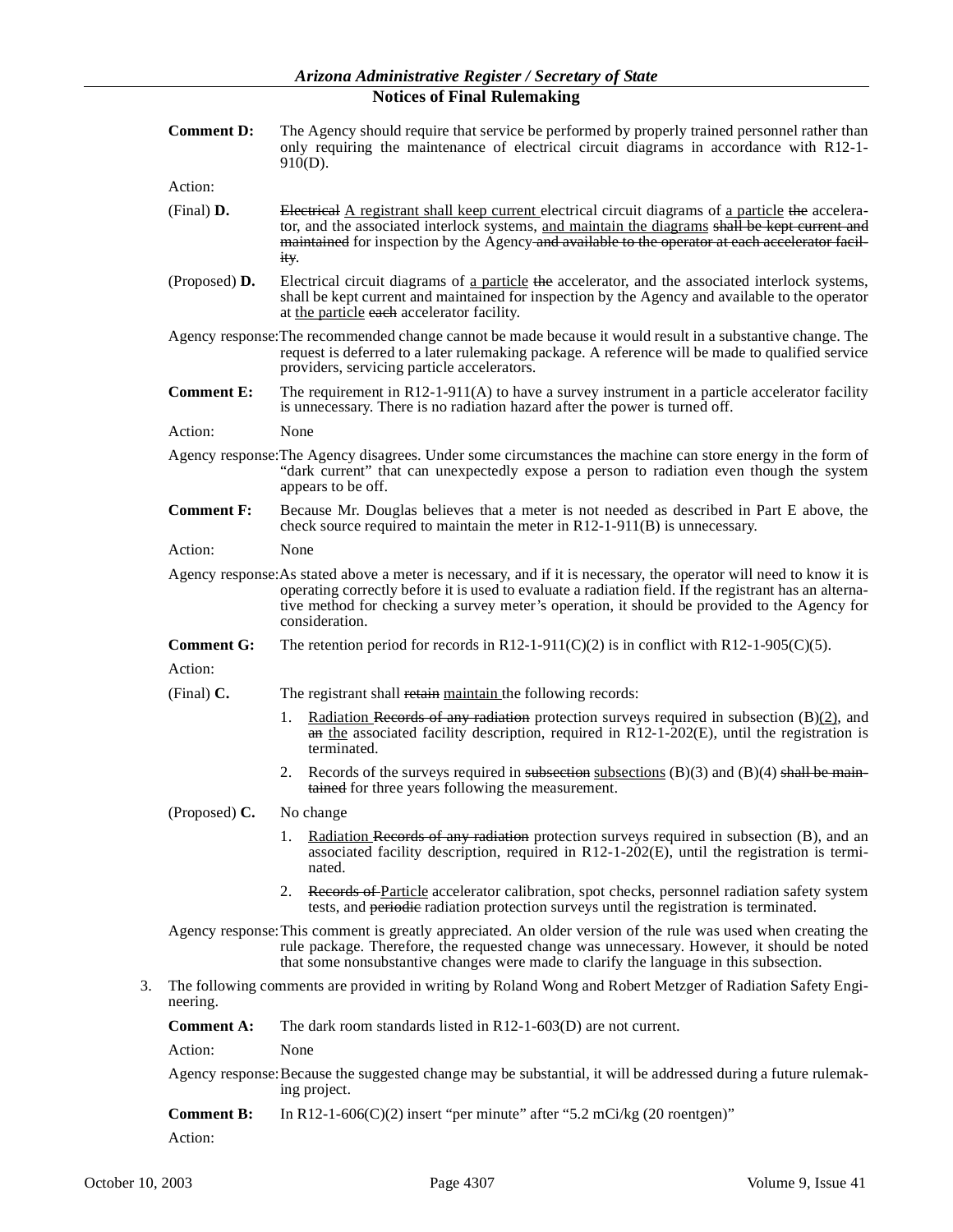- (Final) 2. When If provided with optional high-level control, the equipment shall is not operable at any combination of tube potential and current which that will result in an exposure rate in excess of 2.6  $\#$  mC/kg (10 roentgens) per minute at the point where the center of the useful beam enters the patient, unless the high-level control is activated, in which case an exposure rate in excess of  $5.2 \text{ }\text{~mC/kg}$  (20 roentgens) per minute is prohibited shall not be exceeded.
- (Proposed) 2. When provided with optional high-level control, the equipment shall not be operable at any combination of tube potential and current which will result in an exposure rate in excess of 2.6  $\frac{\mu}{\mu}$  mC/kg (10 roentgens) per minute at the point where the center of the useful beam enters the patient, unless the high-level control is activated, in which case 5.2  $\mu$  mC/kg (20 roentgens) shall not be exceeded.

Agency response:The Agency agrees the correction is needed and will be made as recommended.

**Comment C:** Cardiac catheterization should be included with surgical procedures as part of the exemption in  $R12-1-606(E)(2)$ .

Action:

- (Final) 2. Except for fluoroscopy performed using portable or mobile C-arm  $\frac{x-ray}{x-ray}$  systems or during surgical procedures or cardiac catheterization, provide protective drapes, or hinged or sliding panels of at least 0.25 millimeters lead equivalent, shall be provided between the patient and fluoroscopist to intercept scattered radiation which that would otherwise reach the fluoroscopist and others near the machine, but not substitute drapes and panels shall not be substituted for a protective apron; and
- (Proposed) 2. Except for fluoroscopy performed using portable or mobile C-arm x-ray systems or during surgical procedures, protective drapes, or hinged or sliding panels of at least 0.25 millimeters lead equivalent, shall be provided between the patient and fluoroscopist to intercept scattered radiation which would otherwise reach the fluoroscopist and others near the machine, but drapes and panels shall not be substituted for a protective apron;
- Agency response:The Agency believes that a cardiac catheterization is a surgical procedure. To relieve any concern or confusion this surgical procedure will be listed by name in the rule.
- **Comment D:** Lead gloves are not necessary unless a person's hands are in the useful beam. Delete the use of gloves from  $R12-1-606$ (H)(4).

Action:

- (Final) 4. Ensure that each person whose presence is necessary is in the simulator room during exposure and protected with a lead apron of at least 0.5 mm lead equivalent or a portable shield. Any person who places their hands in the useful x-ray beam shall wear leaded gloves; and.
- (Proposed) 4. Only persons whose presence is necessary shall be in the simulator room during exposure and shall be protected with lead aprons of at least 0.5 mm lead equivalent or portable shields, and lead gloves,
- Agency response:The Agency disagrees in that this requirement should be deleted from the rule. The requirement will be clarified so that persons not putting their hands in the beam will not be required to wear leaded gloves.
- **Comment E:** The words "step less" in R12-1-607(A)(2)(e) should be "stepless."

- (Final) e. All beam-limiting devices installed after August 8, 1986, on general purpose fixed and mobile radiographic x-ray systems, shall provide step less stepless means of continuous adjustment of the projected radiation field size.
- (Proposed) e. All beam limiting devices installed after August 8, 1986, the effective date of this Section, on general purpose fixed and mobile radiographic  $x$ -ray systems, shall provide  $\frac{a}{b}$  step less means of continuous adjustment of the projected radiation field size.
- Agency response:The Agency agrees, and will make the necessary change.
- **Comment F:** Chest photofluorographic systems regulated in R12-1-609 should be prohibited. They are no longer used and more importantly, are not safe.
- Action: None
- Agency response: The Agency agrees that this rule should be repealed. Even though there are no users in Arizona at this time, and there has not been for a number of years, the deletion of this rule would be a substantial change from the proposed changes. This rule will be deleted in a future rule package.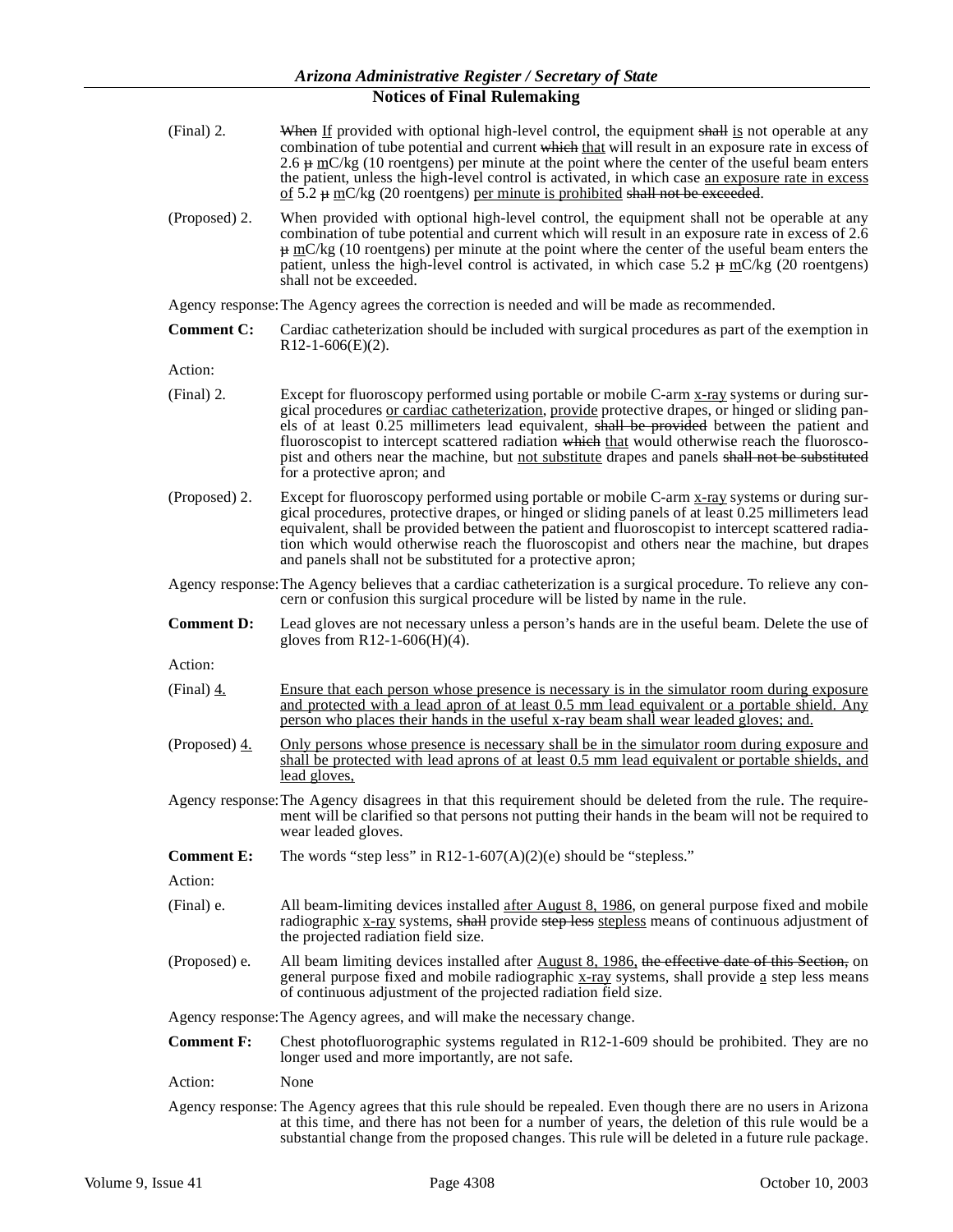| <b>Comment G:</b>         | The sentence in $R12-1-610(A)(4)$ needs to be clarified.                                                                                                                                                                                                                                                                                                                                                         |  |
|---------------------------|------------------------------------------------------------------------------------------------------------------------------------------------------------------------------------------------------------------------------------------------------------------------------------------------------------------------------------------------------------------------------------------------------------------|--|
| Action:                   |                                                                                                                                                                                                                                                                                                                                                                                                                  |  |
| $(Final)$ 4.              | A timer shall be provided to terminate the exposure at a preset time interval, present product of<br>eurrent and time, and preset number of pulses, or a preset radiation exposure to the image<br>receptor. Provide a timer to terminate the exposure at a preset time interval, a preset product of<br>current and time, a preset number of pulses, or a preset radiation exposure to the image recep-<br>tor: |  |
| (Proposed) 4.             | A timer shall be provided to terminate the exposure at a preset time interval, preset present<br>product of current and time, and preset number of pulses, or a preset radiation exposure to the<br>image receptor.                                                                                                                                                                                              |  |
|                           | Agency response: The Agency agrees there is a clarity problem. The rule will be amend as recommended by Mr.<br>Wong.                                                                                                                                                                                                                                                                                             |  |
| <b>Comment H:</b>         | There is text missing in $R12-1-613(B)(2)$ . There are phrases needed to clarify R12-1-<br>$613(B)(5)(a)$ and R12-1-613(B)(6), and make them understandable.                                                                                                                                                                                                                                                     |  |
| Action:                   |                                                                                                                                                                                                                                                                                                                                                                                                                  |  |
| (Final) $\mathbf{B}$ .    | Procedures: A registrant shall ensure that:                                                                                                                                                                                                                                                                                                                                                                      |  |
| <u>1.</u>                 | Unless required to restrain an animal, the operator stands at least 1.82 meters (6 feet) away<br>from the useful beam and the animal during a radiographic exposure;                                                                                                                                                                                                                                             |  |
| 2.                        | An individual other than the operator is not in the x-ray room or area while an exposure is<br>being made, unless the individual's assistance is required;                                                                                                                                                                                                                                                       |  |
| 3.                        | If possible, an animal is held in position during an x-ray exposure using mechanical supporting<br>or restraining devices;                                                                                                                                                                                                                                                                                       |  |
| <u>4.</u>                 | <u>An individual holding an animal during an x-ray exposure is:</u>                                                                                                                                                                                                                                                                                                                                              |  |
| <u>a.</u>                 | Wearing protective gloves and an apron of not less than 0.5 millimeter lead equivalent or<br>positioned behind a whole-body protective barrier;                                                                                                                                                                                                                                                                  |  |
| b.                        | Wearing required personnel monitoring devices; and                                                                                                                                                                                                                                                                                                                                                               |  |
| $C_{\bullet}$             | Positioned so that no part of the person's body, except hands and arms, will be struck by<br>the useful beam.                                                                                                                                                                                                                                                                                                    |  |
| <u>5.</u>                 | If an individual holds or supports an animal or a film during an x-ray exposure, the name of the<br>individual is recorded in an x-ray log that contains the animal's name, the type of x-ray proce-<br>dure, the number of exposures, and the date of the procedure.                                                                                                                                            |  |
| <u>6.</u>                 | As a condition of employment an individual is not required to routinely hold or support ani-<br>mals, or hold film during radiation exposures.                                                                                                                                                                                                                                                                   |  |
| (Proposed) $\mathbf{B}$ . | Procedures:                                                                                                                                                                                                                                                                                                                                                                                                      |  |
| <u>1.</u>                 | Unless required to restrain an animal, the operator shall stand at least 1.82 meters (6 feet) away<br>from the useful beam and the animal during radiographic exposures.                                                                                                                                                                                                                                         |  |
| 2.                        |                                                                                                                                                                                                                                                                                                                                                                                                                  |  |
| 3.                        | Persons other than the operator shall not be in the x-ray room or area while an exposure is<br>being made unless the persons' assistance is required.                                                                                                                                                                                                                                                            |  |
| <u>4.</u>                 | When an animal must be held in position during an x-ray exposure, mechanical supporting or<br>restraining devices shall be used when techniques permit.                                                                                                                                                                                                                                                          |  |
| 5.                        | A person holding an animal during an x-ray exposure shall:                                                                                                                                                                                                                                                                                                                                                       |  |
| <u>a.</u>                 | Wear protective gloves and apron of not less than 0.5 millimeter lead equivalent or whole body<br>protective barriers;                                                                                                                                                                                                                                                                                           |  |
| <u>b.</u>                 | Wear personnel monitoring; and                                                                                                                                                                                                                                                                                                                                                                                   |  |
| $\underline{c}$ .         | Be positioned so that no part of the person's body, except hands and arms, will be struck by the<br>useful beam.                                                                                                                                                                                                                                                                                                 |  |
| 6.                        | If a person holds or supports an animal or a film during an x-ray exposure, the name of the per-<br>son shall be recorded in an x-ray log containing the animal's name, the type of x-ray procedure.<br>and the date of the procedure.                                                                                                                                                                           |  |
|                           |                                                                                                                                                                                                                                                                                                                                                                                                                  |  |

7. As a condition of employment a person shall not be required to routinely hold or support animals, or hold film during radiation exposures.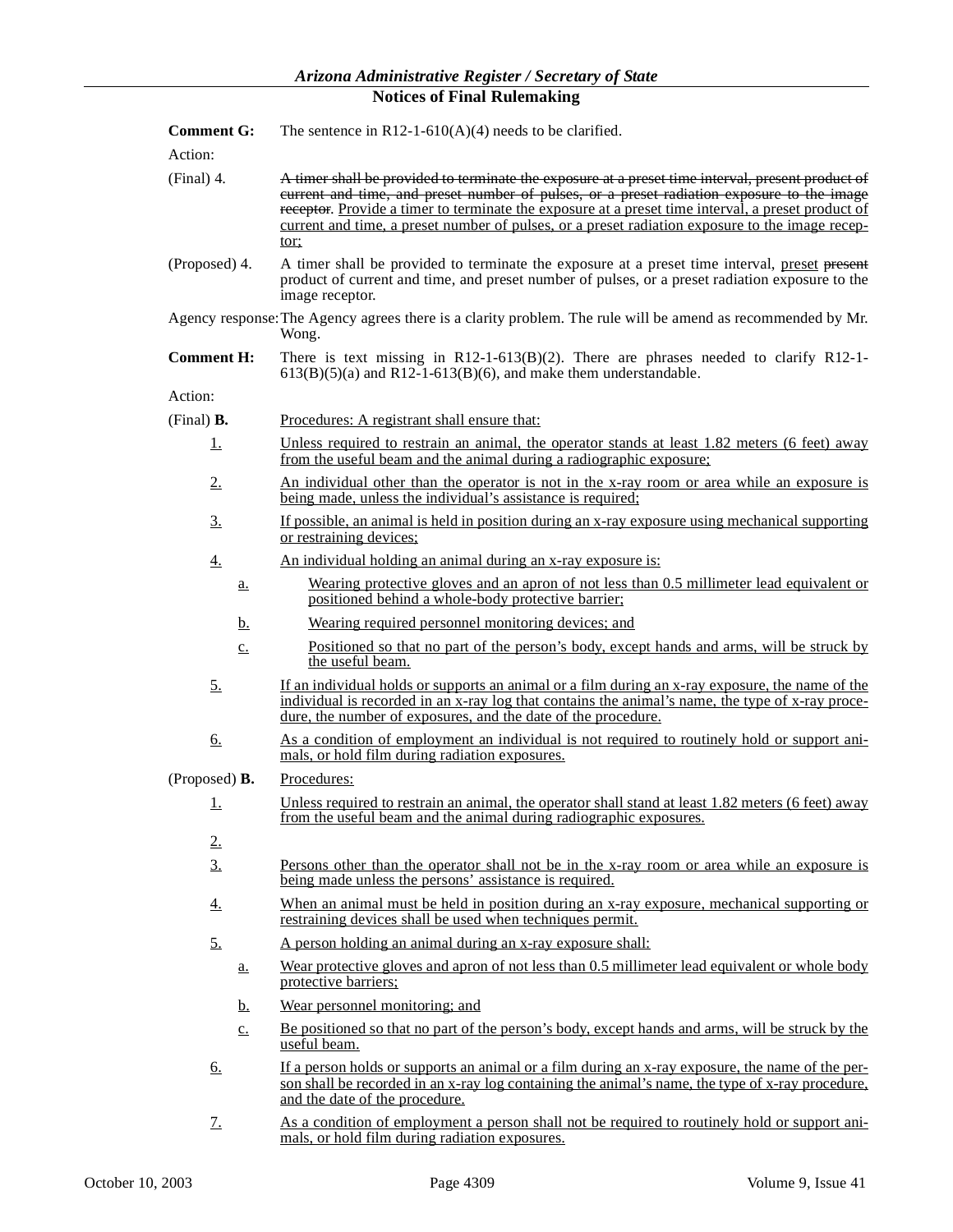- Agency response:The necessary correction will be made. It appears that nothing was left out of this rule as suggested by Mr. Wong in his first comment concerning R12-1-613. However, the phrases he suggests for the other subsections will aid in the understanding of the rule. The additions will be made as suggested.
- **Comment I:** R12-1-614 should be repealed, with the exception of R12-1-614( $C$ )(1)(b). The requirements are covered under the Federal Mammography Quality Standards Act (MQSA).
- Agency response:Some of the state requirements are more stringent than the FDA/MQSA standards, for example. Annual mammography inspections are required under the Arizona law, with or without MQSA. Without ARRA's rules, some currently acceptable documentation under MQSA would not be sufficient and require additional paperwork, for example MRTBE Mammography Certification.
- **Comment J:** R12-1-614(A)(4) should be amended to include American College of Radiology (ACR) standards.
- Agency response:The state programs were not furnished an updated ACR manual-99; therefore a 1999 manual is not on file. All necessary information can be found in both manuals. Therefore, the Agency does not believe the ACR standards will improve the safety of the existing rules.
- **Comment K:** Mr. Wong proposes another change to R12-1-614(A)(4). The change would be from "measured kVp/100 and measured kVp/100+0.1 millimeters" of aluminum equivalent to "measured  $kVp/100$  and measured  $kVp/100$  +L millimeters "of aluminum equivalent", where L=0.12 for Mo/Mo, L=0.19 for Mo/Rh, L=0.22 for Rh/Rh, L=0.30 for W/Rh target/filtration combinations and L=0.35 for other target/filtration combinations not otherwise specified.
- Action: None at this time.
- Agency response:The Agency agrees that a change should be considered for this subsection, however, it is believed the change could be substantial in nature, and that the Agency should provide additional public notice and time to comment. Therefore, the suggested change will not be made until the affected rule is reopened in the future.
- **Comment L:** The focal spot performance standard for mammography systems in R12-1-614(A)(5) should be eliminated or should follow federal standards.
- Action: No action will be taken.
- Agency response:The current standard for focal spots has been in effect in Arizona since June 30, 1997. In the past this standard of operation has been overlooked by physicist consultants. This standard was brought to their attention when older mammography systems did not pass their state inspection. The Agency believes resolution is very important in determining whether a mammography system is able to discern very small breast lesions. The Agency agrees the current standard of 12 line pairs/millimeter is not equivalent to federal standards, but is comparable technically and is not too stringent.
- **Comment M:** The compression paddle standards in R12-1-614(A)(6) should meet the federal MQSA standards.

Action:

- (Final) 6. The compression device used with the mammographic unit, unless specifically manufactured otherwise, is shall be parallel to the imaging plane, not varying at any spot by more than 1 centimeter; to adequately immobilize and compress the breast.
- (Proposed) 6. The compression device used with the mammographic unit shall be parallel to the imaging plane, not varying at any spot by more than 1 centimeter, to adequately immobilize and compress the breast.
- Agency response:The Agency agrees that the state rule does not offer the same latitude as the federal standard. A change is made to the rule to allow the use of a paddle that is designed to be used from a position that is not parallel to the breast support surface.
- **Comment N:** The MQSA term "initial power drive" should replace "automatic pressure unit" in R12-1-  $614(A)(7)$ . These words are not an accurate descriptor of the actual device.

Action:

- (Final) 7. The mammographic mammography x-ray system with initial power drive: shall be capable of:
- (Proposed) 7. The mammographic x-ray system with automatic pressure units shall: shall be capable of:

Agency response:The Agency agrees to make the needed change. It is not substantive nature.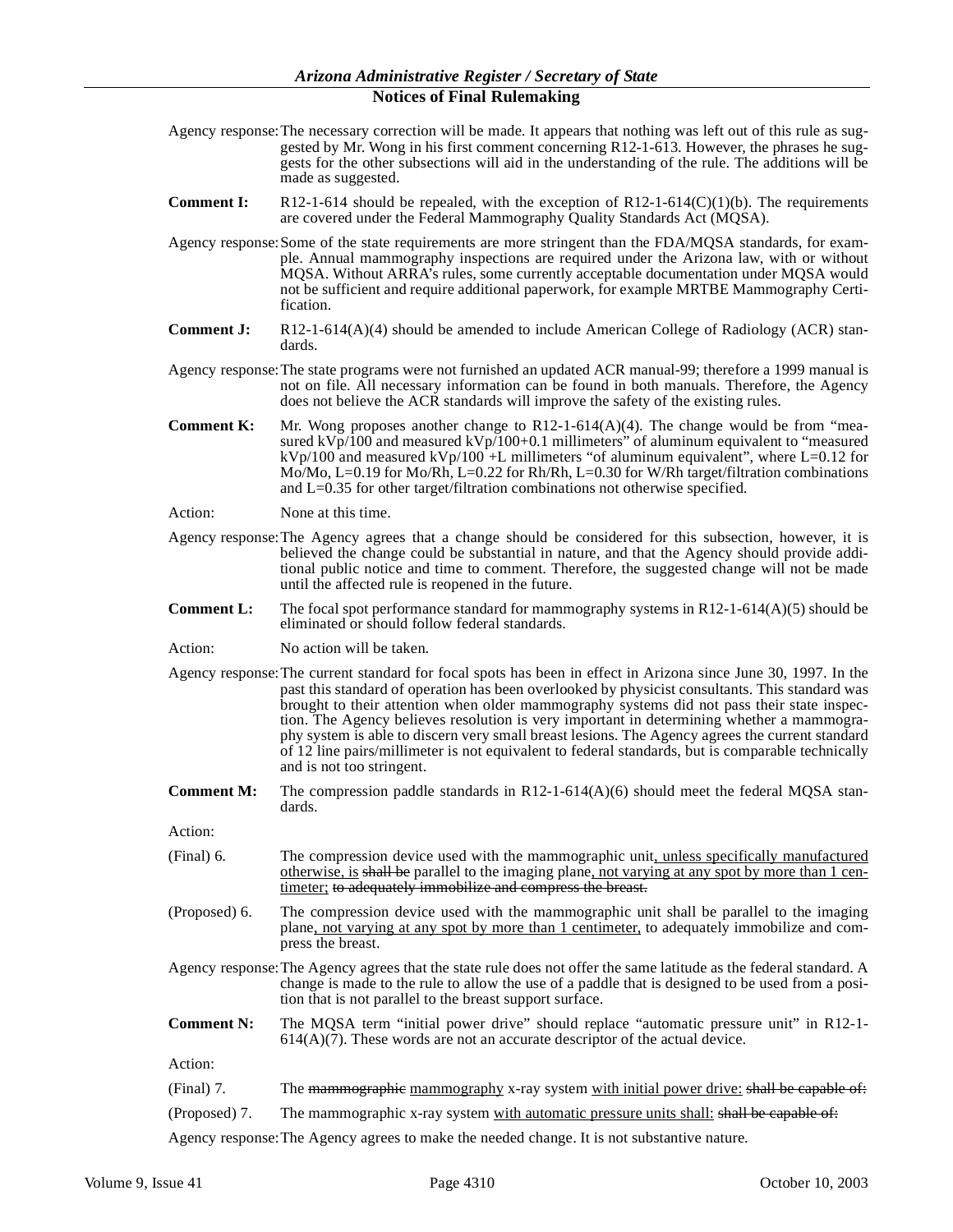- **Comment O:** The film density requirement in R12-1-614(A)(12) will soon be outdated with the new MQSA standard due out in October 2002.
- Action: None
- Agency response:Because the recommended change is substantial it cannot be made at this time. It is realized that it is important that the Agency mammography standards be maintained at the highest level of safety, however, this change will not be made until the regulated community is properly informed of an impending change to a more strict standard.
- **Comment P:** The most recent version of *Mammography Quality Control Manual* (1999) should be incorporated into R12-1-614(A)(15)(a).
- Action: No action will be taken at this time (see Item J above for a similar concern).
- Agency response:State Radiation Safety Programs were not furnished an updated 1999 ACR Manual. Therefore, a manual is not on file. All necessary information can be found in both versions of the manual. Therefore, the Agency does not believe the 1999 version of the ACR standards will improve the safety of the existing rules.
- **Comment Q:** The list of test criteria listed in R12-1-614(B)(2)(a) through (i) does not allow for the flexibility of the quality control program prescribed in ACR guidelines and MQSA standards. Making a deviation of these criteria a violation. This rule should be repealed.
- Action: None
- Agency response:The rules in this subsection will stimulate mammography facilities to make the necessary changes to meet the safety requirements established in the rule. Past Agency experience has demonstrated that if a standard is not in rule, a facility will ignore the needed change or make changes that only cover or hide the actual safety issues. It is the state's responsibility to ensure radiation users meet minimum standards in a proactive manner. Therefore, the Agency believes this rule should remain in effect.
- **Comment R:** The requirements in R12-1-614 $(B)(2)(i)$  are not in alignment with the MQSA standards. Also the word "calibration" is not equivalent to the word "survey" that is used in the MQSA standards. It is recommended this proposed rule be deleted because of the cost associated with performing all of the listed tests.

Action:

- (Final) i. Annually and whenever indicated for installation, major repairs, parts replacement, or as deemed necessary by a qualified expert when quality control test results indicate a survey is necessary; the survey shall include the following tests: automatic exposure control performance and thickness response; kVp accuracy and reproducibility; system resolution; breast entrance air kerma and automatic exposure control reproducibility; average glandular dose; xray field, light field and image receptor alignment; compression paddle alignment; uniformity of screen speed; system artifacts; radiation output; decompression; and beam quality and half value layer.
- (Proposed) i. Annually and whenever indicated by installation, major repairs, parts replacement or when other pertinent quality control test results indicate a calibration may be necessary, the following tests shall be performed: automatic exposure control performance and thickness response; kVp accuracy and reproducibility; system resolution; breast entrance air kerma and automatic exposure control reproducibility; average glandular dose; x-ray field/light field/image receptor alignment; compression paddle alignment; uniformity of screen speed; system artifacts; radiation output; decompression; and beam quality and half value layer.
- Agency response:In an attempt to eliminate some of the potential unnecessary cost, the requirement is modified to include the consulting physicist in determining whether all elements of the survey should be repeated. Generally the Agency agrees with Mr. Wong's comments. Also, because the term "survey" carries a somewhat different definition in three Agency rules, a more appropriate definition is needed for this rule.
- **Comment S:** The traditional term "radiograph," as used in Number 13 (as proposed M) of Appendix A, located at the end of Article 6, does not take into account modern technology. The term "medical image" allows for images that are created electronically.

- (Final) 13. 13.**M.** A description of the procedures for the retention or disposition of the radiographic images radiographs and other records pertaining to the x-ray examination examinations.
- (Proposed) 13. A description of the procedures for the retention or disposition of the radiographs and other records pertaining to the x-ray examination examinations.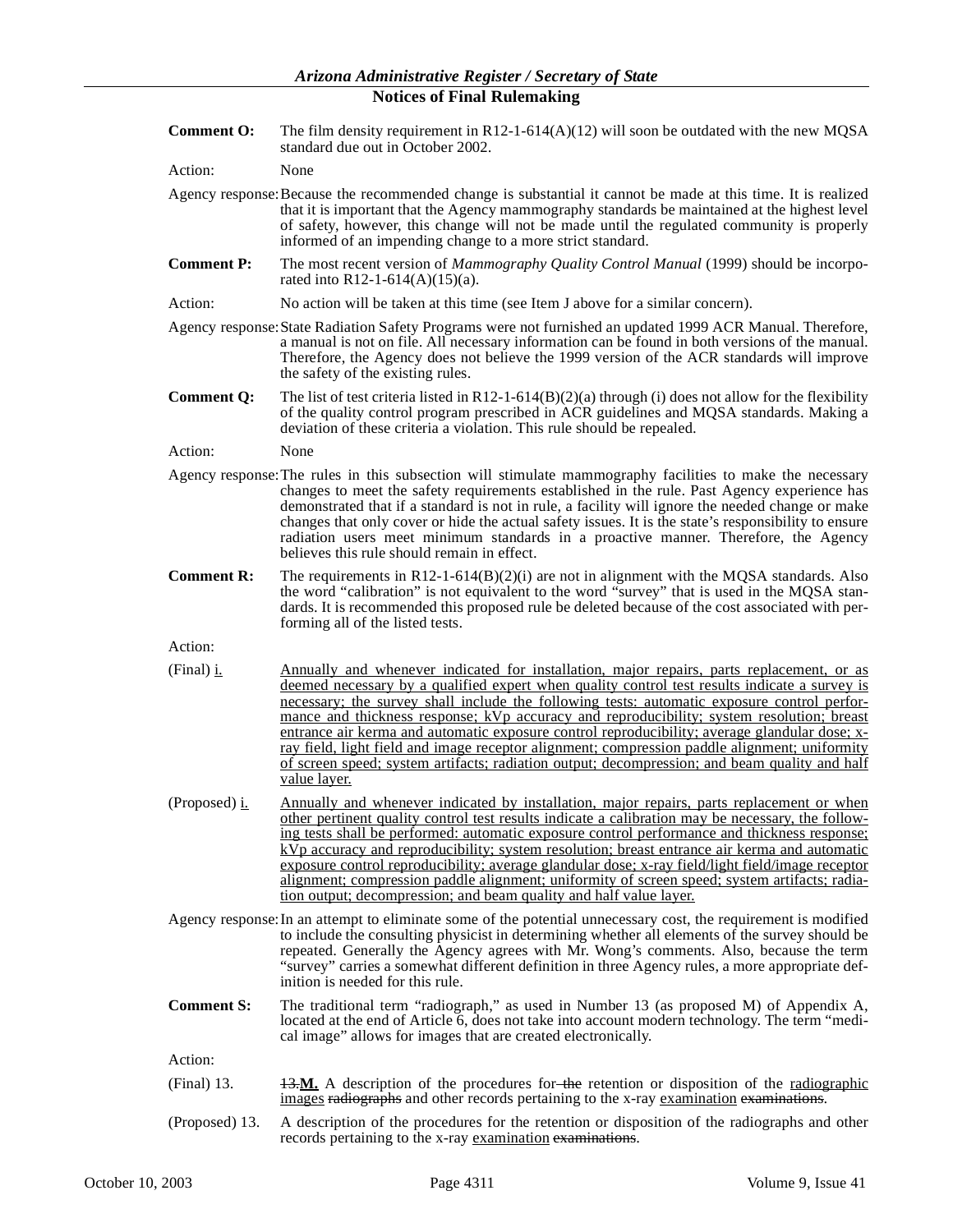Agency response:The Agency agrees with this finding. The change will be made as suggested.

- 4. The following changes are being made at the recommendation of the Agency staff, but were not received in writing.
	- Concern: New rules referencing TENORM in Article 12 should be deleted with the withdrawal of new Article 11, which contained proposed rules regulating Technically Enhanced Naturally Occurring Radioactive Material (TENORM), from RMP-054.
	- Action: TENORM will be removed from the Division list in R12-1-1215(A), which lists radioactive material licensees and from Table A in R12-1-1223, which lists time-frames for Agency actions involving the licensees.
	- Agency response:These rules will be added at a latter date when and if TENORM regulations are added, as was originally proposed in RMP-054.
- 5. The following comments were received in a letter from William Pavlicek, Ph.D.
	- **Comment A:** Why is the scale drawing of an x-ray room necessary, as requested in R12-1-202(A)? The production of this information is quite expensive and may result in an economic impact. Also what safety value will this information have if the applicant has 30 days after the x-ray's first use to get all registration materials to the Agency.
	- Agency response:The Agency disagrees with the idea that there is additional cost resulting from the request in R12-1-202(A). Because an architect is already involved in building the facility, the registrant would simply make copies of the information associated with the build-out and provide it to the Agency with the application.

The safety value of this information may vary depending on scope of operation the x-ray facility. That is why some x-ray facilities have been exempted from the requirement to provide detailed facility descriptions, while the particle accelerators, which are considerably more hazardous, must provide the information and be inspected by the Agency before treating the first patient.

- **Comment B:** Does the registration of service providers in R12-1-203(A) encompass in-house service engineers and physicists? This rule is not written very clearly and could be of considerable cost to many medical institutions in Arizona.
- Agency response:The intent of this rule is to require only private separate companies that offer their services as a business, to apply for registration. The Agency believes the rule is clearly written and will make no clarification changes at this time.
- **Comment C:** The definition of "fluoroscopic system" in R12-1-602 should be broadened to include all of the purposes for this type of x-ray examination.
- Agency response:The Agency agrees there should be a change made to this definition. See comment B under Dr. Pavliceks oral comments for additional information concerning this issue.
- **Comment D:** The word "dedicated" or phrase "engineered to" should be added to the definition of mammographic x-ray system.
- Agency response:The Agency agrees. The change is made to the definition in question under Dr. Pavlicek's oral comment section for additional information concerning this issue.
- **Comment E:** The definition of "screen" in R12-1-602, is not appropriate for the radiation use industry.
- Agency action: The definition has been expanded as recommended. See Dr. Pavliceks comments under the oral presentation section of this report.
- **Comment F:** The definition of "Spot film" in R12-1-602 should be modified to include the fact these images are made to improve visualization by arresting motion and to document medical observations. In some cases, a film may not be created.

Action:

- (Final) "Spot check" means an abbreviated calibration procedure which is performed to assure that a previous calibration continues to be valid. means an abbreviated calibration procedure which is performed to assure that a previous calibration continues to be valid. Also, a spot film may be taken to improve visualization by arresting motion and to document medical observations. Note that in some cases, a film may not be created.
- (Proposed) "Spot check" means an abbreviated calibration procedure which is performed to assure that a previous calibration continues to be valid.

Agency response:The Agency agrees to make the necessary change to expand the definition.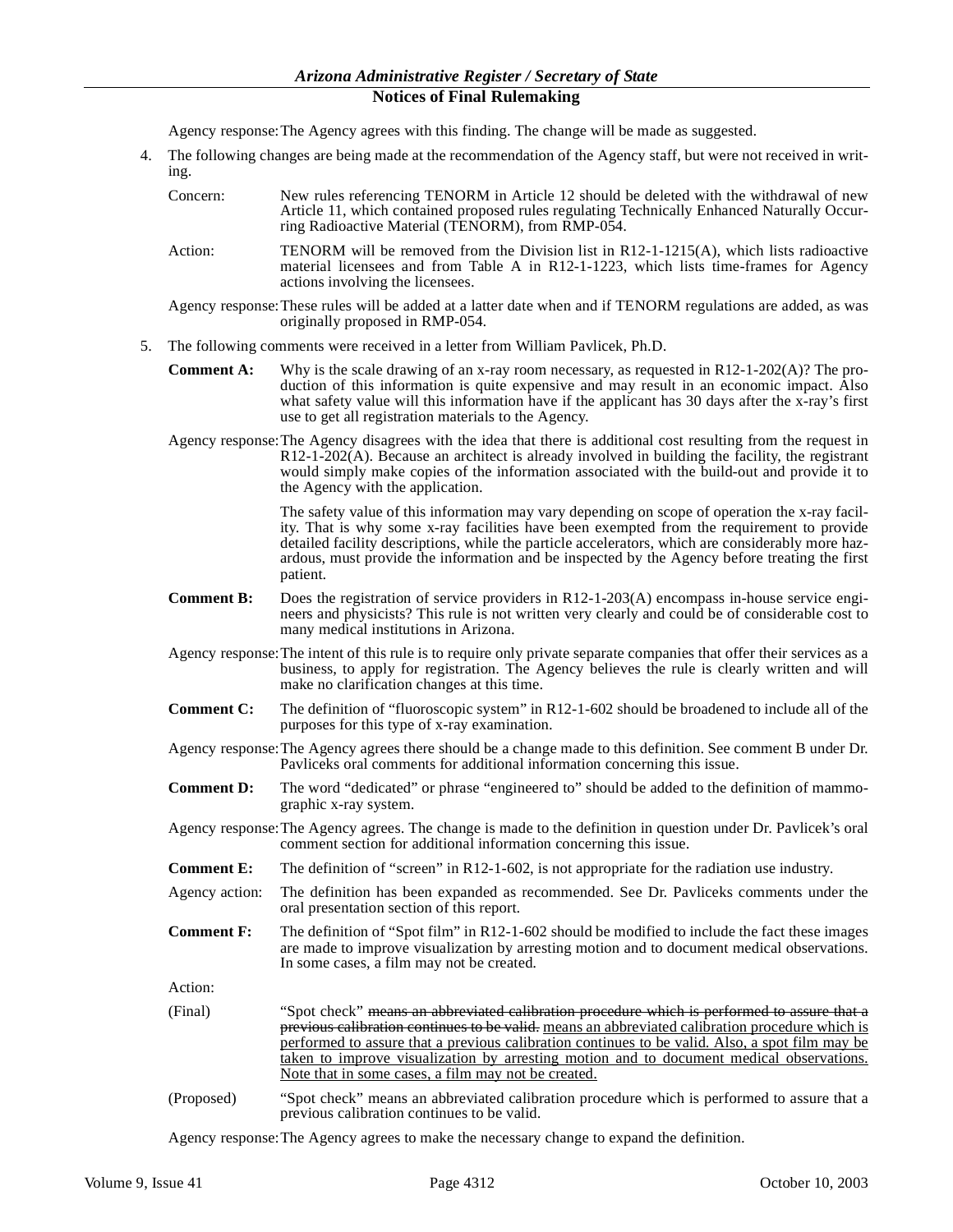**Comment G:** The incorporated standard in R12-1-603(C)(2) does not agree with the standards that exist in Article 4. This standard predates the current standard. (500 mrem vs the current accepted exposure to the general public of 100 mrem)

Action:

- (Final) 2. The required A registrant shall ensure that attenuation  $\Theta$  provided by a protective barriers shall be as determined in accordance with barrier meets or exceeds the level of protection established in the National Council on Radiation Protection Report No. 49, "Structural Shielding Design and Evaluation for Medical Use of X-rays and Gamma Rays of Energies Up To 10 MeV", September 15, 1976 edition, published by the National Council on Radiation Protection and Measurement, Inc., which is incorporated herein by reference and on file with the Agency the Office of Secretary of State. This incorporation by reference contains no future editions or amendments. Each registrant shall use this incorporated reference to provide sufficient shielding to prevent public exposure in excess of the limits in R12-1-416.
- (Proposed) 2. The required attenuation of protective barriers shall be as determined in accordance with the National Council on Radiation Protection Report No. 49, "Structural Shielding Design and Evaluation for Medical Use of X-rays and Gamma Rays of Energies Up To 10 MeV", September 15, 1976 Edition, published by the National council on Radiation Protection and Measurement, Inc., which is incorporated herein by reference and on file with the Agency and the Office of Secretary of State. This incorporation contains no future editions or amendments.
- Agency response:The Agency greatly appreciates this information that was overlooked in regard to this reference. The Agency has required licensees and registrants to meet the public limit in Article 4 since about 1994, when the NRC 10 CFR 20 public limit was incorporated into the Arizona rules. The amendment of this rule will finally clarify the need to follow the Article 4 standard and not the acrimonious standard in the reference.
- **Comment H:** There is concern for the Agency's ability to make determinations concerning the use of x-rays to screen patients for disease, as described in  $R12-1-604(A)(3)(c)$ .

Action: None

- Agency response:This rule is not new. The rule is only amended to clarify existing language that has existed in this rule for a number of years. Also, it should be noted that the Agency is prevented from approving screening procedures other than mammography by MRTBE law, and by the fact that all rule changes must be approved by the Radiation Regulatory Hearing Board, which has as members, two physicians, one each representing the diagnostic radiology and nuclear medicine community.
- **Comment I:** The log that is required in R12-1-607(D)(5) is a duplication of efforts when compared to other existing regulations. Also, the rule fails to require information that is reasonably helpful in a determination of the patient dose or exposure.

Action:

- (Final) 5. Provide documentation of the patient's identity, the x-ray examination performed, the date it was performed, number of projections (if applicable), and a method of identifying the individual who performed the examination, for Agency review. The registrant shall maintain the documentation for three years from the date the examination is performed.
- (Proposed) 5. A log containing a record of patient identification, the x-ray procedure performed, the date it was performed, number of views, and initials of the individual performing the procedure shall be maintained for Agency review. The log shall be maintained for three years from the date the procedure is performed.

Agency response:The alternate language proposed by Dr. Pavlicek has been incorporated as recommended.

- **Comment J:** The following changes shall be made in regard to R12-1-614(A).
	- 1. In No. 10 the receptor agreement with the radiation field should agree with ACR standards (2% for the accuracy of the receptor agreement the radiation field as per the ACR).
	- 2. In No. 12 the word "constant" should be removed from the first line.
	- 3. In No. 15a the 1999 edition should be referenced.

Action:

(Final) 10. The collimation Collimation shall be provided which shall limit limits the useful beam to such that the x-ray field at the plane of the image receptor so that the beam does not extend beyond any edge of the image receptor at any designated source to image receptor distance except the edge of the image receptor designed to be adjacent to the chest-wall where the x-ray field may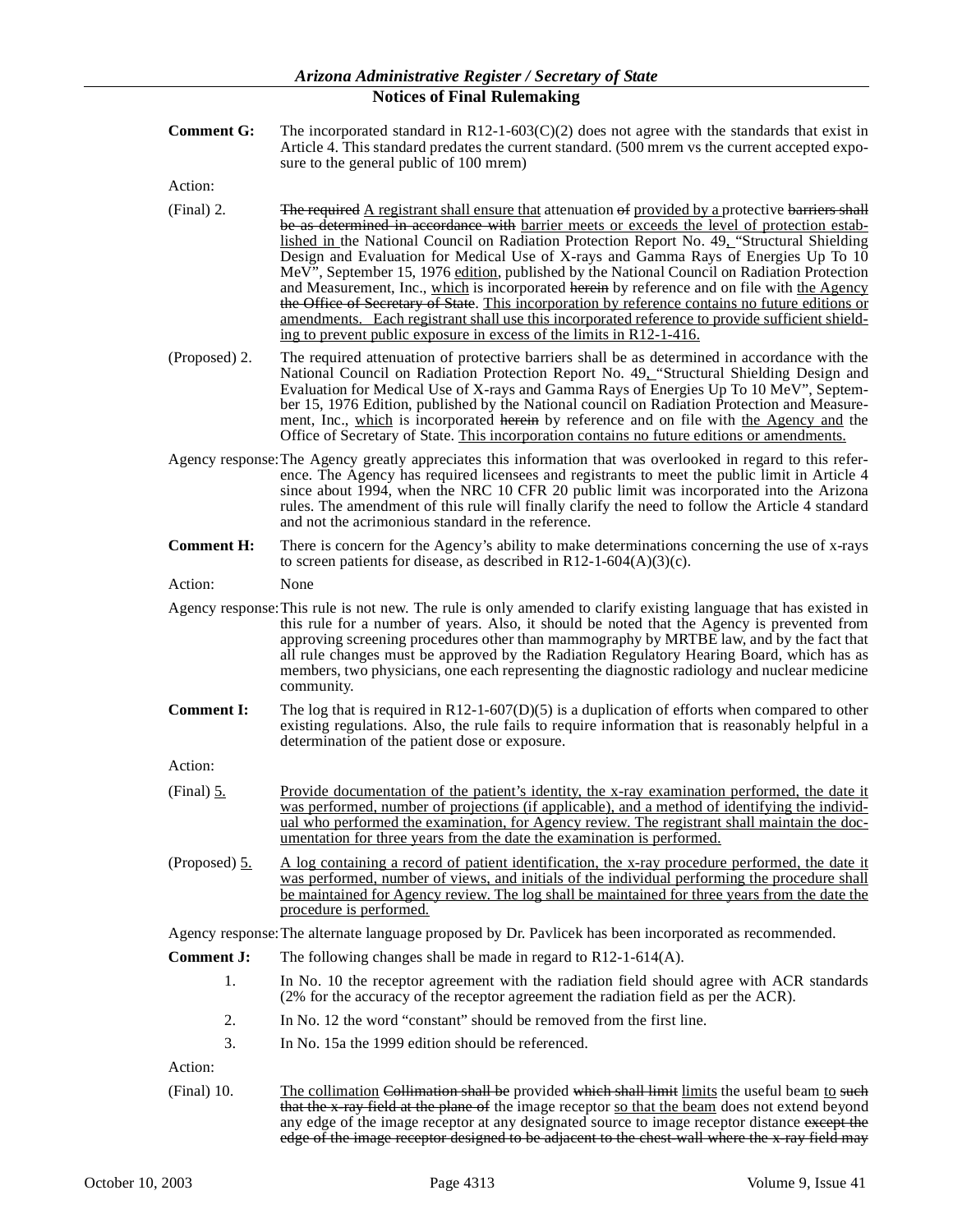not extend beyond this edge by more than 2 percent of the source to image receptor distance; by more than 2% of the source to image receptor distance;

- (Proposed) 10. The collimation Collimation shall be provided which shall limit the useful beam to such that the x-ray field at the plane of the image receptor so that the beam does not extend beyond any edge of the image receptor at any designated source to image receptor distance by more than 1% of the source to image distance with the exception of the chest wall edge, which shall not extend beyond the image receptor by more than 2% of the source to image distance. except the edge of the image receptor designed to be adjacent to the chest-wall where the x-ray field may not extend beyond this edge by more than 2 percent of the source to image receptor distance;
- (Final) 12. Mammographie Mammography x-ray systems operating with automatic exposure control shall be are capable of maintaining a constant film density to within  $+/- 0.30$  optical density units over the clinical range of  $KVp$  used elimically used  $KVps$ , for a breast having an equivalent phantom thicknesses from  $2 \times 2$  centimeters to 6 centimeters. If, or if the film density cannot be maintained to within  $\frac{1}{5}$  0.30 of the average kVp used of clinically used kVp settings and phantom thickness from 2 to 6 centimeters cannot be maintained by the automatic exposure control, a technique chart shall be developed is used that alters kVp and density control settings as a function of breast thickness and density. If a technique chart is used, the operator shall maintain which maintains the film density within at  $+/- 0.30$  optical density units.;
- (Proposed) 12. Mammographic x-ray systems operating with automatic exposure control shall be capable of maintaining a constant film density to within  $+/-$  0.15 0.30 optical density units over the clinical range of  $kVp$  used elinically used  $kVps$ , for a breast having an equivalent phantom thicknesses from 2 of 2 centimeters to 6 centimeters. If, or if the film density cannot be maintained to within  $\frac{+}{-}$  0.15 0.30 of the average kVp used of clinically used kVp settings and phantom thickness from 2 to 6 centimeters cannot be maintained by the automatic exposure control, a technique chart shall be developed that alters kVp and density control settings as a function of breast thickness and density. If a technique chart is used which maintains the film density shall be maintained within  $+/-$  0.15  $+$  0.30 optical density units.;
- (Final) a. Meets the minimum mammography film standards for phantom performance in "Mammography Quality Control", 1992 edition, published by the American College of Radiology, which is incorporated by reference, and on file with the Agency and the Office of Secretary of State, containing no future editions or amendments and contains no future editions or amendments , for accreditation on the standard mammography film in use at the facility; or
- (Proposed) a. Meet the minimum mammography film standards for phantom performance standards of the in "Mammography Quality Control," 1992 Edition, published by the American College of Radiology, incorporated herein by reference and on file with the Agency and the at the Office of Secretary of State. This incorporation by reference contains no future editions or amendments. , for accreditation on the standard mammography film in use at the facility; or
- Agency response:The Agency agrees and will make the necessary changes as noted, with the exception of the incorporating the 1999 ACR manual.
- **Comment K:** The following comments are made in reference to R12-1-614(B)(2), (2)(c), and (2)(i). In subsection (2) there is a typographical error. In subsection  $(2)(c)$  the word "monthly" should be removed. In subsection  $(2)(i)$  the requirements in this rule should be separated.

Action: None

- Agency response:The typographical error could not be determined from his comment. A reason was not given as to why the monthly requirement should be removed. Therefore, the requirement will remain. The suggested separation is unnecessary because the Agency believes there is enough similarity in the requirements to keep them together in the same rule. The language is clear and understandable.
- **Comment L:** Again, Dr. Pavlicek expresses his concern for the Agency authorizing the screening of persons for hidden diseases. This comment is in regard to the informational criteria listed in Appendix A at the end of Article 6. This appendix is referenced when applying the requirements in R12-  $1-604(A)(3)(c)$ . He goes on to list a number of items that should be included in the requested information gathered when reviewing a proposed screening procedure.
- Action: None
- Agency response:The Agency does not understand the concern for this rule which has been in effect for quite some time. The reader should review the comments listed above in response to his first comments concerning R12-1-604. Also, it is believed the suggested additions would result in a substantive change to the existing rule. Therefore, his recommendations will be considered during a future rulemaking. Finally, the Agency is well aware of the radiation exposure associated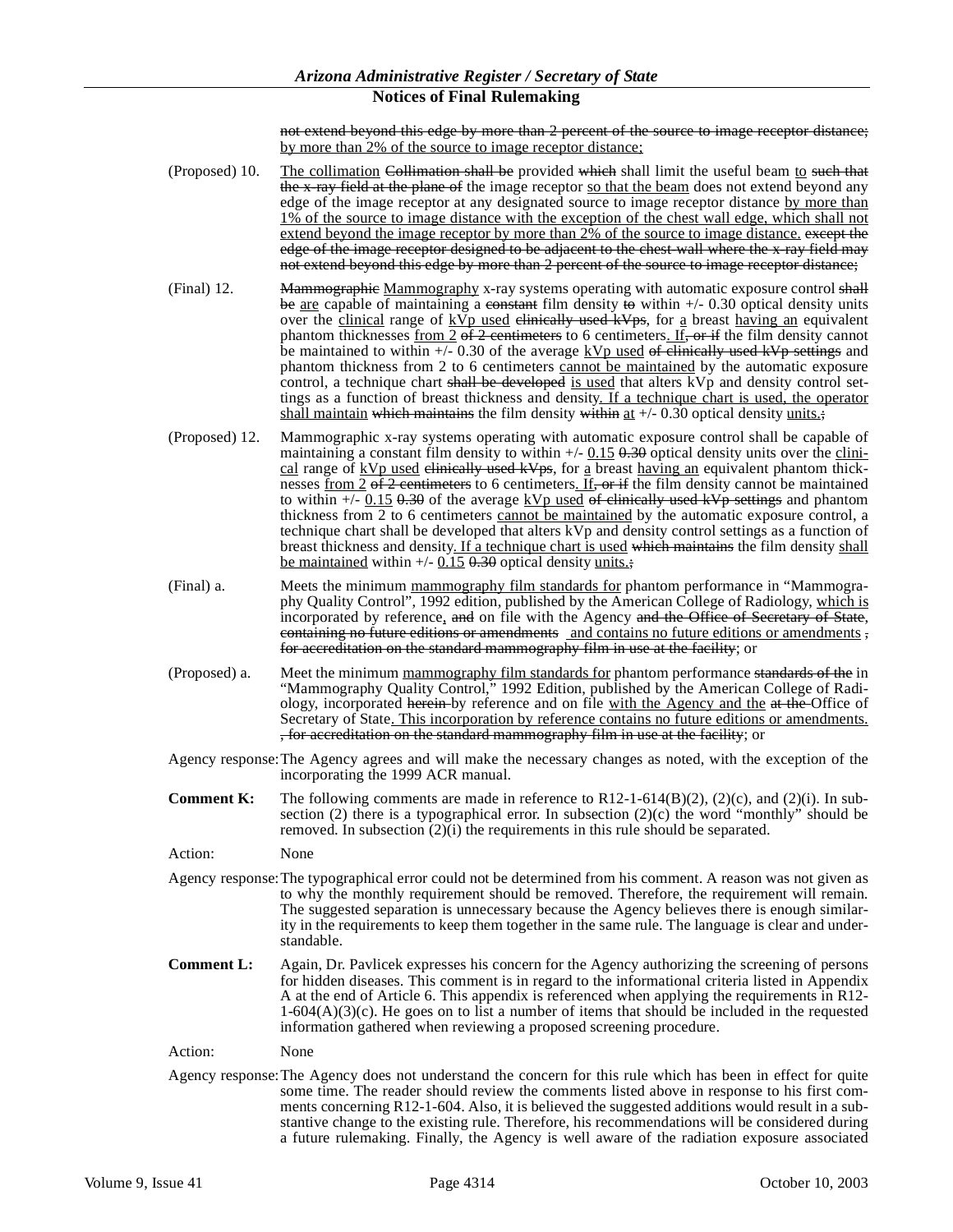with CT examinations. If a CT is performed in accordance with a prescription from a licensed practitioner, it is not performed for screening purposes.

The following comments were received during the oral preceding held on February 27, 2002. In some cases a comment was given to the Board that was previously addressed in writing to the Agency. In those cases, the reader will be directed to the appropriate section under the commenter's name in the written comment section of this report.

- 1. The following comments were presented by Alan Douglas:
	- **Comment A:** The reference in R12-1-904(H) is somewhat old. The standards may not be applicable today with the improved therapy technology.
	- Action: The 1986 publication of *Radiation Oncology in Integrated Cancer Management* will be referenced in the rule. A more current version is being completed at this time and will be added in future rulemaking.
	- Agency response:The Agency agrees. The most current, available document will be referenced in a future rulemaking to avoid a substantial change in this package.
	- **Comment B:** There is an inconsistency in record retention time-frame for "spot check" records required in  $R12-1-905(C)(5)$ .
	- Agency response:This comment was responded to above under 2(A) in the Written Comment Section.
	- **Comment C:** There is some confusion as to which interlock systems are addressed in R12-1-908(3). Not all interlock systems can be reset easily.

Action:

- (Final) 3. When If an interlock system connected to an entrance door that provides access to the therapy suite has been tripped, it shall only be is not possible to resume operation of the particle accelerator by manually resetting the interlock switch at the entrance where it had been tripped; eontrols at the position where the interlock has been tripped, and lastly at the main control console.
- (Proposed) **C.** When an interlock system has been tripped, it shall only be possible to resume operation of the particle accelerator by manually resetting the interlock switch at the entrance where it had been tripped, controls at the position where the interlock has been tripped, and lastly at the main control console.
- Agency response:The interlocks of concern are located only at the entrance to the therapy room. They protect personnel entering the room when the accelerator is radiating patients. Language is being added to clarify this concern.
- **Comment D:** An interlock cannot be "fail-safe" as is stated in R12-1-908(E); only an interlock system can be "fail-safe."
- Action: The term "system" will be inserted where needed in the rule.

Agency response:The term "system" will be added to clarify the intent of the rule. The interlock system must be redundant and be fail-safe.

2. The following comments were presented to the Board by Roland Wong:

**Comment A:** The dark room procedures and standards require changes to meet current standards.

Agency response:No change will be made at this time because this portion of the rule is slated for amendment in a future rulemaking as noted in the written comment section of this report

**Comment B:** R12-1-609 should be repealed. These pieces of equipment are outdated and unsafe.

Agency response:The Agency agrees. As noted in the written section above. However, this rule cannot be repealed at this time because the change to the proposed rule would be substantial.

- **Comment C:** The mammography rules contained in R12-1-614 are a duplication of effort when compared to federal standards.
- Agency response:The Agency agrees, as noted above under the written comment section of Mr. Wong. The rule will be amended as proposed and not repealed because the Agency has a specific law that it operates under that requires the Agency to develop the mammography regulations.

Mr. Wong proposed numerous changes to R12-1-614 that are addressed under Mr. Wong's written comment section above.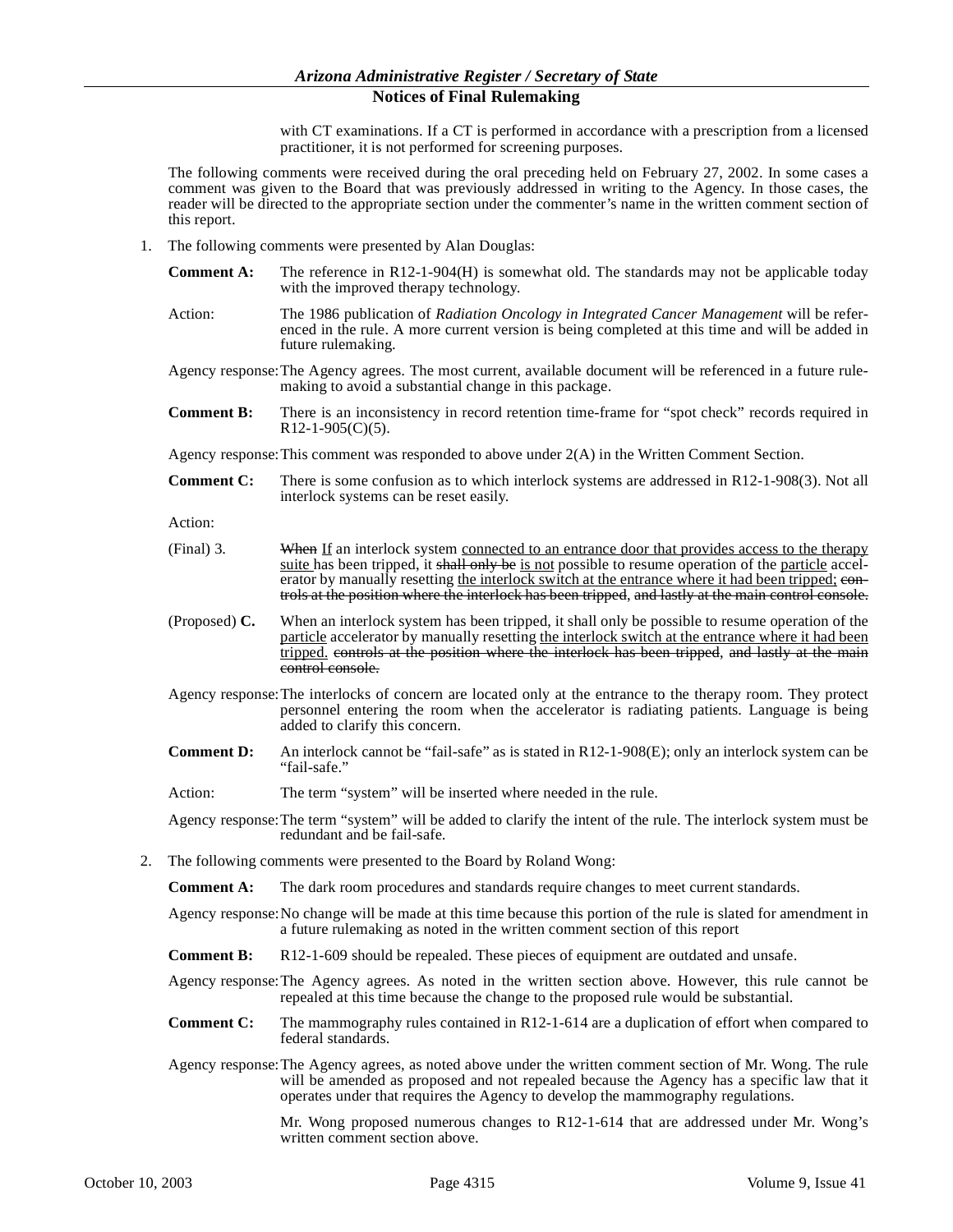3. The following comments are provided to the Board by Bill Pavlicek of the Mayo Clinic:

| <b>Comment A:</b> | The regulatory time-frames should be as consistent as possible. Specifically R12-1-206<br>requires certain actions to occur in 15 days when the remaining requirements in Article 2 shall<br>be performed in 30 days. Amend R12-1-206 to agree with the rest of Article 2.                                                                                                           |
|-------------------|--------------------------------------------------------------------------------------------------------------------------------------------------------------------------------------------------------------------------------------------------------------------------------------------------------------------------------------------------------------------------------------|
| Action:           | No action will be taken at this time because the rule will be corrected in a future rulemaking.                                                                                                                                                                                                                                                                                      |
|                   | Agency response: The Agency agrees that the amendment request is sensible. The change will be made as part of<br>a later rulemaking, involving $R12-1-206(A)$ and (B).                                                                                                                                                                                                               |
| <b>Comment B:</b> | The definition of "fluoroscopic system" in R12-1-602 should include a reference to visualiza-<br>tion of internal structures (also see his comments under written comments).                                                                                                                                                                                                         |
| Action:           |                                                                                                                                                                                                                                                                                                                                                                                      |
| (Final)           | <u>"Fluoroscopic system" means a radiographic x-ray system used to directly visualize internal</u><br>structure, the motion of internal structures, and fluids in real time, or near real-time, to aid in<br>the treatment or diagnosis of disease, or the performance of other medical procedures.                                                                                  |
| (Proposed)        | "Fluoroscopic system" means a radiographic x-ray system used to directly visualize the motion<br>of internal structures and fluids to aid in the diagnosis of disease.                                                                                                                                                                                                               |
|                   | Agency response: The Agency agrees, and will make the necessary change.                                                                                                                                                                                                                                                                                                              |
| <b>Comment C:</b> | The definition of "mammographic x-ray system" in $R12-1-602$ does not portray the specificity<br>of the equipment used to image human breasts.                                                                                                                                                                                                                                       |
| Action:           |                                                                                                                                                                                                                                                                                                                                                                                      |
| (Final)           | <u>"Mammographic x-ray system" means an x-ray system that is specifically engineered to image</u><br>human breasts.                                                                                                                                                                                                                                                                  |
| (Proposed)        | "Mammographic x-ray system" means an x-ray system used to image human breasts.                                                                                                                                                                                                                                                                                                       |
|                   | Agency response: The Agency agrees, and will make the necessary change.                                                                                                                                                                                                                                                                                                              |
| <b>Comment D:</b> | The definition of "screen" does not include modern technology that includes screens that con-<br>tain a phosphor.                                                                                                                                                                                                                                                                    |
| Action:           |                                                                                                                                                                                                                                                                                                                                                                                      |
| (Final)           | "Screen" or "intensifying screen" means a device that converts the energy of the x-ray beam<br>into visible light that interacts with the radiographic film, forming a latent image, or contains                                                                                                                                                                                     |
|                   | photostimulable phosphor plates that upon exposure, emit visible or nonvisible light to create<br>an image.                                                                                                                                                                                                                                                                          |
| (Proposed)        | "Screen" means a device that converts the energy of the x-ray beam into visible light that inter-<br>acts with the radiographic film, forming the latent image. More commonly called an "intensi-<br>fying screen."                                                                                                                                                                  |
|                   | Agency response: The Agency agrees, and will make the necessary change.                                                                                                                                                                                                                                                                                                              |
| <b>Comment E:</b> | R12-1-614(D) should contain a rule requiring storage of mammography films after a mam-<br>mography center closes.                                                                                                                                                                                                                                                                    |
| Action:           |                                                                                                                                                                                                                                                                                                                                                                                      |
| (Final) D.        | Mammography films and reports. A registrant shall:                                                                                                                                                                                                                                                                                                                                   |
| <u>1.</u>         | Maintain films and reports for a minimum of five years. In those cases where no subsequent<br>mammography procedures are performed, the registrant shall maintain films and associated<br>reports for 10 years. If the mammography facility is closed, the registrant shall make arrange-<br>ments for storage of the films and associated reports for five years after the closure. |
| 2.                | Make films and reports available for comparison upon request for temporary or permanent<br>transfer to other mammography facilities.                                                                                                                                                                                                                                                 |
| (Proposed) $D.$   | Mammography films and reports shall be:                                                                                                                                                                                                                                                                                                                                              |
| <u>1.</u>         | Maintained for a minimum of five years. In those cases where no subsequent mammography<br>procedures are performed, the films and reports shall be maintained for 10 years; and                                                                                                                                                                                                      |
| 2.                | Available for comparison upon request for temporary or permanent transfer to other mammog-<br>raphy facilities.                                                                                                                                                                                                                                                                      |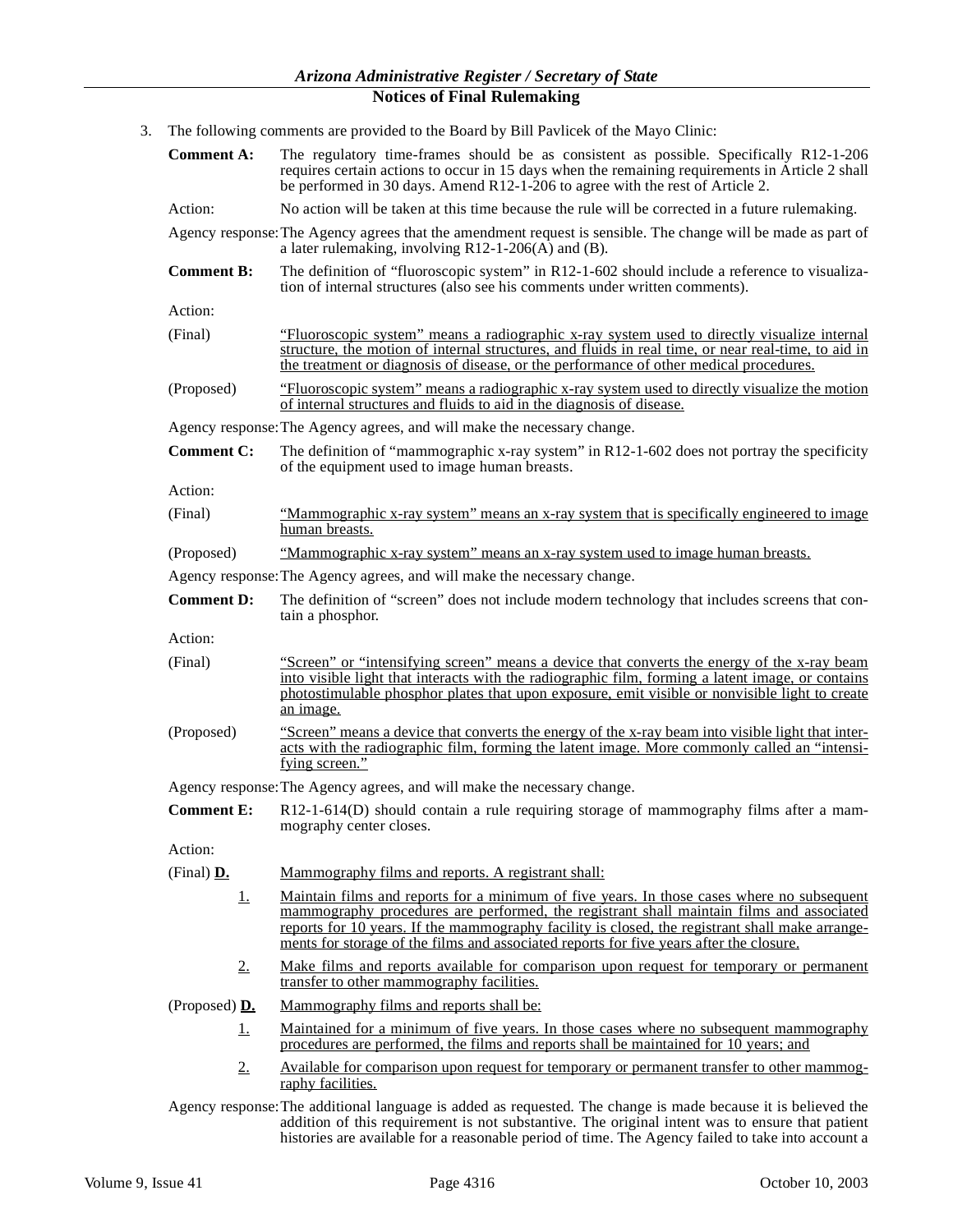facility that closes and disposes of the patient records prematurely. The intent of the rule remains the same.

**Comment F:** The training and experience requirement for physicists in R12-1-614(C)(1)(c)(iv) and (v) is clearly stated. Which category of physicist needs to meet the requirements in these two subsections?

Action:

(Final) ... or

- i. Be certified by the American Board of Radiology, American Board of Medical Physics, or the American Board of Health Physics;
- ii. Possess documentation of state approval;
- iii. Hold a master's degree or higher in a physical science;
- iv. Have, upon initial employment as a radiologic physicist, experience conducting at least one mammography facility survey and evaluating at least 10 mammography units;
- <u>v.</u> Have, after completing the experience requirements in subsection  $(C)(1)(c)(iv)$ , continuing experience surveying two mammography facilities and evaluating six mammography units during the preceding two years; and

(Proposed) ... or

- i. Be certified by the American Board of Radiology, American Board of Medical Physics, or the American Board of Health Physics;
- ii. Possess documentation of state approval;
- iii. Hold a master's degree or higher in a physical science;
- iv. Have initial experience of conducting, as a minimum, one mammographic facility survey and the evaluation of 10 mammographic units;
- v. Have continuing experience of surveying, as a minimum, two mammography facilities and evaluation of six mammography units during the preceding two years; and
- vi. Have completed 15 hours of continuing medical education credits in mammography during the preceding three years.
- Agency response:The Agency agrees there may be some confusion as to which group of physicists should be affected by the proposed rules. There is an intent to separate new from experienced physicists.
- **Comment G:** The new requirement concerning the staffing of a machine therapy program in R12-1-904(G) is not clearly written, and the reference is somewhat outdated.

Action:

- (Final) **G.** At the time of application for registration or when a therapy program is expanded to multiple sites, each applicant or registrant shall provide the Agency with a description of the quality management program, a listing of the professional staff assigned to the facility, and the expected ratio of patient workload to staff member for programs involving multiple therapy sites. If the staffing ratio exceeds the recommended levels in Radiation Oncology in Integrated Cancer Management, 1986 edition, published in November 1986 by the Inter-Society Council for Radiation Therapy, which is incorporated by reference and on file with the Agency, the applicant shall provide to the Agency for approval the justification for the larger ratio and the safety considerations that have been addressed in establishing the program. This incorporation contains no future additions or amendments.
- (Proposed) **G.** At the time of application for registration or when a therapy program is expanded to multiple sites, each applicant or registrant shall provide a description of the radiation therapy program. As a minimum the description shall describe the staffing of professional personnel at each facility, or expected ratio of patient workload to staff member for programs involving multiple therapy sites. If the staffing ratio exceeds the recommended levels in Radiation Oncology in Integrated Cancer Management, 1986 Edition, published in November 1986 by the Inter-Society Council for Radiation Therapy, incorporated by reference and on file with the Agency and the Secretary of State, the applicant shall provide to the Agency for approval the justification for the larger ratio and the safety considerations that have been addressed in establishing the program. This incorporation contains no future additions or amendments.

Agency response:The Agency agrees there is some confusion created by the wording of this new rule. Also, the reference should be to the quality management program not radiation therapy program.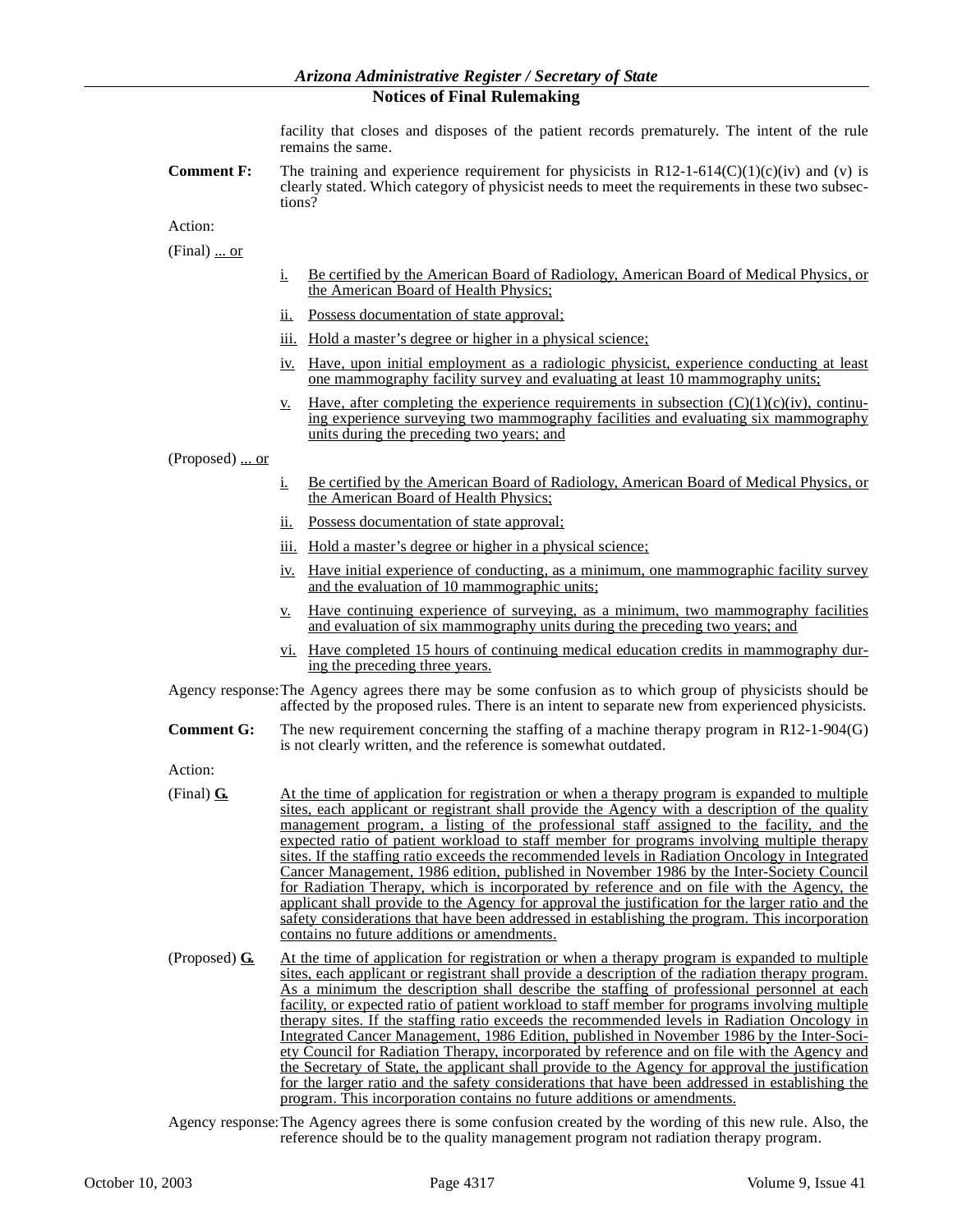- **Comment H:** Because many of the transcribed sections are not well documented, this comment section in the transcript cannot be understood, the Agency will not respond to it at this time. The subject deals with the reporting of incidents (injuries from radiation) for all sources of radiation, as is the case for tanning injuries.
- 4. The following rules were deleted from the proposed changes because it was determined the proposed change(s) were not necessary following additional review: R12-1-912, R12-1-1214, R12-1-1218, and R12-1-1716.

#### **12. Any other matters prescribed by statute that are applicable to the specific agency or to any specific rule or class of rules:**

Rules in Article 17 must be compatible with the Nuclear Regulatory Commission regulations. The Agency is bound to these considerations by the Agreement between the federal government and the state of Arizona.

#### **13. Incorporations by reference and their location in the rules:**

| <u>Rule</u>                     | Incorporation                                                                                                              |
|---------------------------------|----------------------------------------------------------------------------------------------------------------------------|
| $R12-1-614(B)(2)$               | 21 CFR 900.12                                                                                                              |
| R <sub>12</sub> -1-614(C)(1)(a) | 21 CFR 900.12                                                                                                              |
| R <sub>12</sub> -1-614(C)(1)(b) | 21 CFR 900.12                                                                                                              |
| R <sub>12</sub> -1-614(C)(1)(c) | 21 CFR 900.12                                                                                                              |
| $R12-1-904(H)$                  | Radiation Oncology in Integrated Cancer Management, published by the Inter-Society<br>Council for Radiation Therapy - 1986 |

#### **14. Were the rules previously adopted as emergency rules?**

No

#### **15. The full text of the rules follows:**

# **TITLE 12. NATURAL RESOURCES**

#### **CHAPTER 1. RADIATION REGULATORY AGENCY**

#### **ARTICLE 2. RADIATION MACHINE FACILITY REGISTRATION OR LICENSING, INSTALLATION AND SER-VICE REGISTRATION, AND MAMMOGRAPHIC FACILITY CERTIFICATION REGISTRATION, INSTALLATION, AND SERVICE OF IONIZING RADIATION-PRODUCING MACHINES;**

# **AND CERTIFICATION OF MAMMOGRAPHY FACILITIES**

| Section                 |                                                                                                          |
|-------------------------|----------------------------------------------------------------------------------------------------------|
| R <sub>12</sub> -1-201. | Exemptions                                                                                               |
| R12-1-202.              | Application for Registration, Certification, and Licensing of Ionizing and Nonionizing Radiation Machine |
|                         | Facilities; of Ionizing Radiation Producing Machines: Notification                                       |
| R <sub>12</sub> -1-203. | Application for registration of servicing and installation Registration of Servicing and Installation    |
| R <sub>12</sub> -1-205. | Expiration of Notice of Registration or Certification                                                    |
| R12-1-206.              | Assembly, Installation, Removal from Service, and Transfer                                               |
| R12-1-207.              | <b>Reciprocal Recognition of Out-of-state Radiation Machines</b>                                         |
| R <sub>12</sub> -1-208. | Certification of Mammography Facilities <del>Mammographic Certification Requirements</del>               |
|                         | Appendix A. Application Information                                                                      |

#### **ARTICLE 6. USE OF X-RAYS IN THE HEALING ARTS**

| Section                 |                                                                                                                 |
|-------------------------|-----------------------------------------------------------------------------------------------------------------|
| $R12-1-602$ .           | Definitions                                                                                                     |
| $R12-1-603$ .           | <b>General Safety Provisions</b> Operational Standards, Shielding, and Darkroom Requirements                    |
| $R12-1-604$ .           | General Procedures Procedural Requirements                                                                      |
| $R12-1-605$ .           | X-ray Machine Standards General Equipment Requirements                                                          |
| $R12-1-606$ .           | Fluoroscopic and Fluoroscopic Treatment Simulator Systems                                                       |
| $R12-1-607$ .           | Additional X-ray Machine Standards, Shielding Requirements, and Procedures, Except <del>Diagnostic Radio-</del> |
|                         | graphic Systems Other Than Fluoroscopic -or and Dental Intraoral Radiographic Systems                           |
| $R12-1-608.$            | Special Requirements for Mobile Diagnostic Radiographic Systems Equipment, Except Dental Intraoral              |
|                         | Radiographic Systems                                                                                            |
| R <sub>12</sub> -1-609. | <b>Special Requirements for Chest Photofluorographic Systems</b>                                                |
| $R12-1-610.$            | Dental Intraoral Radiographic Systems                                                                           |
| $R12-1-611.$            | Therapeutic X-ray Systems of Less Than 1 MeV                                                                    |
| <b>PERMIT 24 A</b>      |                                                                                                                 |

R12-1-613. Veterinary Medicine Radiographic Systems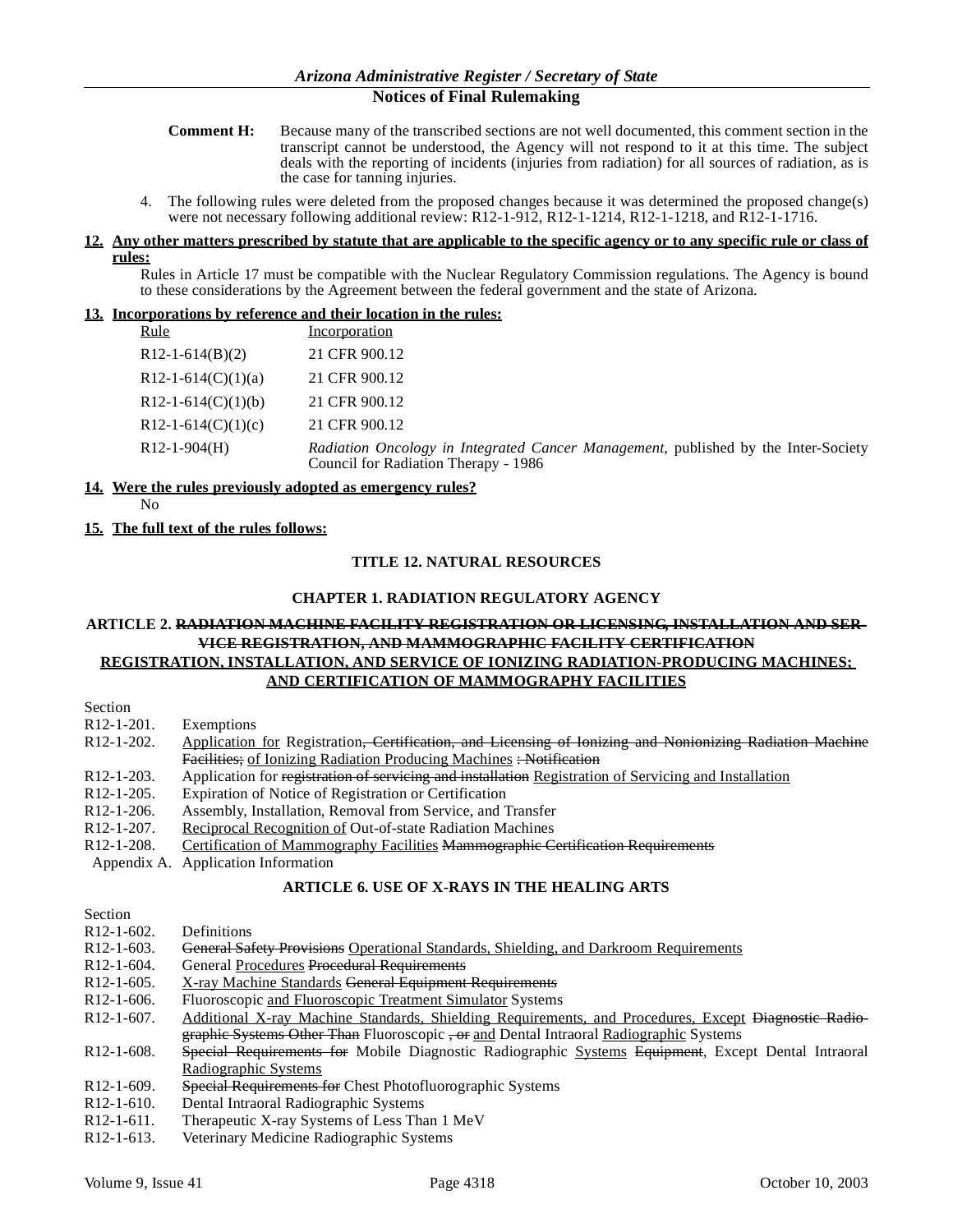- R12-1-614. Mammography Mammographic Systems
- R12-1-615. Radiologic Physicist Training Repealed
- Appendix A. Information to be Submitted by Persons Proposing to Conduct Healing Arts Screening Other Than Mammography Information Submitted to the Agency According to  $R12-1-604(A)(3)(c)$
- Appendix B. Procedures and Tests for Mammography Systems Repealed

#### **ARTICLE 9. PARTICLE ACCELERATORS**

Section

R12-1-901. Purpose and Scope

- R12-1-902. Repealed Definitions
- R12-1-903. General Registration Requirements for the Issuance of a Registration for Particle Accelerators
- R12-1-904. Special Registration of Particle Accelerators Used in the Practice of Medicine Requirements for Medical Use of Particle Accelerators
- R12-1-905. Medical Particle Accelerator Equipment, Facility and Shielding, and Spot Checks
- R12-1-906. Limitations
- R12-1-907. Shielding and Safety Design Requirements<br>R12-1-908. Particle accelerator controls Accelerator Co
- Particle accelerator controls Accelerator Controls and interlock systems Interlock Systems
- R12-1-909. Warning Systems Devices
- R12-1-910. Operating Procedures procedures
- R12-1-911. Radiation Surveys
- Appendix A. Quality Control Program

#### **ARTICLE 12. ADMINISTRATIVE PROVISIONS**

**Section** 

- R12-1-1201. Criteria for Determining Timeliness
- R12-1-1202. Administrative Hearings Hearing Procedures
- R12-1-1205. Intervention in Administrative Hearings; Director as a Party
- R12-1-1206. <del>Decisions of the Hearing Officer and the Board in Administrative Hearings Repealed</del><br>R12-1-1207. Rehearings and Reviews of Decisions in Administrative Hearings Rehearing or Revie
- R12-1-1207. Rehearings and Reviews of Decisions in Administrative Hearings Rehearing or Review<br>R12-1-1208. Hudicial Review Repealed
- R12-1-1208. <del>Judicial Review</del> Repealed<br>R12-1-1209. Notice of Violation
- Notice of Violation
- R12-1-1210. Response to Notice of Violation
- R12-1-1213. Severity Levels of Violations
- R12-1-1215. License and Registration Divisions
- R12-1-1216. Base Schedule of Civil Penalties
- R12-1-1217. Augmentation of Civil Penalties
- R12-1-1219. Additional Sanctions-Show Cause<br>R12-1-1220. Escalated Enforcement
- R12-1-1220. Escalated Enforcement<br>R12-1-1223. Registration and Licens
- R12-1-1223. Registration and Licensing Time-frames
- Registration and Licensing Time-frames

# **ARTICLE 17. RADIATION SAFETY REQUIREMENTS FOR WIRELINE SERVICE OPERATIONS AND SUBSURFACE TRACER STUDIES**

| Section                               |                                                                                                            |
|---------------------------------------|------------------------------------------------------------------------------------------------------------|
| R <sub>12</sub> -1-1702.              | Required written agreement Written Agreement                                                               |
| R <sub>12</sub> -1-1703.              | Limits on levels Levels of radiation Radiation                                                             |
| R <sub>12</sub> -1-17 <sub>12</sub> . | Storage precautions Precautions                                                                            |
| R <sub>12</sub> -1-1714.              | Radiation survey instruments Survey Instruments                                                            |
| R <sub>12</sub> -1-1715.              | Leak Testing of Sealed Sources                                                                             |
| R <sub>12</sub> -1-1717.              | Utilization records Records                                                                                |
| R <sub>12</sub> -1-1718.              | Design, performance and certification criteria for scaled sources used in downhole operations Performance. |
|                                       | and Certification Criteria for Sealed Sources Used in Downhole Operations                                  |
| R <sub>12</sub> -1-17 <sub>19</sub> . | Labeling                                                                                                   |
| R <sub>12</sub> -1-1720.              | Inspection and maintenance Maintenance                                                                     |
| R <sub>12</sub> -1-1721.              | <b>Training Requirements</b>                                                                               |
| R <sub>12</sub> -1-1722.              | Operating and emergency procedures Emergency Procedures                                                    |
| R <sub>12</sub> -1-1723.              | Personnel Monitoring                                                                                       |
| R <sub>12</sub> -1-1731.              | Security                                                                                                   |
| R <sub>12</sub> -1-1733.              | Subsurface tracer studies Tracer Studies                                                                   |
|                                       |                                                                                                            |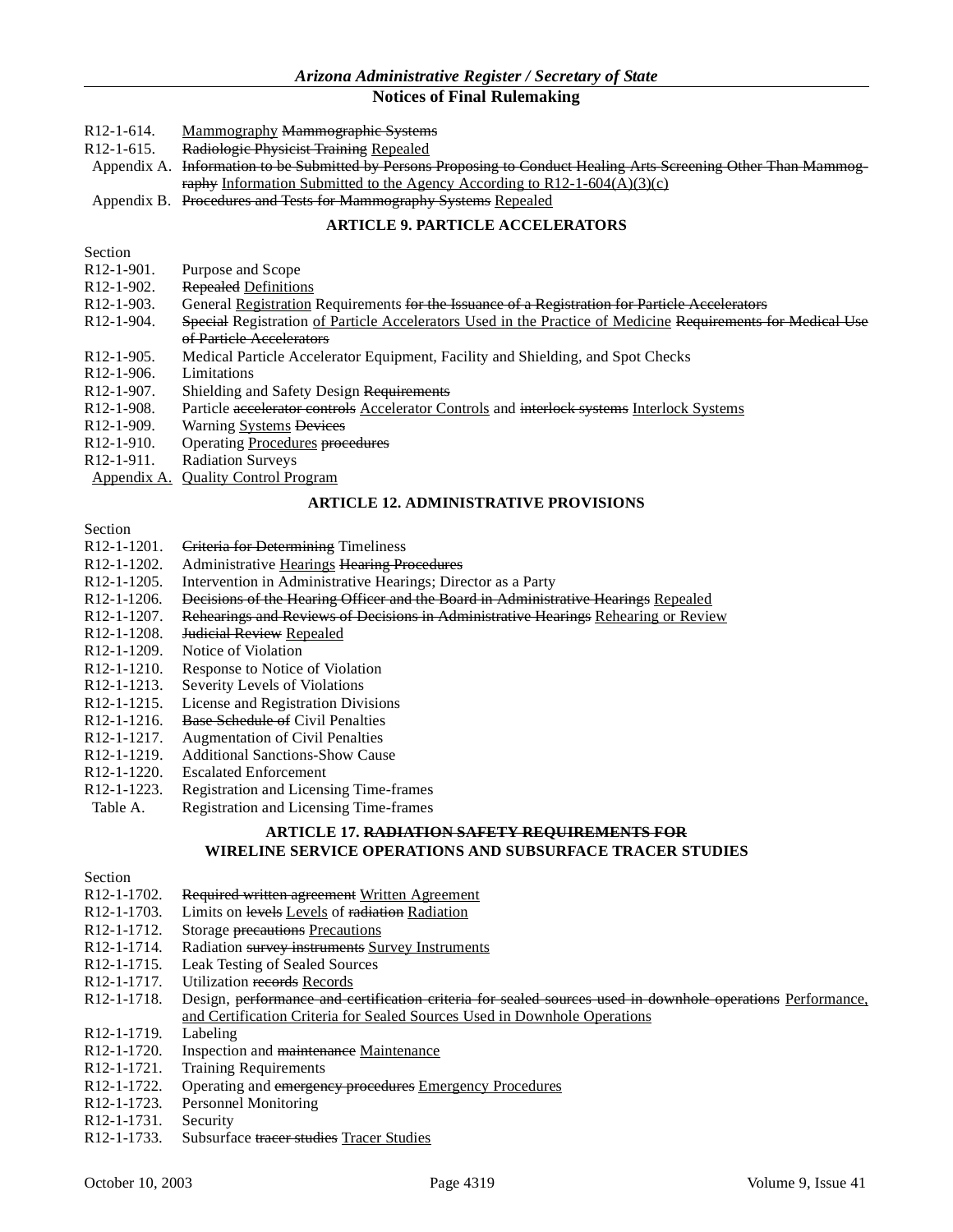- R12-1-1734. Use of a Sealed Source in a Well Without a Surface Casing and Particle accelerators Accelerators
- R12-1-1741. Radiation surveys Surveys<br>R12-1-1742. Documents and Records Re
- Documents and Records Required at Field Stations
- R12-1-1743. Documents and Records Required at Temporary Job Sites
- R12-1-1751. Notification of Incidents, Abandonment, and Lost Sources

# **ARTICLE 2. RADIATION MACHINE FACILITY REGISTRATION OR LICENSING, INSTALLATION AND SER-VICE REGISTRATION, AND MAMMOGRAPHIC FACILITY CERTIFICATION REGISTRATION, INSTALLATION, AND SERVICE OF IONIZING RADIATION-PRODUCING MACHINES;**

# **AND CERTIFICATION OF MAMMOGRAPHY FACILITIES**

# **R12-1-201. Exemptions**

- **A.** Electronic equipment that produces X-radiation incidental to its operation for other purposes is exempt from the registration and notification requirements of this Article, providing provided that an exposure rate, from any accessible surface, averaged over an area of 10 square centimeters (1.55 in.<sup>2</sup>) does not exceed  $\frac{129 \text{ nC/kg}}{29 \text{ nC/kg}}$  per hour (0.5 milliroentgen per hour) at 5 cm  $(2.0 \text{ in.})$  from any accessible surface of such equipment. The production, testing, or factory servicing of electronic equipment that produces X-radiation incident to its operation is not such equipment shall not be exempt.
- **B.** Radiation machines in storage or in transit to or from storage while in transit or storage incident thereto are exempt from the requirements of this Article.
- **C.** No change
- **D.** The following nonionizing radiation machines are exempt from the registration requirement prescribed in this Article:
	- 1. Radiofrequency emitting devices which are designed and marketed as consumer products, including but not limited to, microwave ovens, citizen band and amateur radio transmitters, and remote control transmitters used in toys and garage door openers;
	- 2. Radiofrequency devices where the radiofrequency power input to the radiating element does not exceed 7 watts, provided the emission frequency of such devices does not exceed 1 Gigahertz;
	- 3. All certified Class I, Class II, Class IIa, and Class IIIa laser products, except for those that allow access to Class IIIb or Class IV laser radiation during servicing, are exempted from these rules, provided that the laser product is maintained as a certified Class I, Class II, Class IIa, or Class IIIa laser product throughout its useful life;
	- 4. Lasers in storage, during shipment or sale, provided the such lasers are inoperable or not operated.

#### **R12-1-202. Application for Registration, Certification, and Licensing of Ionizing and Nonionizing Radiation Machine Facilities; of Ionizing Radiation Producing Machines : Notification**

- **A.** No change
- **B.** A person Possessing possessing a nonexempt radiation machine shall apply for registration of the machine with the Agency within 30 days after its installation. The person applying for registration of a radiation-producing machine shall use the application forms provided by the Agency. The applicant shall provide the information identified in Appendix A of this Article.
- **C.** The registrant shall notify the Agency within 30 days of any change to the information contained in the notice of registration and, when appropriate, certification issued pursuant to R12-1-208.
- **D.C.**In addition to the application form or forms, the applicant shall remit the appropriate registration or licensing fee in R12-1-1306 and such provide other information as may be required to comply with by R12-1-208.
- **E.D.**With the application form for registration of a radiation machine, except Each applicant that applies for registration of a stationary x-ray system, with the exception of applicants from bone densitometry, cabinet radiography, podiatry, dental, bone mineral analyzer and mammography facilities, the applicant shall provide a scale drawing of the room in which a stationary the x-ray system is located, or provide measurements from the radiation source to the surrounding barrier surfaces. The drawing shall denote the type of materials and the thickness (or lead equivalence) of each barrier of the room (walls, ceilings, floors, doors, windows). The drawing shall also denote the type and frequency of occupancy in adjacent areas, including those above and below the x-ray room of concern (e.g., hallways, offices, parking lots, and lavatories). Estimates of workload shall also be provided with the drawing.
- **F.E.**An applicant proposing to use a particle accelerator for medical purposes shall not use the particle accelerator until the Agency inspection required in R12-1-914 has been completed.

#### **R12-1-203. Application for registration of servicing and installation Registration of Servicing and Installation**

- **A.** Each person who is engaged in the business of installing or offering to install radiation machines or is engaged in the business of furnishing or offering to furnish radiation machine servicing or services in this state shall apply for registration of such services with the Agency within 30 days following the effective date of this Article. Subsequent applications If registration is required, any subsequent application shall be submitted prior to before furnishing or offering to furnish any radiation machine service or installation such services.
- **B.** Application for registration shall be completed on forms furnished by the Agency and shall contain all information required by A.R.S. § 30-672.01.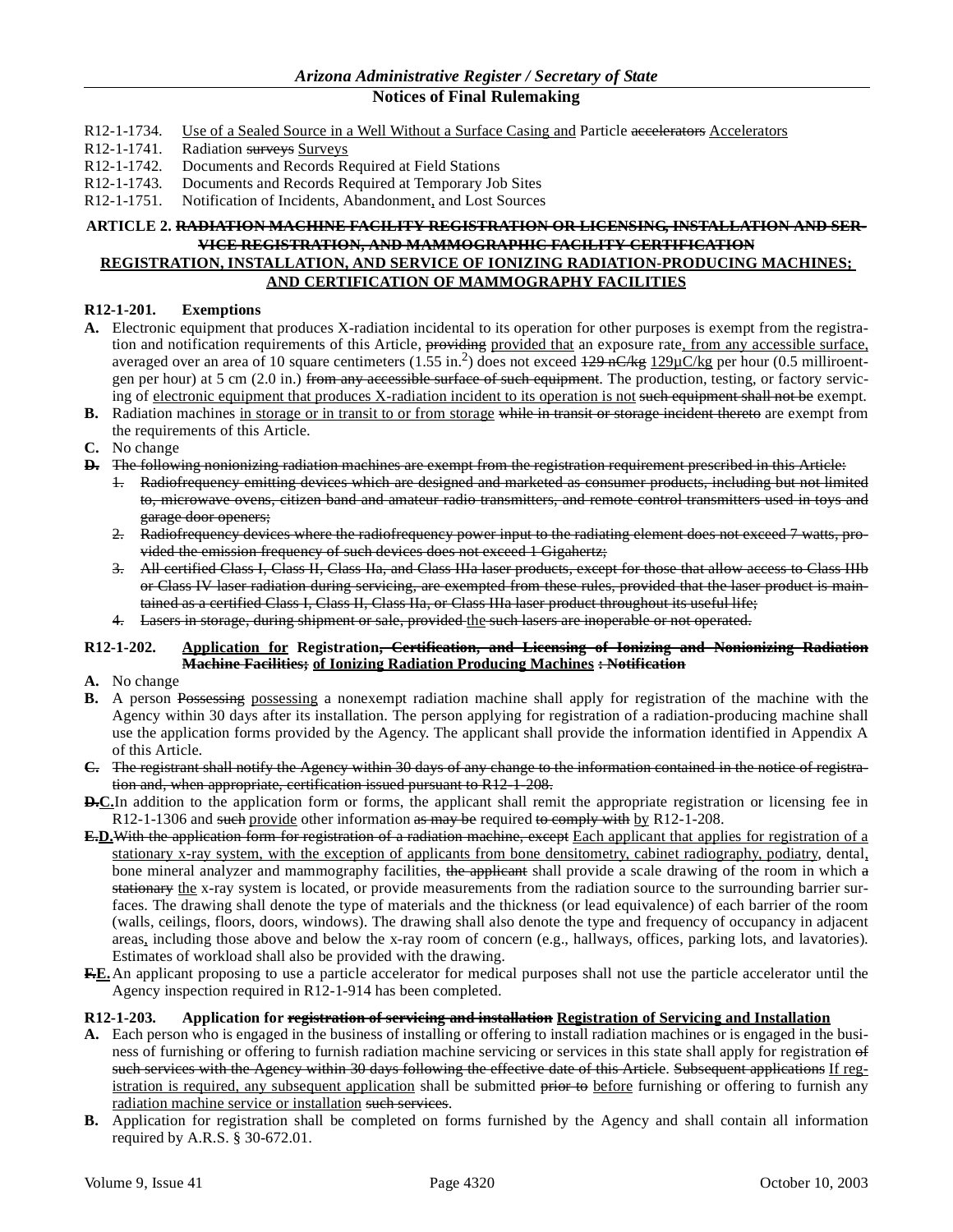# **R12-1-205. Expiration of Notice of Registration or Certification**

A Notice of Registration, or certification certificate issued according pursuant to R12-1-208, shall expire expires at the end of the day on the date stated in the Notice of Registration or certificate therein unless a the registrant or certificate holder, not less than 30 days prior to the expiration of the registrant's or certificate holder's existing Notice of Registration or eertification certificate, has filed an files a complete application in proper form for renewal. If a timely application for renewal has been is filed, the existing Notice of Registration or certification certificate does shall not expire until the application status has been is finally determined by the Agency.

# **R12-1-206. Assembly, Installation, Removal from Service, and Transfer**

- A. A Any person who assembles, or installs *ionizing* radiation machines in this state shall notify the Agency in writing within 15 days of:
	- 1. No change
	- 2. No change
	- 3. The date each machine was assembled,  $or$  installed, or the first clinical procedure is performed.</u>
- **B.** No change
- **C.** In the case of diagnostic x-ray systems which that contain certified components, an assembler shall submit to the Agency a copy of the assembler's report (FDA Report No. 2579) prepared in compliance with requirements in 21 CFR 1020.30(d), 2000 Edition, published April 1, 2000 by the Office of the Federal Register, National Archives and Records Administration, incorporated by reference and on file with the Agency and the Office of the Secretary of State, containing no future editions or amendments, within 15 days following completion of the assembly. The report shall suffice in lieu of any other report by the assembler, when if it contains the information required in subsection  $(A)(2)$ .
- **D.** No change

### **R12-1-207. Reciprocal Recognition of Out-of-state Radiation Machines**

- **A.** When If any radiation machine is to be brought into the state, for temporary use, the person proposing to bring the radiation such machine into the state shall give provide written notice to the Agency at least  $\frac{3}{5}$  three working days before the radiation such machine is to be used in the state. The notice shall include the type of radiation machine; the nature, duration, and scope of use; and the exact location where the radiation machine is to be used. If, for a specific case, the three working-day period would impose an undue hardship, the person may upon application to the Agency, obtain permission to proceed sooner.
- **B.** In addition, the owner of the radiation machine and the person possessing the machine while in the state shall:
	- 1. Comply with all applicable rules of the Agency, and upon request:
	- 2. Supply Upon request, supply the Agency with a copy of the machine's registration and such other information necessary to insure regarding the safe operation of a machine while it is in the state; and
	- 3. Have available at the jobsite while in the state: Upon request, supply the Agency with the work authorization from the Agency, machine registration, operating and emergency procedures, utilization log, survey instrument and associated calibration record, and training records for all users.
- **C.** A No radiation machine shall not be operated within the state on a temporary basis in excess of 180 calendar calendar days per year.

### **R12-1-208. Certification of Mammography Facilities Mammographic Certification Requirements**

Facilities required to be certified pursuant An applicant seeking certification of a facility according to A.R.S. 30-672.J. § 30- $672(J)$  shall:

- 1. Provide evidence with the application evidence that a quality assurance program is has been established and is in use for the items listed in Appendix B of Article 6 in this Chapter 12 A.A.C. 1, Article 6,
- 2. Provide evidence with the application that physicians reading mammographic images have the with the application evidence that all physicians reading the mammographic images have the training and experience required in A.R.S. §  $32-2842(A)$   $32-2842.A$ ; and,
- 3. Provide evidence with the application that physicians reading mammographic images have met the minimum criteria established by their respective licensing boards, as required in A.R.S.  $\S 32{\text -}2842(\text{C})$ . Require that all physicians reading mammographic images provide evidence that they meet the requirements of A.R.S. § 32-2842.C.

#### **Appendix A. Application Information**

An application shall contain the following information as required in  $R12-1-202(B)$ , before a registration or license will be issued. The Agency shall provide an application form to an applicant with a guide, if available, or shall assist the applicant to ensure that only correct information is provided  $\overline{m}$  on the application.

| Name and mailing address of applicant                            | Use location                  |
|------------------------------------------------------------------|-------------------------------|
| Person responsible for radiation safety program Telephone number |                               |
| Type of facility                                                 | <b>Facility subtype</b>       |
| Legal structure and ownership                                    | Signature of certifying agent |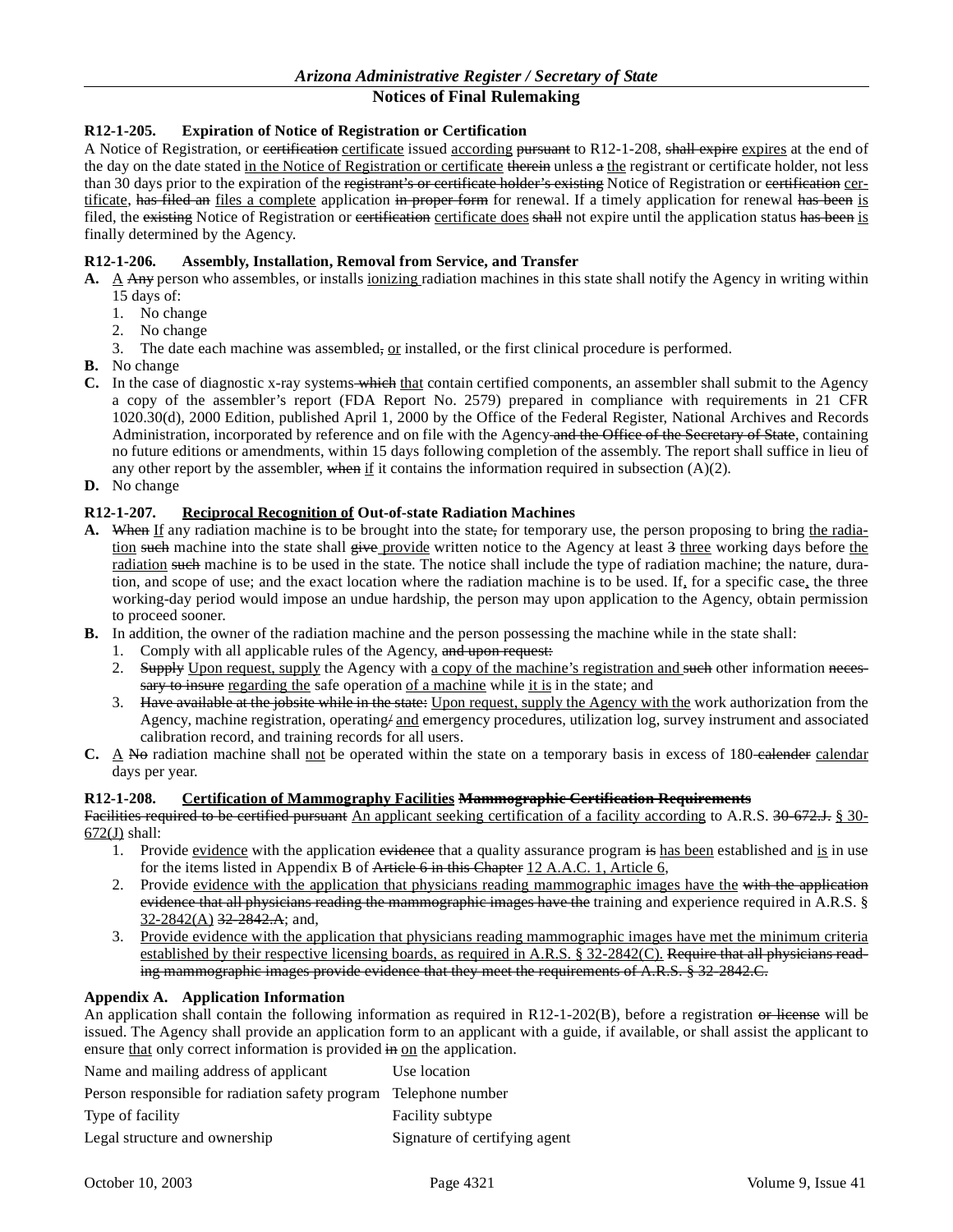| Radiation machine information                                                                   | Equipment identifiers                         |
|-------------------------------------------------------------------------------------------------|-----------------------------------------------|
| Shielding information                                                                           | Scale drawing, if applicable                  |
| Equipment operator instructions and restrictions Physicist name and training, if applicable     |                                               |
| Classification of professional in charge                                                        |                                               |
| Record of calibration for therapy units                                                         | Type of request: amendment, new, or renewal   |
| Protection survey results, if applicable                                                        |                                               |
| Type of industrial radiography program,<br>if applicable                                        |                                               |
| Radiation Safety Officer name, if applicable                                                    | Contact person                                |
| Laser class and type, if applicable                                                             | Appropriate fee listed in Article 13 schedule |
| Other licensing and registration requirements<br>listed in Articles 2, 6, 8, $9$ , and 14 and 9 |                                               |

# **ARTICLE 6. USE OF X-RAYS IN THE HEALING ARTS**

# **R12-1-602. Definitions**

The following definitions apply in this Article:

- 1. "Accessible surface" means the external surface of the enclosure or housing provided by the manufacturer.
- 2. "Added filter" means the filter added to the inherent filtration.
- 3. "Aluminum equivalent" means the thickness of aluminum (type  $1100$  alloy) affording the same that affords equivalent attenuation, under specified conditions, as the material in question. (The nominal chemical composition of type 1100 aluminum alloy is 99.00 percent minimum aluminum, 0. 12 percent copper.).
- 4. "Assembler" means any person engaged in the business of assembling, replacing, or installing one or more components into an x-ray system or subsystem.
- 5. "Attenuation block" means a block or stack, having dimensions 20 cm by 20 cm by 3.8 cm (7.9 inches by 7.9 inches by 1.5 inches) of type 1100 aluminum alloy or other materials having that afford equivalent attenuation.
- 6. "Automatic exposure control" means a device which that automatically controls one or more technique factors in order to obtain at a preselected location or locations a required quantity of radiation (See "Phototimer").
- 7. "Barrier" (See "Protective barrier")
- 8. "Beam Axis axis" means a line from the source through the centers center of the x-ray fields field.
- 9. "Beam-limiting device" means a device which that provides a means to restrict the dimensions of the x-ray field. "C-arm x-ray system" means an x-ray system that has the image receptor and x-ray tube housing assembly connected by a common mechanical support system to maintain a desired spatial relationship. This system is designed to allow a change in the projection of the beam through the patient without a change in the position of the patient.
- 10. "Changeable filters filter" means any filter, exclusive of inherent filtration, which can be removed from the useful beam through any by an electronic, mechanical, or physical process.

"Cinefluorography" means fluorography that uses a movie camera to record fluorograph images on film for later playback.

11. "Coefficient of variation" means the ratio of the standard deviation to the mean value of a population of observations. "Collimator" means an adjustable device, generally made of lead, that is fixed to an x-ray tube housing to intercept or collimate the useful beam and, if not made of lead, has a lead equivalency of not less than that of the tube housing assembly.

"Compression device" means a device used to bring object structures closer to the image plane of a radiograph and make a part of the human body a more uniform thickness so the optical density of the radiograph will be more uniform.

"Computed tomography" means the production of a tomogram by the acquisition and computer processing of x-ray transmission data. For purposes of these rules this term has the same meaning as "CT".

- 12. "Contact therapy system" means that the x-ray tube port is put in contact with or within 5 centimeters (2 inches) of the surface being treated.
- 13. "Control panel" means that part of the x-ray control upon which are mounted the machine where switches, knobs, push-buttons, and or other hardware necessary for manually setting the technique factors are located.

"Cooling curve" means the graphical relationship between heat units stored and cooling time.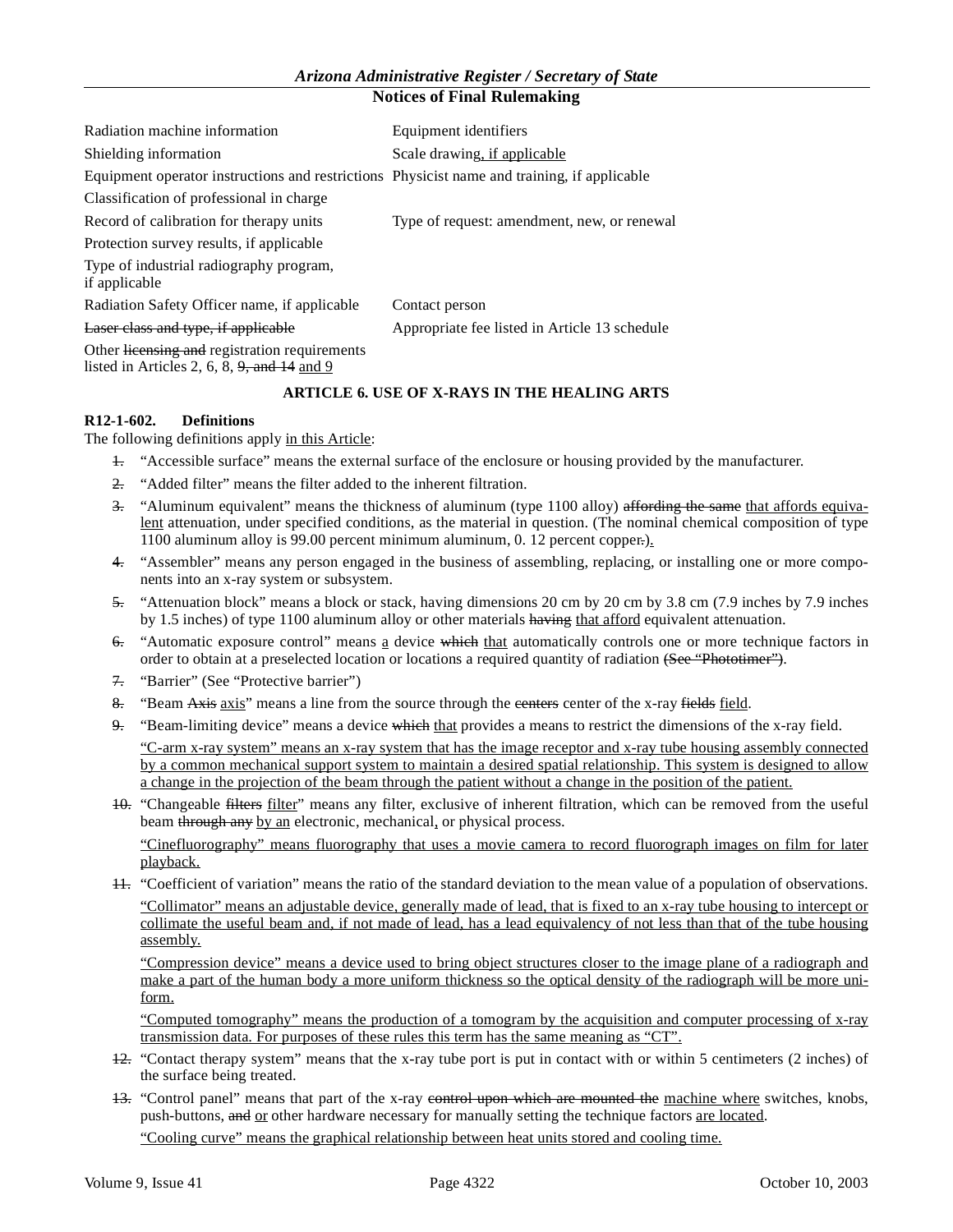"CT gantry" means the tube housing assemblies, beam-limiting devices, detectors, and the supporting structure, frame, and cover which hold or enclose these components.

- $14.$  "Dead-man switch" means a switch so constructed so that a eireuit elosing circuit-closing contact can be maintained only by continuous pressure on the switch by the operator.
- 15. "Diagnostic source assembly" means the tube housing assembly with a beam-limiting device attached.
- 16. "Diagnostic-type protective tube housing" means an x-ray tube housing so constructed that the leakage radiation measured at the distance of 1 meter from the source cannot exceed  $25.8 \mu C/kg$  (100 mR) in 1 hour when the tube is operated at its maximum continuous rated current for the maximum rated tube potential.

"Diagnostic x-ray system" means an x-ray system designed for irradiation of any part of a human or animal body for the purpose of diagnosis or visualization.

- 17. "Direct scattered radiation" means that scattered radiation which that has been deviated in direction only by materials irradiated by the useful beam (See "Scattered radiation").
- 18. "Entrance exposure rate" means the roentgens per unit time at the point where the center of the useful beam enters the patient.
- 19. "Equipment" (See "X-ray equipment")
- 20. "Filter" means material placed in the useful beam to absorb preferentially selected radiations undesirable radiation.
- 21. "Fluoroscopic imaging assembly" means a subsystem in which x-ray photons produce a fluoroscopic image. It includes the image receptor or receptors such as the image intensifier and spot-film device, electrical interlocks, if any, and structural material providing that provides a linkage between the image receptor and diagnostic source assembly.

"Fluoroscopic system" means a radiographic x-ray system used to directly visualize internal structure, the motion of internal structures, and fluids in real time, or near real-time, to aid in the treatment or diagnosis of disease, or the performance of other medical procedures.

- 22. "Focal spot" means the area projected on the anode of the x-ray tube by the electrons accelerated from the cathode and from which the useful beam originates the region of the anode target in an x-ray tube where electrons from the cathode interact to produce x-rays.
- 23. "Full beam detector" means a radiation detector of such size that the total cross section of the maximum size useful beam is intercepted.
- $24.$  "General purpose radiographic x-ray system" means any radiographic x-ray system which that, by design, is not limited to radiographic examination of a specific anatomical region.
- 25. "Gonadal shield" means a protective barrier for the testes or ovaries.

"Grid" means a device used to improve the image detail in a radiograph by reducing the intensity of x-ray scatter radiation exiting the film side of the patient.

- $26.$  "Half-value layer (HVL)" means the thickness of a specified material which that attenuates the beam of radiation to an extent such that the exposure rate intensity is reduced to that is one-half of its original value. In this definition, the contribution of  $\frac{di}{dt}$  any scattered radiation, other than  $\frac{di}{dt}$  which  $\frac{di}{dt}$  be is present initially in the beam eonerned, is deemed to be excluded.
- 27. "Healing Arts Radiography arts radiography" means the practice of applying x-radiation to human patients for diagnostic or therapeutic purposes at the direction of a licensed practitioner. Healing arts radiography includes any or all of the following acts:
	- $\theta$ . Positioning the x-ray beam with respect to the patient;
	- b. Anatomical positioning of the patient;
	- e. Selecting exposure factors; or
	- $\frac{d}{dx}$  Initiating the exposure.

"Healing arts screening" means the application of radiation from an x-ray machine to a human for the detection or evaluation of health indications when the tests are not specifically and individually ordered by a licensed practitioner. "Image intensifier" means an electronic device, installed in an x-ray system housing, which instantaneously converts an x-ray pattern into a corresponding light image of higher intensity.

- 28. "Image receptor" means any device, such as a fluorescent screen or radiographic film, which transforms incident xray photons either into a visible image or into another form which can be made into a visible image by further transformation.
- 29. "Inherent filtration" means the filtration of permanently in the useful beam by permanently installed components of the tube housing assembly. ; it includes the window of the x-ray tube and any permanent tube or source enclosure.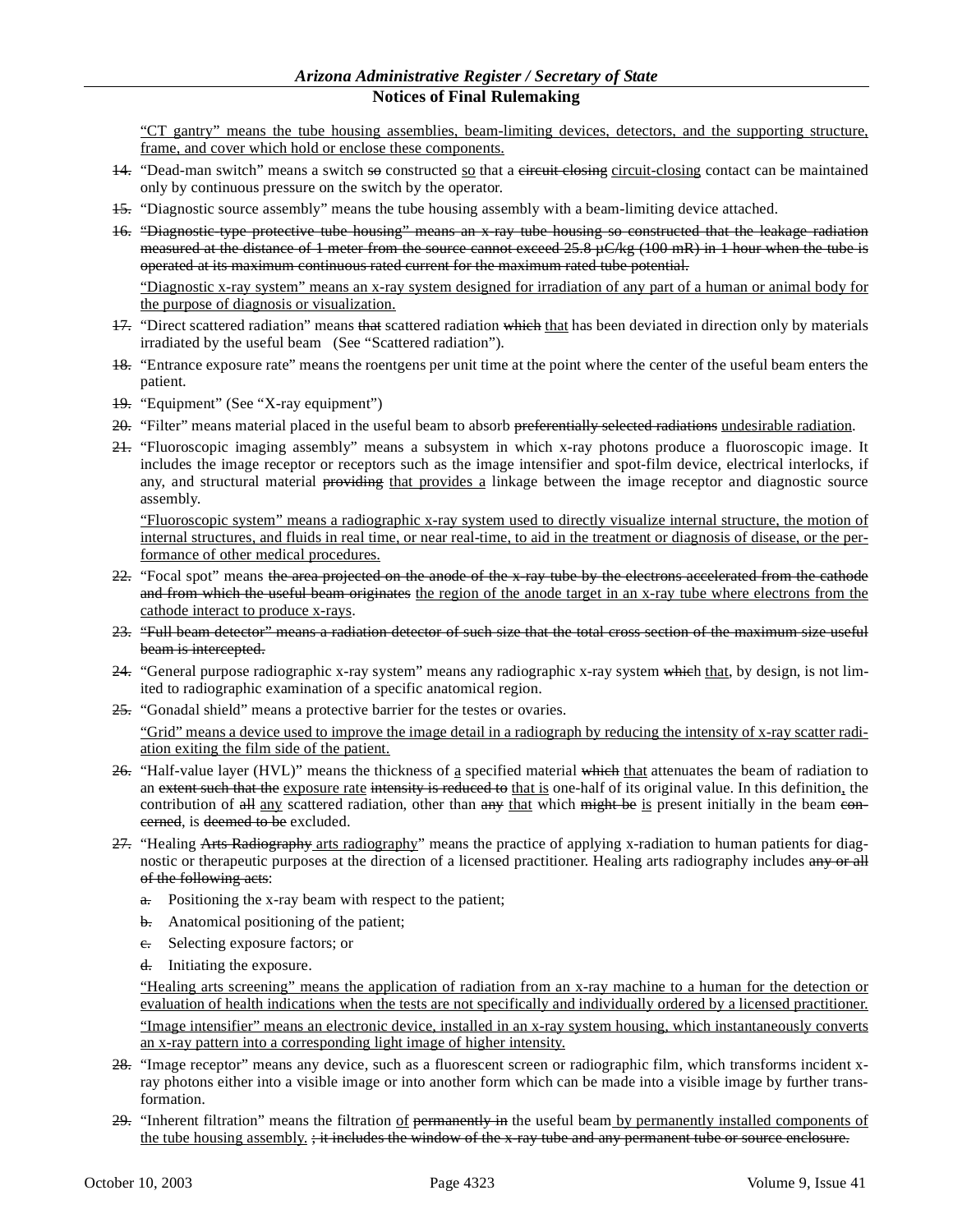- 30. "Interlock" means a device for precluding access to a high radiation area by automatically reducing the exposure rate upon entry by personnel.
- 31. "Kilovolts peak (kVp)" (See "Peak tube potential")
- 32. "Lead equivalent" means the thickness of lead affording the same attenuation, under specified conditions, as the material in question.
- 33. "Leakage radiation" means all radiation emanating from eoming from within the tube housing except the useful beam and radiation produced when the exposure switch or timer is not activated.
- 34. "Leakage technique factors" means the technique factors associated with the diagnostic source tube housing assembly which that are used in measuring leakage radiation. They are defined as follows: Included are:
	- a. For capacitor energy storage equipment, the maximum-rated peak tube potential and the maximum rated maximum-rated number of exposures in an hour for operation at the maximum rated maximum-rated peak tube potential with the quantity of charge per exposure being 10 millicoulombs (mAs) or the minimum obtainable from the unit, whichever is larger.;
	- b. For field emission equipment rated for pulsed operation, the maximum-rated peak tube potential and maximumrated maximum rated number of x-ray pulses in an hour for operation at the maximum rated maximum-rated peak tube potential.; and
	- e. For all other source assemblies equipment, the maximum-rated peak tube potential and maximum-rated maximum rated continuous tube current for the maximum rated maximum-rated peak tube potential.
- 35. "mA" means milliampere.

"Mammographic x-ray system" means an x-ray system that is specifically engineered to image human breasts.

- 36. "mAs" means milliampere second.
- 37. "Mobile equipment". (See "X-ray equipment".)
- $38.$  "Peak tube potential" means the maximum value of the potential difference across the x-ray tube during an exposure.
- 39. "Phantom" means a volume of material behaving that behaves in a manner similar to tissue with respect to the attenuation and scattering of radiation. (i.e. "Breast phantom" means an artificial test object which that simulates the average composition of, and various structures in the breast.)
- 40. "Phototimer" (See automatic exposure control) means a method for controlling radiation exposures to image receptors by the amount of radiation which reaches a radiation monitoring device(s) that is/are part of an electronic circuit which controls the duration of the time the tube is activated.
- 41. "Portable equipment" (See X-ray equipment")
- 42. "Primary protective barrier" (See "Protective barrier")
- 43. "Protective apron" means an apron made of radiation, absorbing materials material used to reduce radiation exposure.
- 44. "Protective barrier" means a barrier of radiation- absorbing material(s) material used to reduce radiation exposure.
	- a. "Primary protective barrier" means the material, excluding filters, placed in the useful beam, for protective purposes, to reduce the radiation exposure.
	- b. "Secondary protective barrier" means the material which attenuates stray radiation means a barrier sufficient to attenuate the stray radiation to the required degree.
- 45. "Protective glove" means a glove made of radiation-absorbing materials material used to reduce radiation exposure.
- 46. "Scattered radiation" means radiation that, during passage through matter, has been deviated in direction. (See also "Direct scattered radiation".)

"Screen" or "intensifying screen" means a device that converts the energy of the x-ray beam into visible light that interacts with the radiographic film, forming a latent image, or contains photostimulable phosphor plates that upon exposure, emit visible or nonvisible light to create an image.

- 47. "Secondary protective barrier". (See "Protective barrier.)
- 48. "Shutter" (See collimator) means an adjustable device, generally of lead, fixed to an x-ray tube housing to intercept or collimate the useful beam and which has a lead equivalency not less than that of the tube housing assembly.
- 49. "Source" means the focal spot of the x-ray tube.
- 50. "Source-image receptor distance (SID)" means the distance from the source to the center of the input surface of the image receptor.
- 51. "Spot check" means an abbreviated calibration procedure which is performed to assure that a previous calibration continues to be valid. means an abbreviated calibration procedure which is performed to assure that a previous calibration continues to be valid. Also, a spot film may be taken to improve visualization by arresting motion and to doc-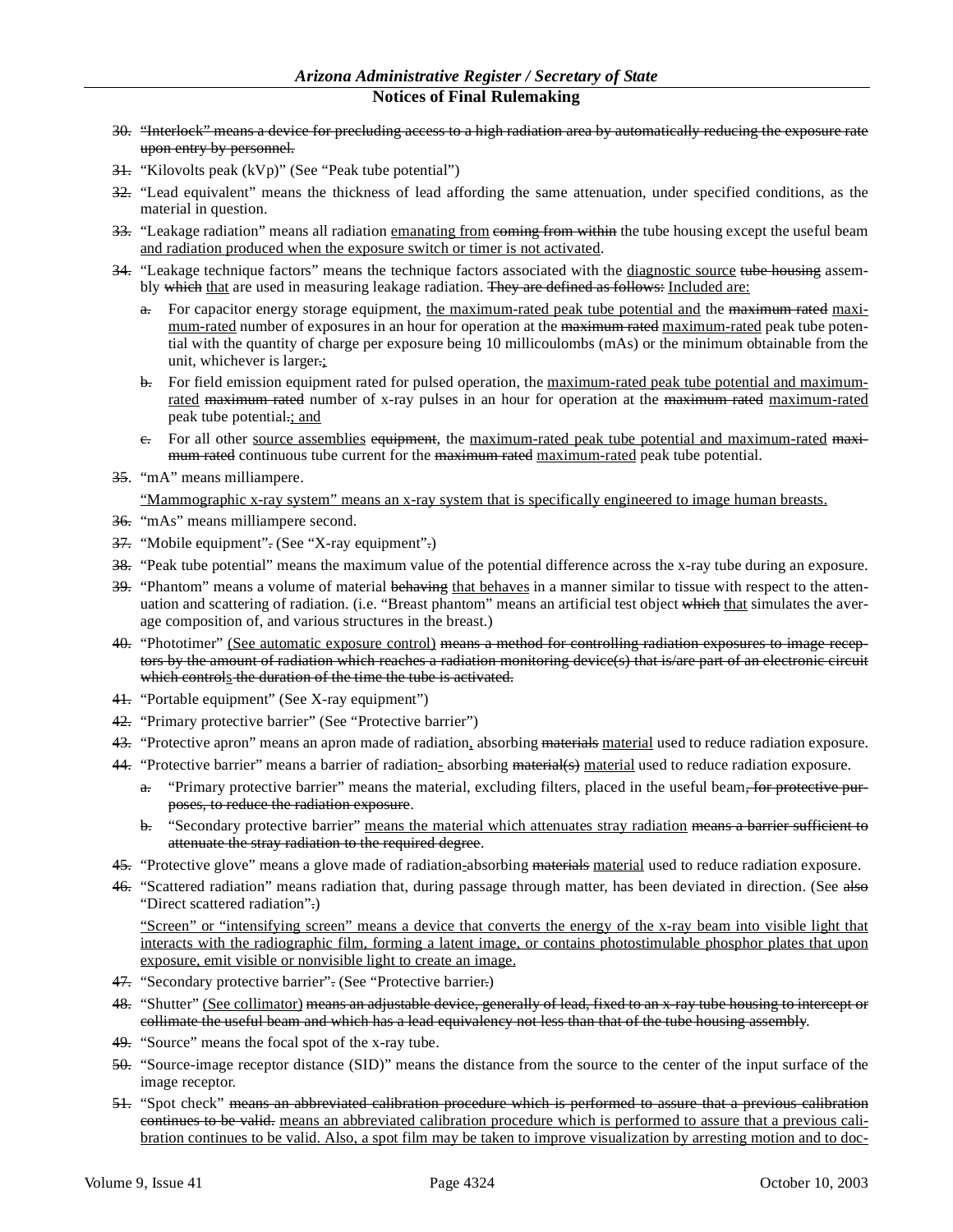ument medical observations. Note that in some cases, a film may not be created.

- 52. "Stationary equipment". (See X-ray equipment".)
- 53. "Stray radiation" means the sum of leakage and scattered radiation.

"System"- (See x-ray system)

- 54. "Therapeutic-type protective tube housing" means:
	- a. For x-ray therapy equipment not capable of operating at 500 kVp or above, the following definition applies: An x-ray tube housing so constructed that the leakage radiation at a distance of one meter from the sources does not exceed 258 µC/kg (one roentgen) in an hour when the tube is operated at its maximum rated continuous current for the maximum rated tube potential.
	- b. For x-ray therapy equipment capable of operating at 500 kVp or above, the following definition applies: An xray tube housing so constructed that the leakage radiation at a distance of one meter from the source does not exceed 0.1 percent of the useful beam dose rate at one meter from the source for any of its operating conditions.
	- "Technique chart" means a tabulation of technique factors.
	- "Technique factors" means the following conditions of operation:

For capacitor energy storage equipment, peak tube potential in kV and quantity of charge in mAs;

For field emission equipment rated for pulsed operation, peak tube potential in kV, and number of x-ray pulses;

For CT x-ray systems designed for pulsed operation, peak tube potential in kV, scan time in seconds, and either tube current in mA, x-ray pulse width in seconds, and number of x-ray pulses per scan, or the product of tube current, x-ray pulse width, and number of x-ray pulses in mAs;

For CT x-ray systems not designed for pulsed operation, peak tube potential in kV, and either tube current in mA and scan time in seconds, or the product of tube current, exposure time in mAs, when the scan time and exposure time are equivalent; and

For all other equipment, peak tube potential in kV, and either tube current in mA and exposure time in seconds, or the product of tube current and exposure time in mAs.

"Treatment simulator" means a diagnostic x-ray system that duplicates a medical particle accelerator or other teletherapy in terms of its geometrical, mechanical, and optical qualities; the main function of which, is to display radiation treatment fields so that the target volume may be accurately included in the area of irradiation without delivering excess radiation to surrounding normal tissue.

"Tube" means x-ray tube unless otherwise specified.

"Tube housing assembly" means the tube housing with the tube installed. It includes high-voltage or filament transformers and other elements contained within the tube housing.

"Tube rating chart" means the set of curves that specify the rated limits of operation of the tube in terms of the technique factors.

- 55. "Useful beam" means the radiation emanating from the which passes through the tube housing port or the radiation head and passing through and the aperture of the beam-limiting device when the exposure controls are in a mode that causes the system to produce radiation switch or timer is activated.
- 56. "Virtual source" means a point from which radiation appears to originate.

"Visible area" means that portion of the input surface on the image receptor over which incident x-ray photons are producing a visible image.

- 57. "X-ray equipment" means an x-ray system, subsystem, or component described further by the following terms:
	- a. Mobile means x-ray equipment mounted on a permanent base with wheels and/or casters for moving while completely assembled.
	- b. Portable means x-ray equipment designed to be hand-carried.
	- e. Stationary means x-ray equipment which is installed in a fixed location.
	- d. Transportable mobile means x-ray equipment installed in a vehicle or trailer.

"X-ray system" means an assemblage of components for the controlled production of x-rays. It includes, at minimum, an x-ray high-voltage generator, an x-ray control, a tube housing assembly, a beam-limiting device, and the necessary supporting structures. Additional components that function with the system are considered integral parts of the system.

"X-ray tube" means any electron tube that is designed for the conversion of electrical energy into x-ray energy. For purposes of the rules contained in 12 A.A.C. 1, this term is synonymous with "tube."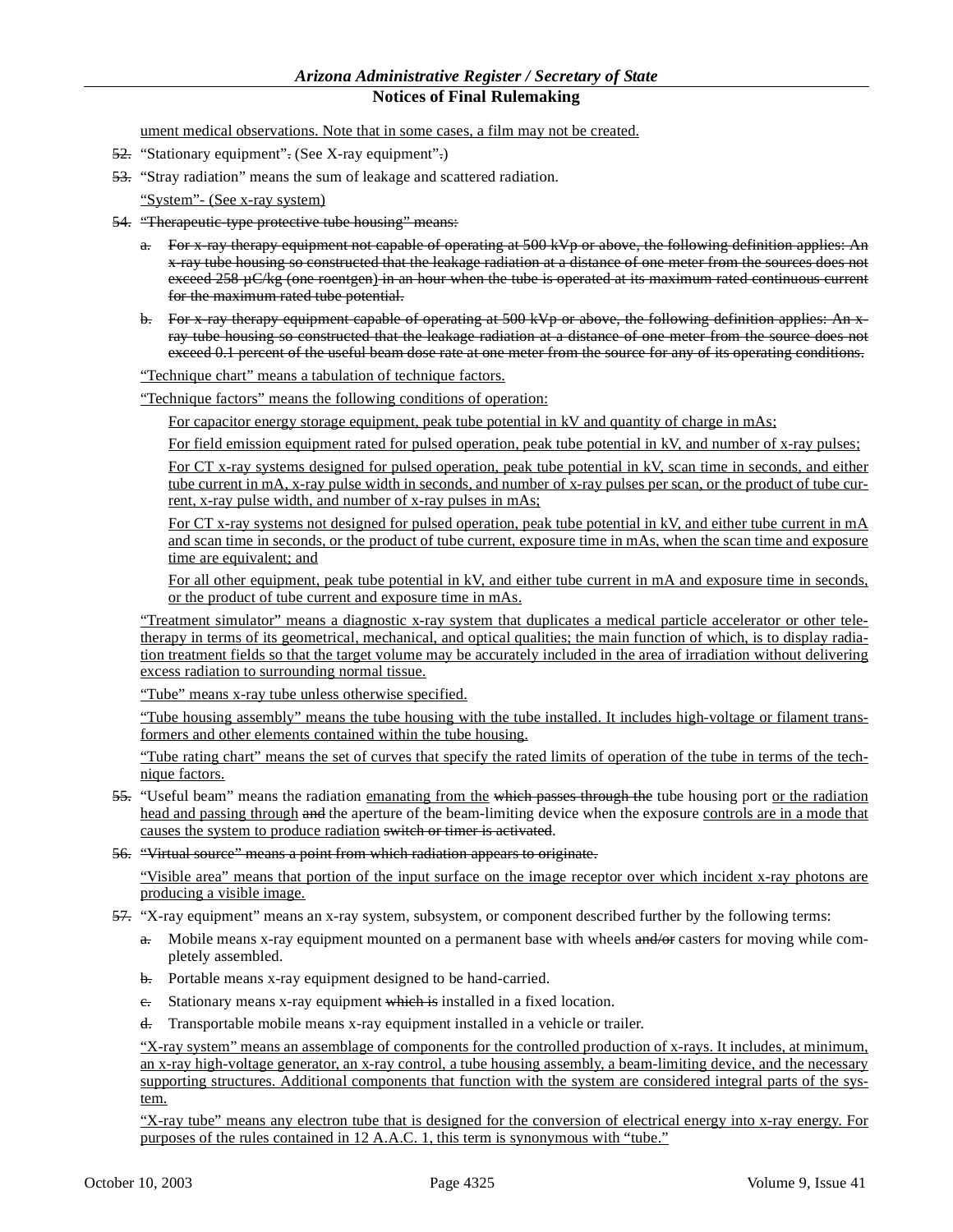# **R12-1-603. General Safety Provisions Operational Standards, Shielding, and Darkroom Requirements**

- A. A No person shall not make, sell, lease, transfer, lend, or install x-ray equipment or the supplies used in connection with the such equipment unless the such supplies and equipment, when properly placed in operation and properly used, will meet meets the requirements of these rules 12 A.A.C. 1. This includes responsibility for the delivery of cones or collimator, filters, adequate timers, and fluoroscopic shutter (where applicable).
- **B.** The A registrant shall be responsible for directing direct the operation of x-ray machines under the registrant's control and assuring assure that all of the following provisions are met in the operation of x-ray machines:
	- 1. The registrant shall not permit any individual to engage in the practice of "healing arts radiography" "Healing Arts Radiography" using equipment under the registrant's control, unless the individual possesses a valid certificate issued by, or is exempt from, the Medical Radiologic Technology Board of Examiners<del>, pursuant to A.R.S. § 32-2800</del>.
	- 2. The registrant shall maintain records documenting compliance with subsection  $(B)(1)$  above for each individual using equipment under the registrant's registrants' control practicing "Healing Arts Radiography."
	- 3. The registrant shall provide safety rules to each individual operating x-ray equipment under the registrant's his control, including any restrictions in operating procedures necessary for the safe use of the equipment and require that the operator demonstrate familiarity with these rules 12 A.A.C. 1.
- **C.** No change
	- 1. Each registrant shall provide each installation shall be provided with such primary and secondary protective barriers as that are necessary to assure compliance with 12 A.A.C. 1, Article 4 of this Chapter.
	- 2. The required  $\Delta$  registrant shall ensure that attenuation of provided by a protective barriers shall be as determined in accordance with barrier meets or exceeds the level of protection established in the National Council on Radiation Protection Report No. 49, "Structural Shielding Design and Evaluation for Medical Use of X-rays and Gamma Rays of Energies Up To 10 MeV," September 15, 1976 Edition edition, published by the National Council on Radiation Protection and Measurement, Inc., which is incorporated herein by reference and on file with the Agency the Office of Secretary of State. This incorporation by reference contains no future editions or amendments. Each registrant shall use this incorporated reference to provide sufficient shielding to prevent public exposure in excess of the limits in R12-1-416.
	- 3. Protective barriers shall meet these additional provisions. A registrant shall:
		- a. Lead barriers shall be mounted in such a manner that they will not sag or cold-flow because of their own weight and shall be protected against mechanical damage. Mount each lead barrier so that the barrier will not sag or cold flow because of its own weight and protect the barrier from damage;
		- b. Joints between different kinds of protective materials shall be so designed that the overall protection of the barrier is not impaired. Use barriers designed so that joints between different ends of protective material do not impair the overall protection of the barriers;
		- c. Joints at the floor and ceiling shall be so designed that the overall protection is not impaired Use barriers designed so that joints at the floor and ceiling do not impair the overall protection of the barriers;
		- d. Windows, window frames, doors, and door frames shall have the same lead equivalent as that required of the adjacent wall Use windows, window frames, doors, and door frames that have the same lead equivalence required in the adjacent walls; and
		- e. Holes in protective barriers shall be covered so that overall attenuation is not impaired Cover holes in protective barriers so that overall attenuation is not impaired.
	- 4. A registrant shall also meet the structural shielding requirements in R12-1-607(C), if the x-ray system in question is not fluoroscopic or intraoral.
- **D.** Darkroom Requirements. A registrant shall:
	- 1. The Use a darkroom shall be that is light-tight as determined  $\frac{1}{\text{using }1}$  under one of the following formulas:
		- a. No change
		- b. No change
	- 2. A Use a thermometer and timer operable and appropriate to the type of film processing shall be in use in the darkroom. ; Film shall be developed in accordance with the manufacturer's instructions; and
	- 3. Develop film according to the manufacturer's instructions.

# **R12-1-604. General Procedures Procedural Requirements**

**A.** The registrant shall ensure the following procedural requirements are met in the operation of x-ray equipment:

- 1. No change
- 2. Except for patients who cannot be moved out of the room, only the individuals required for the radiological procedure or in training may be present in the room during radiographic exposure, and all the following requirements shall apply:
	- a. No change
	- b. No change
	- c. No change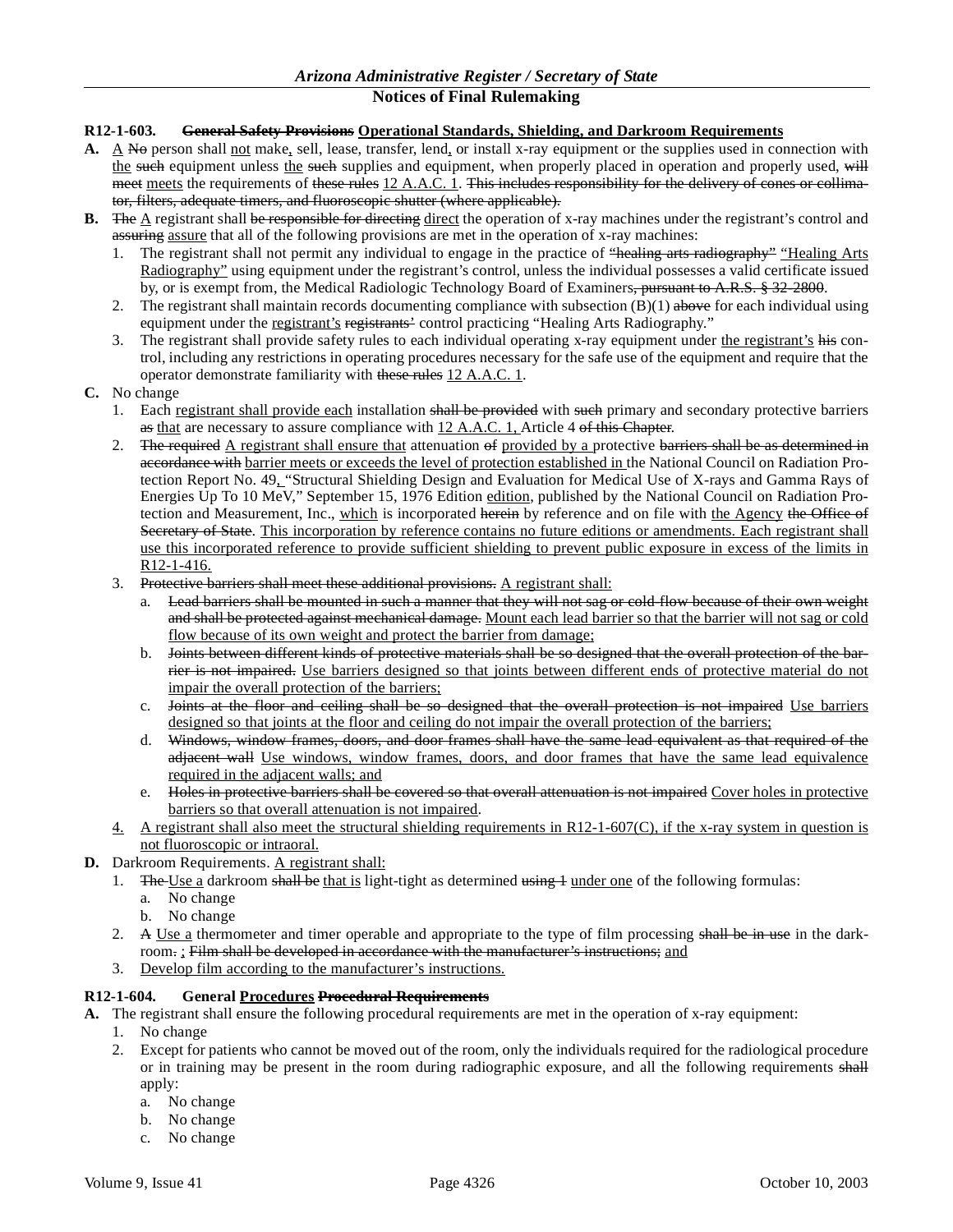- d. When If a portion of the body of any staff or ancillary personnel is potentially subjected to stray radiation which that could result in that individual receiving 10% one-quarter of the maximum permissible dose as defined in Article 4 of this Chapter, the registrant shall provide additional protective devices may be required as specified by the Agency.
- 3. Persons An individual shall not be exposed to the useful beam except for a healing arts purpose authorized by a licensed practitioner of the healing arts. Specifically prohibited are The following acts are prohibited:
	- a. Exposure of an individual without meeting the required healing art requirements and proper prescription without a valid directive from a licensed practioner;
	- b. Exposure of an individual for training, demonstration, or other non-healing arts purpose;
	- c. Exposure of an individual for the purpose of healing arts screening, except as authorized <del>pursuant to Appendix A</del> of this by the Agency after submitting to the Agency the information listed in Appendix A of this Article. If any information submitted to the Agency becomes invalid or outdated, the Agency shall be immediately notified changes, the registrant shall immediately notify the Agency of the changes.
- 4. No change
- **B.** No change
	- 1. No change
	- 2. No change
	- 3. No change
	- 4. No change
	- 5. No change

# **R12-1-605. X-ray Machine Standards General Equipment Requirements**

- **A.** The A registrant shall prevent leakage radiation from the diagnostic source assembly measured at a distance of 1 meter in any direction from the source assembly shall not exceed from exceeding 25.8  $\mu$ C/kg (100 milliroentgens) in one hour when the x-ray tube is operated at its leakage technique factors. Compliance shall be determined The Agency shall determine compliance by obtaining measurements averaged over an area of 100 square centimeters (15.5 square inches) with no linear dimension greater than 20 centimeters (7.9 inches).
- **B.** The registrant shall prevent radiation emitted by a component other than the diagnostic source assembly shall not exceed from exceeding 516 nC/kg (2 milliroentgens) in one hour at 5 centimeters from any accessible surface of the component when it is operated in an assembled x-ray system under any conditions for which it was designed. Compliance shall be determined The Agency shall determine compliance by obtaining measurements averaged over an area of 100 square centimeters (15.5 square inches) with no linear dimension greater than 20 centimeters (7.9 inches).
- **C.** Beam quality.
	- 1. The registrant shall prevent the useful beam half-value layer (HVL) for diagnostic x-ray given x-ray tube potential shall not be less than from falling below the values shown in Table I. If it is necessary to determine the half-value layer at an x-ray tube potential which that is not listed in Table I, the registrant shall use linear interpolation or extrapolation may be made to make the determination.

# **Table I**

| Design operating<br>range | Measured<br>potential | Half-value layer<br>( <i>millimeters of</i> |
|---------------------------|-----------------------|---------------------------------------------|
| (kilovolts peak)          | (kilovolts peak)      | <i>aluminum</i> )                           |
| Below 51                  | 30                    | 0.3                                         |
|                           | 40                    | 0.4                                         |
|                           | 50                    | 0.5                                         |
| 51 to 70                  | 51                    | 1.2                                         |
|                           | 60                    | 1.3                                         |
|                           | 70                    | 1.5                                         |
| Above 70                  | 71                    | 2.1                                         |
|                           | 80                    | 2.3                                         |
|                           | 90                    | 2.5                                         |
|                           | 100                   | 2.7                                         |
|                           | 110                   | 3.0                                         |
|                           | 120                   | 3.2                                         |
|                           | 130                   | 3.5                                         |
|                           | 140                   | 3.8                                         |
|                           | 150                   | 4.1                                         |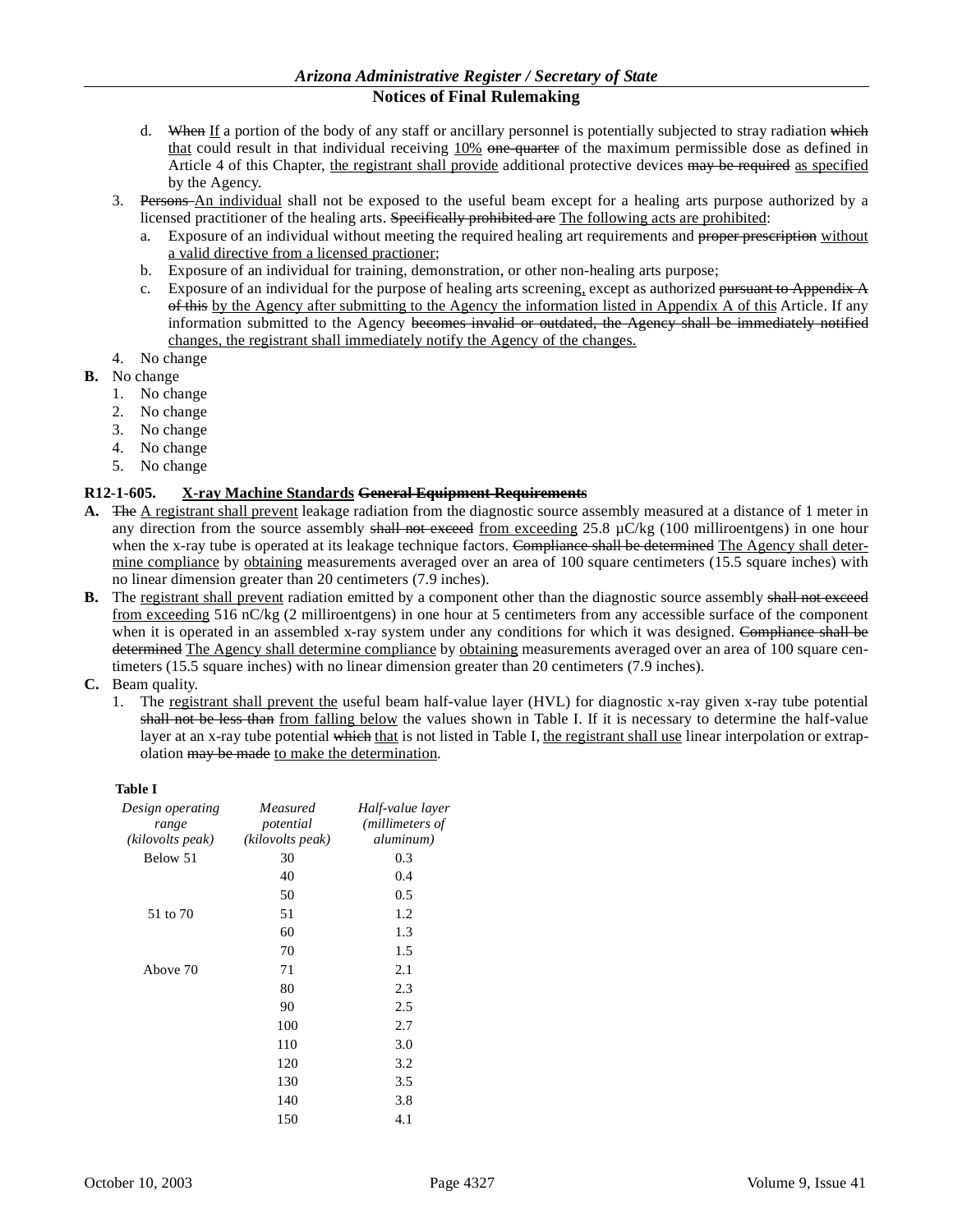2. The above HVL criteria will be considered to have been met if it can be demonstrated If the registrant demonstrates that the aluminum equivalent of the total filtration in the primary beam is not less than that shown in Table II, the registrant is considered to have met the criteria in subsection  $(C)(1)$ .

# **Table II - Filtration Required vs. Operating Voltage**

| Operating Voltage $(kVp)$ | <b>Total Filtration</b><br>(inherent plus added)<br><i>(millimeters aluminum</i> )<br>equivalent) |  |
|---------------------------|---------------------------------------------------------------------------------------------------|--|
| Below 51                  | 0.5 millimeters                                                                                   |  |
| $51 - 70$                 | 1.5 millimeters                                                                                   |  |
| Above 70                  | 2.5 millimeters                                                                                   |  |

- 3. Beryllium The registrant shall use beryllium window tubes shall that have a minimum of 0.5 mm aluminum equivalent filtration permanently mounted in the useful beam.
- 4. For capacitor energy storage equipment, the Agency shall determine compliance shall be determined with the maximum quantity of charge per exposure.
- 5. The required minimal When determining the minimum aluminum equivalent filtration shall The registrant shall include the filtration contributed by all materials which that are always present between the focal spot of the tube and the patient (for example, a tabletop when the tube is mounted "under the table" and inherent filtration of the tube).
- **D.** Multiple tubes. Where If two or more radiographic tubes are controlled by one exposure switch, the <u>operator shall clearly</u> indicate which tube or tubes which have been selected shall be clearly indicated prior to before initiation of the exposure, activating one light . This indication shall be both on the x-ray control panel and a second light at or near the tube housing assembly, which has each indicating the tube or tubes that have been selected.
- **E.** Mechanical support of tube head. The registrant shall adjust the tube housing assembly supports shall be adjusted such so that the tube housing assembly will remain stable during an exposure, unless the tube housing movement is a designed function of the x-ray system.
- **F.** Exposure reproducibility. The coefficient of variation shall not exceed 0.10 when all technique factors are held constant. This requirement shall be deemed to have been met is satisfied if the value of the average exposure (E) is greater than or equal to five times the difference between the maximum exposure (Emax) and minimum exposure (Emin) when four exposures are made at identical technique factors,  $[E \ge 5(Emax - Emin)].$
- **G.** Film processing equipment shall be utilized in accordance with the manufacturer's specifications and recommendations.

# **R12-1-606. Fluoroscopic and Fluoroscopic Treatment Simulator Systems**

- **A.** Useful beam limitation. A registrant shall:
	- 1. Beam-limiting Provide beam-limiting devices shall be provided which that restrict the entire cross-section of the useful beam to less than the area of the primary barrier at any Source-to-Image Receptor Distance (SID).
	- 2. The Ensure that the x-ray field size produced by fluoroscopic systems without image intensification shall does not extend beyond the visible area of the image receptor at any SID.
	- 3. The Ensure that the x-ray field size produced by fluoroscopic systems with image intensification and automatic shutter control shall does not exceed the diameter of the image receptor at any SID.;
	- 4. The Ensure that the x-ray field size produced by fluoroscopic systems with image intensification and manual shutter control shall does not exceed the diameter of the image receptor with the fluoroscopic imaging assembly positioned at the maximum usable distance above the table top.; and
	- 5. The Ensure that the x-ray field size produced by fluoroscopic systems with image intensification and manual shutter control, where the fluoroscopic tube is above the table top, shall does not exceed the diameter of the image receptor with the shutters open to the fullest extent, and at the maximum SID "SHD" which the fluoroscopic tube is capable of producing radiation.
- **B.** Fluoroscopic primary protective barrier. A registrant shall
	- 1. The Provide the fluoroscopic imaging assembly shall be provided with a primary protective barrier which that always intercepts the entire cross-section of the useful beam at any SID.
	- 2. The Ensure that the fluoroscopic tube shall not be is not capable of producing radiation unless the primary protective barrier is in a position to intercept the entire cross-section of the useful beam.
	- 3. Fluoroscopie Ensure that fluoroscopic radiation production shall automatically terminate when terminates if the primary protective barrier is removed from the useful beam.
	- 4. The Ensure that the fluoroscopic primary protective barrier shall meet meets the following requirements for attenuation of the useful beam.:
		- a. For equipment installed before November 15, 1967, the required lead equivalent of the barrier shall is not be less than 1.5 millimeters for  $\frac{up}{to}$  fluoroscopes that produce less than 100 kVp, 1.8 millimeters for fluoroscopes that produce from greater than 100 kVp and less than up to 125 kVp, and 2.0 millimeters for fluoroscopes that pro-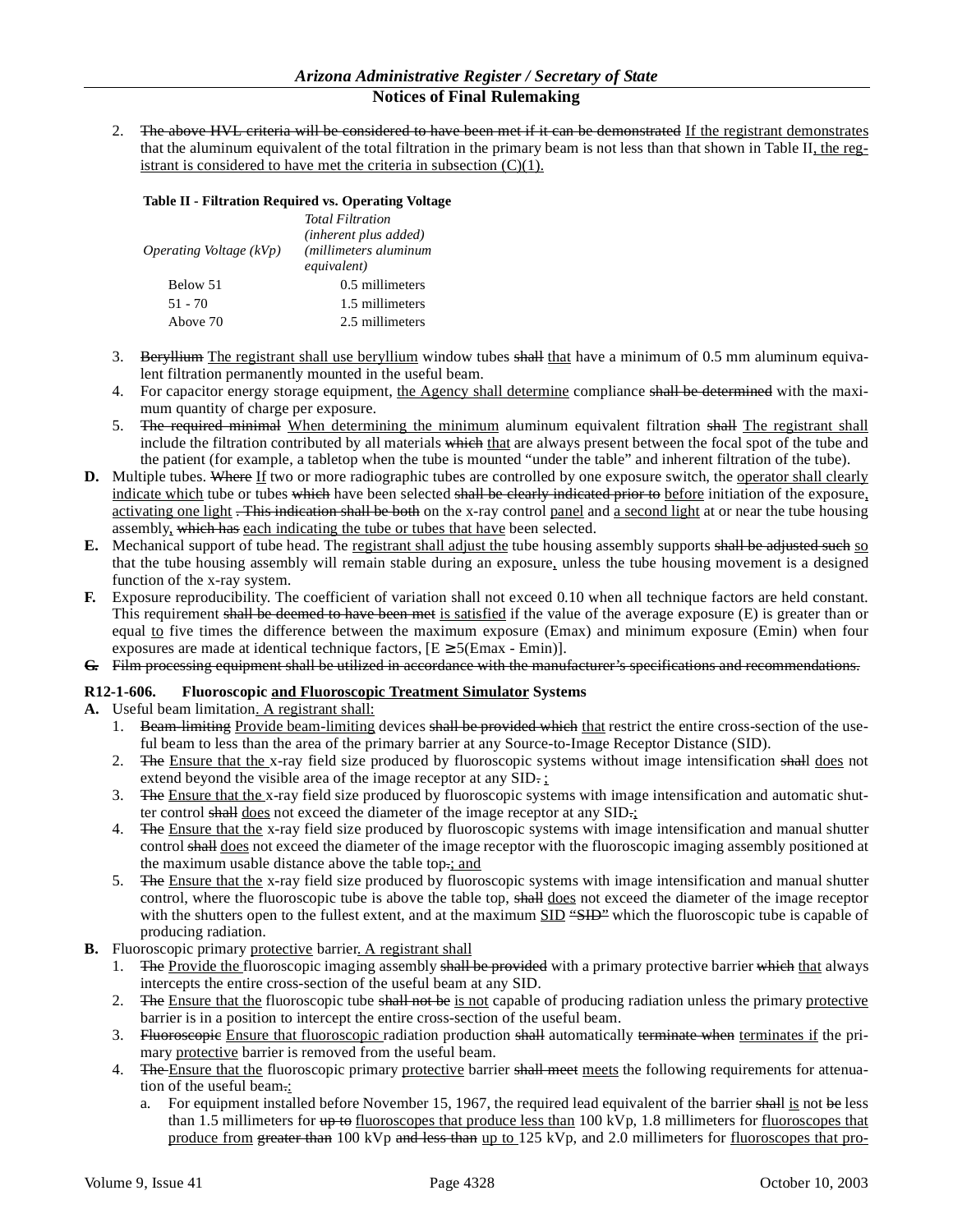duce 125 or more kVp or greater. (For conventional fluoroscopes, these requirements may be assumed to have been met if the exposure rate measured at the viewing surface of the fluorescent screen does not exceed 12.9 µC/ kg (50 milliroentgens) per hour with the screen in the primary beam of the fluoroscope without a patient, under normal operating conditions.) For equipment installed or reinstalled thereafter, the required lead equivalent of the barrier shall not be less than is 2.0 millimeters for up to 125 kVp or shall not be less than 2.7 millimeters for 125 or more kVp or greater.

- b. For fluoroscopic systems utilizing that use image intensification, the exposure rate, due to transmission through the primary protective barrier, shall does not exceed 516 nC/kg (2 milliroentgens) per hour at 10 centimeters (4 inches) from any accessible surface of the fluoroscopic imaging assembly, beyond the plane of the image receptor for each 258µC /kg (1 roentgen) per minute of entrance exposure rate.
- c. Compliance with subsection subsections  $(B)(4)(a)$  and (b) shall be is determined with the image receptor positioned 35.5 centimeters (14 inches) from the panel or table top, at normal operating technical factors and with the attenuation block in the useful beam for systems with image intensification.
- **C.** Entrance exposure rate limits. A registrant shall ensure that:
	- 1. The exposure rate, measured at the point where the center of the useful beam enters the patient shall does not exceed 2.6  $\#C$  mC/kg (10 roentgens) per minute at any combination of tube potential and current, except during recording of flu oroscopic images or when if provided with optional high-level control.
	- 2. When If provided with optional high-level control, the equipment shall is not be operable at any combination of tube potential and current which that will result in an exposure rate in excess of 2.6  $\mu \dot{C}$  mC/kg (10 roentgens) per minute at the point where the center of the useful beam enters the patient, unless the high-level control is activated, in which case an exposure rate in excess of 5.2  $\mu$ C mC/kg (20 roentgens) per minute is prohibited shall not be exceeded.
		- a. Special means of activation of high-level controls, such as additional pressure applied continuously by the operator, shall be are required to avoid accidental use.
		- b. A continuous signal audible to the fluoroscopist shall is required to indicate that the high-level control is being employed.
	- 3. Compliance with The Agency shall determine compliance with subsections  $(C)(1)$  and  $(C)(2)$  Paragraph  $(C)(1)$  and  $(C)(2)$  above shall be determined as follows:
		- a. Movable Remove grids and compression devices shall be removed from the useful beam during the measurement: and
		- b. If the source is below the table, measure the exposure rate shall be measured 1 centimeter above the table top or cradle; and
		- c. If the source is above the table, measure the exposure rate shall be measured at  $30$  centimeters (11.8 inches) above the table top with the end of the beam-limiting device or spacer positioned as closely as possible to the point of measurement; or
		- d. In For fluoroscopy involving a mobile C-arm x-ray system a mobile C-arm type of fluoroscope, measure the exposure rate shall be measured at 30 centimeters (11.8 inches) from the input surface of the fluoroscopic imaging assembly.;
		- e. In For fluoroscopy involving a C-arm x-ray system  $\alpha$  C-arm type fluoroscope, measure the exposure rate shall be measured 30 centimeters (11.8 5.9 inches) from the input surface of the fluoroscope imaging assembly, with the x-ray source positioned at any available SID, provided that the end of the beam-limiting device or spacer is not closer than 30 centimeters  $(11.8 5.9$  inches) from the input surface of the fluoroscopic image assembly-; and
		- f. In For a lateral-type fluoroscope, measure the exposure rate shall be measured at a point 15 centimeters  $(5.9)$ inches) from the centerline of the x-ray table and in the direction of the x-ray source with the end of the beamlimiting device or spacer positioned as closely as possible to the point of measurement. If the tabletop is movable, it shall be positioned as closely as possible to the lateral x-ray source, with the end of the beam-limiting device or spacer no closer than 15 centimeters (5.9 inches) to the centerline of the x-ray table.
- **D.** The registrant shall ensure that the source-to-skin distance shall not be is not less than:
	- 1. 38 centimeters (15 inches) on stationary fluoroscopes installed after the effective date of this Section January 2, 1996;
	- 2. 35.5 centimeters (14 inches) on stationary fluoroscopes which are in operation prior to the effective date of this Section, before January 2, 1996;
	- 3. No change
	- 4. 20 centimeters (8 inches) for image-intensified fluoroscopes used for a specific surgical application. The registrant shall follow any precautionary measures in the users operating manual.
- **E.** Each fluoroscopic system installation shall be is subject to all of the following requirements for the control of stray radiation: . A registrant shall:
	- 1. A Provide a shielding device of at least 0.25 millimeter lead equivalent shall be provided for covering the Bucky-slot during fluoroscopy;
	- 2. Except for fluoroscopy performed using portable or mobile C-arm x-ray systems or during surgical procedures or cardiac catheterization, provide protective drapes, or hinged or sliding panels of at least 0.25 millimeters lead equivalent,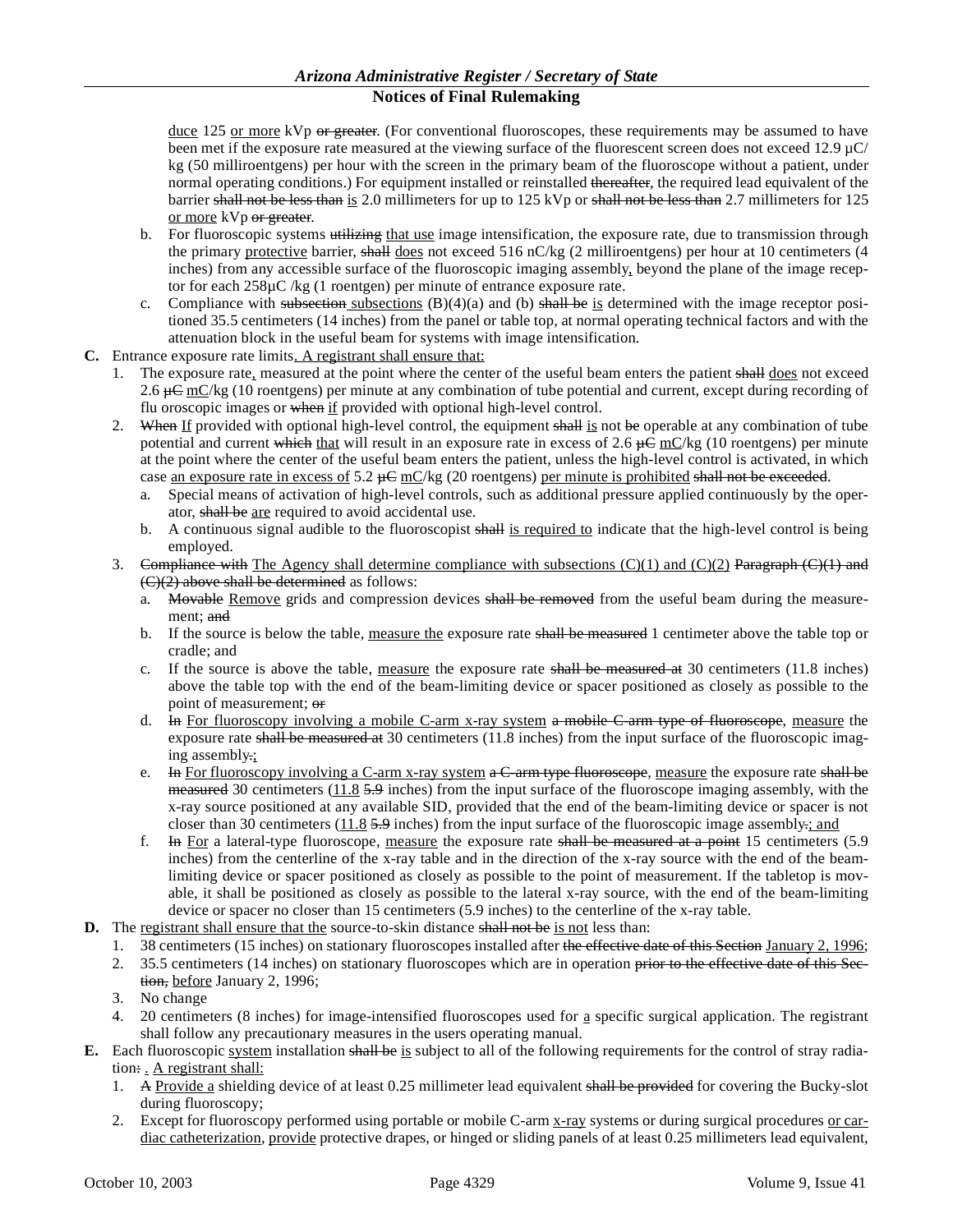shall be provided between the patient and fluoroscopist to intercept scattered radiation which that would otherwise reach the fluoroscopist and others near the machine, but not substitute drapes and panels shall not be substituted for a protective apron; and

- 3. Protective Ensure that protective aprons of at least 0.25 millimeter lead equivalent shall be are worn in the fluoroscopy room by each person, except the patient, whose body is likely to be exposed to 50  $\mu$ Sv/hr (5 mR/hr) or more.
- **F.** Exposure control. A registrant shall:
	- 1. Activation Ensure that activation of the fluoroscopic tube shall be is controlled by a "dead-man" switch; "deadman type" exposure switch(s).
	- 2. A Provide a manual reset cumulative timing device, which is activated only during production of radiation in the fluoroscopic mode, shall be provided and shall to indicate elapsed time by an audible signal or terminate production of radiation.;
	- 3. A Provide a device shall be provided for exposure control in the "spot film" mode which that terminates exposure either automatically, or after a preset time interval, preset number of pulses, preset product of current and time, or preset exposure. ; and
	- 4. During fluoroscopy and cinefluorography, Ensure that the x-ray tube potential and current shall be are continuously indicated.
- **G.** Systems utilized A registrant shall provide systems used for mobile fluoroscopy shall be provided with image intensification.
- **H.** Fluoroscopic treatment simulators. Simulators are exempt from subsections (A) through (G). A registrant shall:
	- Use a beam limiting device that restricts the beam to the area of clinical interest.
	- 2. Include and label devices for settings or physical factors, such as kVp, mA, or exposure time on the control panel;
	- 3. Ensure that the fluoroscopic exposure switch or switches are of the "deadman" type;
	- 4. Ensure that each person whose presence is necessary is in the simulator room during exposure and protected with a lead apron of at least 0.5 mm lead equivalent or a portable shield. Any person who places their hands in the useful xray beam shall wear leaded gloves; and
	- 5. Ensure that the operator stands behind a barrier and is able to observe the patient during simulator exposures.

# **R12-1-607. Additional X-ray Machine Standards, Shielding Requirements, and Procedures, Except Diagnostic Radiographic Systems Other Than Fluoroscopic, or and Dental Intraoral Radiographic Systems**

- **A.** Useful beam limitation. A registrant shall:
	- 1. Means shall be provided Provide a means to restrict the useful beam to the area of clinical interest for any combination of SID and image receptor size employed.
	- 2. Beam-limiting Ensure that beam-limiting devices shall meet the following appropriate requirements:
		- a. Devices which that project a circular radiation field shall restrict the diameter of the useful beam, not to exceed the diagonal dimension of the image receptor by greater than 2% of the SID;
		- b. Devices which that project a rectangular or square radiation field shall restrict the useful beam to the longitudinal and transverse dimensions of the image receptor to within 2% of the SID;
		- c. Beam limiting devices that do not incorporating incorporate light beams to define the projected radiation field shall be are clearly labeled, indicating the SID and image receptor size at which each such device complies with the applicable requirements of  $subsection (A)(2)(a)$  or (b) subparagraph (a) or (b) above;
		- d. Adjustable beam-limiting devices installed after July 31, 1971, shall incorporate light beams to define the projected dimensions of the useful beam and shall provide an average illumination of not less than 100 lux (9 footcandles) at 1 meter (3.3 feet) or at the maximum SID, whichever is less. The average illumination shall be based upon measurements made in the approximate center of each quadrant of the light field; and
		- e. All beam-limiting devices installed, on general purpose fixed and mobile radiographic systems, shall provide step less stepless means of continuous adjustment of the projected radiation field size.
	- 3. Means shall be provided Provide a means to align the center of the radiation field to the center of the image receptor to within 2% of the SID.
- **B.** Radiation exposure control. A registrant shall:
	- 1. A means shall be provided Provide a means to terminate the exposure at a preset time interval, preset product of current and time, preset number of pulses, or a preset exposure to the image receptor. It shall not be The registrant shall ensure that it is not possible to make an exposure when the exposure control device is set to a "zero" or "off" position if either position is provided.
	- 2. The Ensure that the exposure switch shall meet the requirements of is a "dead-man" switch "deadman type switch", and except for those used in with "spot-film" devices in fluoroscopy, shall be so is arranged so that it cannot be conveniently operated outside a shielded area.
	- 3. Provide x-ray systems Systems provided with automatic exposure control, which indicates shall indicate at the control panel when this mode is selected, and a visual and/or and audible signal, shall indicate which indicates termination of the exposure.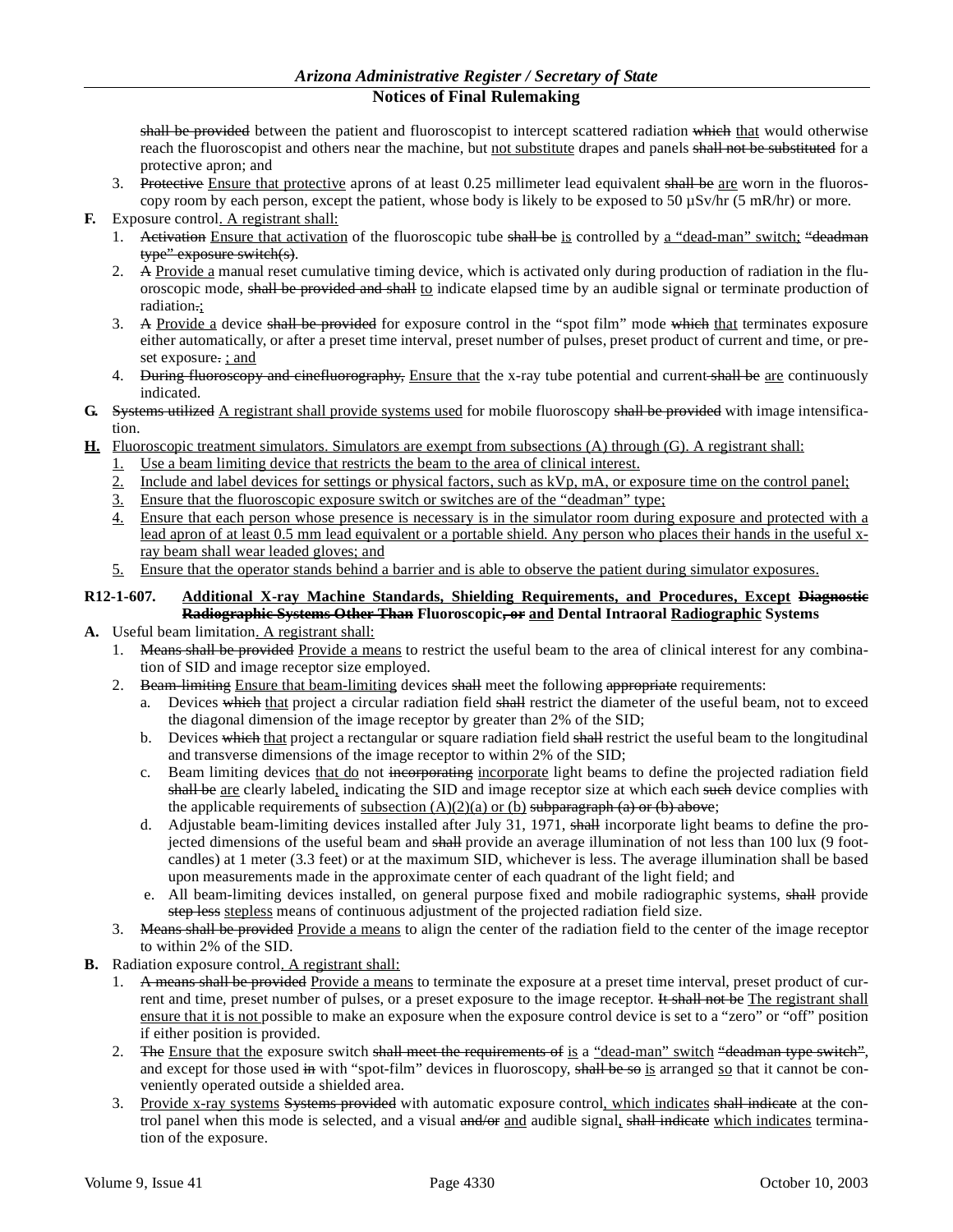- 4. The Use a control panel shall include that includes:
	- a. A device (usually a milliammeter) which that will give a positive indication during radiation production; and
	- b. Control setting indicators Indicators labeled control settings or meters indicating that indicate the appropriate technical factors: kVp,  $\text{mAs}$  mA, or exposure time, or mass, and any special mode selected for the exposure.
- **C.** Structural shielding. A registrant shall:
	- 1. All Ensure that all wall, floor and ceiling areas struck by the useful beam shall have primary protective barriers. Primary protective barriers in walls shall extend from the finished floor to a minimum height of 2.13 meters (7 feet) seven feet. :
	- 2. Secondary Ensure that secondary protective barriers shall be are provided in all wall, floor, and ceiling areas not having that do not have primary protective barriers or where the primary protective barrier requirements are lower than the secondary barrier requirements.;
	- 3. The Ensure that the operator's station at the control shall be is behind a protective barrier sufficient to assure ensure compliance with R12-1-408, R12-1-414, and R12-1-416, and the operator is able to communicate with the patient from the operator's station. Provision shall be made for the operator to communicate with the patient from the operator's station.
	- 4. A Provide a window of transparent material equal in attenuation to that required by the adjacent barrier, or a mirror system, shall be provided and shall be that is large enough and so placed so that the operator can see the patient during exposure without having to leave the protected area.
- **D.** Operating procedures. A registrant shall:
	- 1. Use mechanical supporting or restraining devices, if When a patient must be held in position for radiography, mechanical supporting or restraining devices should be used. If the patient must be held by an individual, the registrant shall ensure that the individual shall be is protected with appropriate shielding devices, such as protective gloves and apron, and shall be so is positioned so that no part of the body of the individual holding the patient is will be struck by the useful beam.;
	- 2. Only Ensure that only individuals required for the radiographic procedure shall be are in the radiographic room during exposure, and, except for the patient, all such persons shall be these individuals are equipped with appropriate protective devices.;
	- 3. The Restrict the useful beam shall be restricted to the clinical area of interest.
	- 4. A Provide a chart shall be provided in the vicinity of the diagnostic x-ray system's control panel which that specifies, for all routine examinations performed with the system, the following information:
		- a. Patient's anatomical size versus and technique factors to be utilized;
		- b. Type and size of the film or film screen combination to be used;
		- c. Type and focal distance of the grid to be used, if any;
		- d. X-ray source-to-image receptor distance to be used; and
		- e. Type and location of placement of gonad shielding to be used.
	- 5. Provide documentation of the patient's identity, the x-ray examination performed, the date it is performed, number of projections (if applicable), and a method of identifying the individual who performed the examination, for Agency review. The registrant shall maintain the documentation for three years from the date the examination is performed.

### **R12-1-608. Special Requirements for Mobile Diagnostic Radiographic Systems Equipment, Except Dental Intraoral Radiographic Systems**

- **A.** No change
	- 1. No change
	- 2. A registrant shall provide a dead-man type of exposure "dead-man" switch shall be provided, together with an electrical cord of sufficient length so that the operator can stand out of the useful beam and at least 1.82 meters (6 feet) from the patient during all x-ray exposures
	- 3. A registrant shall ensure that a cone, spacer frame, or inherent provision shall be is made so that the equipment is not operated at source-skin distances of less than 20.3 centimeters (8 inches).
- **B.** Structural shielding. When If a mobile unit is used routinely in one location, it shall be is considered a fixed installation subject to the shielding requirements specified in R12-1-603(C), and R12-1-607(C).
- **C.** No change
	- 1. No change
	- 2. Personnel monitoring shall be An individual who operates a mobile x-ray system shall comply with R12-1-419(B). required for all individuals operating mobile x-ray equipment.

# **R12-1-609. Special Requirements for Chest Photofluorographic Systems**

- **A.** No change
	- 1. No change
	- 2. No change
- **B.** No change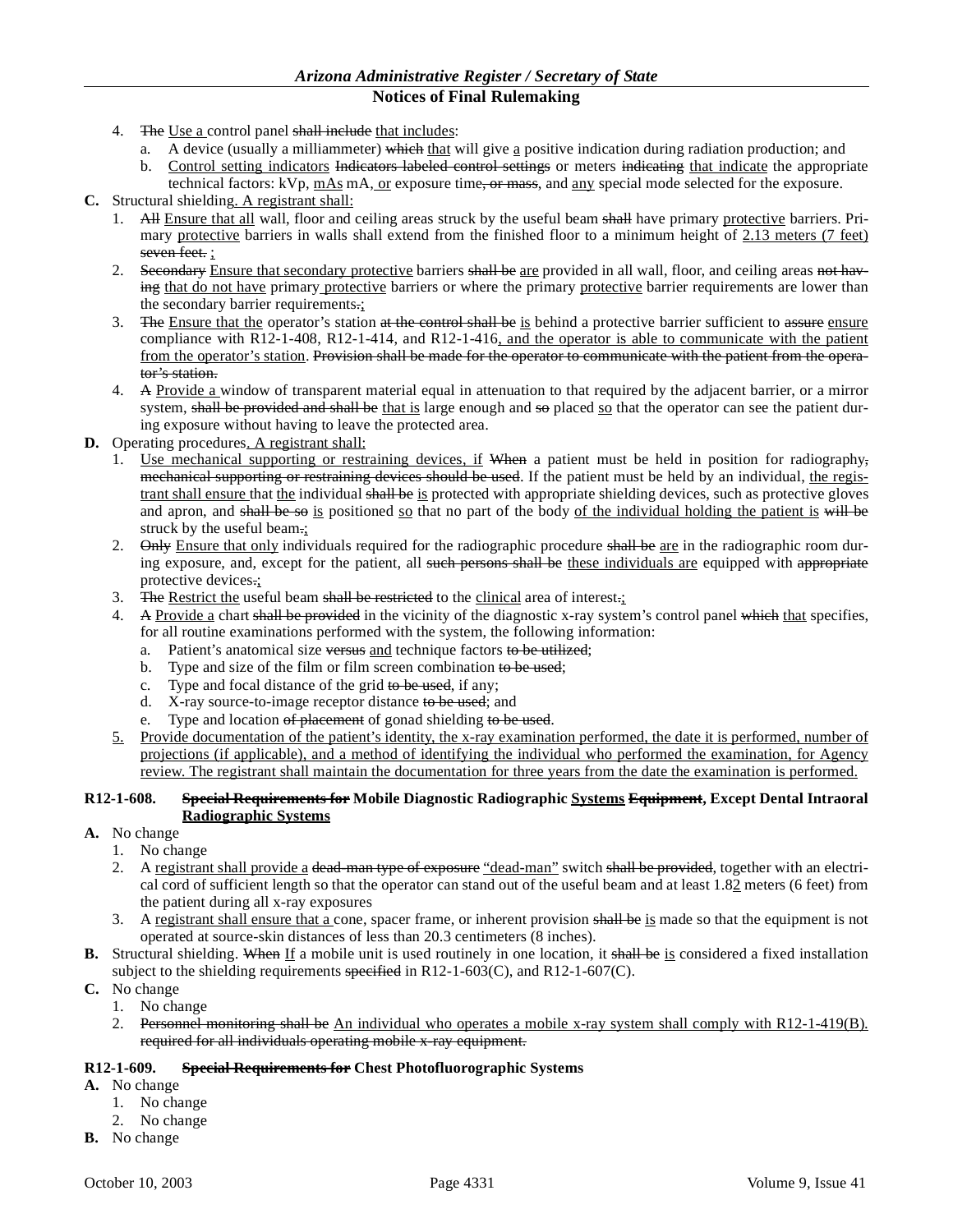# **C.** Operating procedures

- 1. All provisions of R12-1-607(D) apply.
- 2. All individuals except the patient being examined shall be in shielded positions during exposures.
- 3. Personnel monitoring shall be worn by persons operating photofluorographic systems in accordance with R12-1- 419(B) required for all individuals operating the equipment.

# **R12-1-610. Dental Intraoral Radiographic Systems**

- **A.** Equipment. A registrant shall:
	- 1. The Use a protective tube housing shall be of diagnostic type.
	- 2. Diaphragms Use diaphragms or cones shall be used for restricting the useful beam and shall to provide the same degree of protection as the housing. The diameter of the useful beam at the end of the cone or spacer frame shall not be more than 7.6 centimeters (3 inches) for intraoral radiography.
	- 3. A Ensure that a cone or spacer frame shall provide provides a source-to-skin distance of not less than 17.8 centimeters (7 inches) with apparatus operating above 50 kVp or 10 centimeters (4 inches) with apparatus operating at 50 kVp or below for intraoral radiography.:
	- 4. A timer shall be provided to terminate the exposure at a preset time interval, present product of current and time, and preset number of pulses, or a preset radiation exposure to the image receptor. Provide a timer to terminate the exposure at a preset time interval, a preset product of current and time, a preset number of pulses, or a preset radiation exposure to the image receptor;
	- 5. It shall Ensure that it is not be possible to make an exposure when if the timer is set to the "zero" or "off" position.;
	- 6. The Ensure that the tube head shall remain remains stationary when if placed in the exposure position.;
	- 7. The Ensure that the exposure initiating device shall meet the requirements of is a "dead-man"-type switch.; and
	- 8. The Use a control panel shall include that includes:
		- a. A device (usually a milliammeter) which that will give positive indication during radiation production; and
		- b. Indicators, labeled control settings, or meters, indicating the appropriate technical factors: kVp, mA, or exposure time, or mass, and any special mode selected for the exposure.
- **B.** Structural shielding. The registrant shall:
	- 1. Dental Provide dental installations shall be provided with such primary and secondary barriers primary barriers and/ or secondary protective barriers as are necessary to assure ensure compliance with the personnel exposure requirements in Article 4 of this Chapter.;
	- 2. Install primary protective When dental x-ray units are installed in adjacent rooms or areas, protective barriers shall be provided between the rooms or areas. if dental x-ray units are used in adjacent rooms or areas;
	- 3. Each Provide each installation shall be provided with a protective barrier for the operator or shall be so arranged arrange the installation so that the operator can stand at least 1.82 meters (6 feet) from the patient and well away from the useful beam.;
	- 4. The Arrange the operator's position shall be arranged to allow visual contact with the patient during exposure.; and
	- 5. Structural shielding. When Comply with fixed installation requirements, if a mobile unit is used routinely in one location<del>, it shall be considered a fixed installation</del>.

Note: In many cases structural materials of ordinary walls suffice as a protective barrier without addition of special shielding material.

- **C.** No change
	- 1. Neither the dentist nor assistants A dentist or other persons shall not hold patients or films during exposure. <del>, nor shall</del> any individual be regularly used for this service. Only persons required for the radiographic procedure shall be are allowed in the radiographic room during exposures.
	- 2. An <del>During each exposure, the</del> operator shall stand at least 1.82 meters (6 feet) from the patient or behind a protective barrier during each exposure.
	- 3. Only An operator shall ensure that only the patient shall be is in the useful beam.
	- 4. The licensed practitioner or other person shall not hold the Neither the tube housing or nor the cone shall be hand-held during the exposure.
	- 5. A registrant shall not perform dental fluoroscopy without an image intensifier. Fluoroscopy without image intensification shall not be used in dental examinations.

# **R12-1-611. Therapeutic X-ray Systems of Less Than 1 MeV**

- **A.** No change
	- 1. Leakage radiation. A registrant shall ensure that:
		- a. Contact therapy systems. Leakage radiation shall does not exceed 25.8  $\mu$ C/kg (100 milliroentgens) per hour at 5 centimeters (2 inches) from the surface of the tube housing assembly.
		- b. 0-150 kVp systems. Systems which that are manufactured or installed prior to before January 2, 1996 the effective date of this Section shall have a leakage radiation which that does not exceed 258 nC/kg (1 roentgen) in 1 hour at 1 meter (3.3 feet) from the source.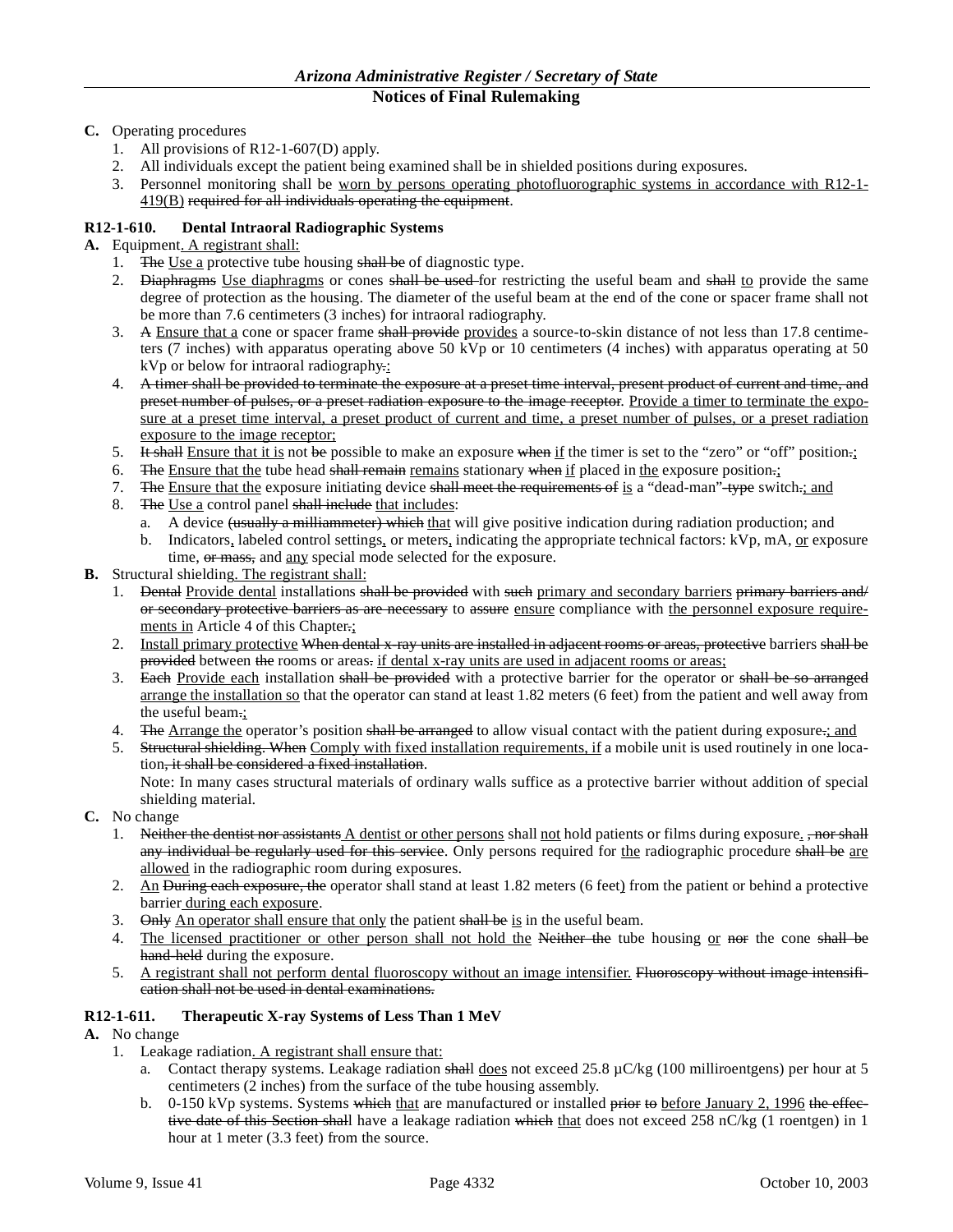- c.  $0-150$  kVp systems. Systems which that are manufactured on or after the effective date of this Section January 2, 1996, shall have a leakage radiation which that does not exceed 25.8  $\mu$ C/kg (100 milliroentgens) in one hour at 1 meter from the source.
- d. 151-999 kVp systems Above 150 kVp. The leakage radiation shall does not exceed 258 nC/kg (1 roentgen) in one hour at 1 meter (3.3 feet) from the source except systems that operate in excess of 500 kVp may have a leakage radiation at 1 meter from the source equivalent to the exposure within one hour of the useful beam at 1 meter (3.3 feet) from the source multiplied by a factor of 0.001.
- 2. Permanent beam limiting devices. Permanent A registrant shall ensure that fixed diaphragms or cones used for limiting the useful beam shall provide the same or higher degree of protection as required by for the tube housing assembly.
- 3. Removable and adjustable beam-limiting devices. A registrant shall ensure that:
	- a. Removable and adjustable beam-limiting devices shall, for the portion of the useful beam to be blocked by these devices, transmit not more than  $\pm$  one percent of the original x-ray beam at the maximum kilovoltage and maximum treatment filter.; and
	- b. Adjustable beam-limiting devices installed before the effective date of this Section shall, for the portion of the xray beam to be blocked by these devices, transmit not more than 5% percent of the useful x-ray beam at maximum kilovoltage and maximum treatment filter.
- 4. Filter system. The  $\overline{A}$  registrant shall ensure that the filter system shall be so is designed so that:
	- a. Filters cannot be accidentally displaced from the useful beam at any possible tube orientation;
	- b. Each filter is marked as to regarding its material of construction and its thickness or wedge angle for wedge filters; and
	- c. It shall be is possible for the operator to determine the presence or absence of each filter and the orientation of each wedge filter in the useful beam when if the operator is at the control panel, either by display at the control panel or by direct observation.
- 5. X-ray tube immobilization. The A registrant shall ensure that the tube housing assembly shall be is capable of being immobilized during stationary treatments.
- 6. Focal spot marking. The  $\Delta$  registrant shall ensure that the tube housing assembly shall be so is marked so that it is possible to determine the location of the focal spot to within 5 millimeters, and such the marking shall be is readily accessible for use during calibration procedures.
- 7. Therapy treatment timers shall meet the following requirements: A registrant shall:
	- a. A Provide a timer shall be provided which that has a display at the treatment control panel. The timer shall be graduated in minutes and fractions of minutes. The timer shall have a preset time selector and an elapsed time indicator.;
	- b. The Ensure that the timer shall be is a cumulative timer which that activates with the radiation, and retains its reading after irradiation is interrupted or terminated. and requires the operator After irradiation is terminated and before irradiation can be reinitiated, it shall be necessary to reset the preset time selector after irradiation is terminated and before irradiation can be reinitiated;.
	- c. The Ensure that the timer shall terminate terminates irradiation when a preselected time has elapsed $\pm$ ;
	- d. The Ensure that the timer shall permit permits accurate presetting and determination of exposure times as short as 1 second.;
	- e. The Ensure that the timer shall does not permit an exposure if set at  $0$ . ; and
	- f. The Ensure that the timer shall does not activate until the shutter is opened when if irradiation is controlled by a shutter mechanism.
- 8. Control panel functions. The control panel, in In addition to the displays required in other provisions of this Section, shall have a registrant shall ensure that a control panel has:
	- a. No change
	- b. No change
	- c. No change
	- d. No change
	- e. A locking device which that will prevent unauthorized use of the x-ray system; and
	- f. For x-ray equipment installed after the effective date of this Section January 2, 1996, a positive display of specific filters in the beam.
- 9. Multiple tubes. When a If one control panel may is used to energize more than one x-ray tube a registrant shall ensure that:
	- a. It shall be is possible to activate only one x-ray tube during any time interval;
	- b. There shall be is an indication at the control panel identifying that identifies which x-ray tube is energized; and
	- c. There shall be is an indication at the tube housing assembly when that tube is energized.
- 10. Source-to-patient distance. There shall be A registrant shall ensure that there is a means of determining the source-topatient distance to within 1 centimeter.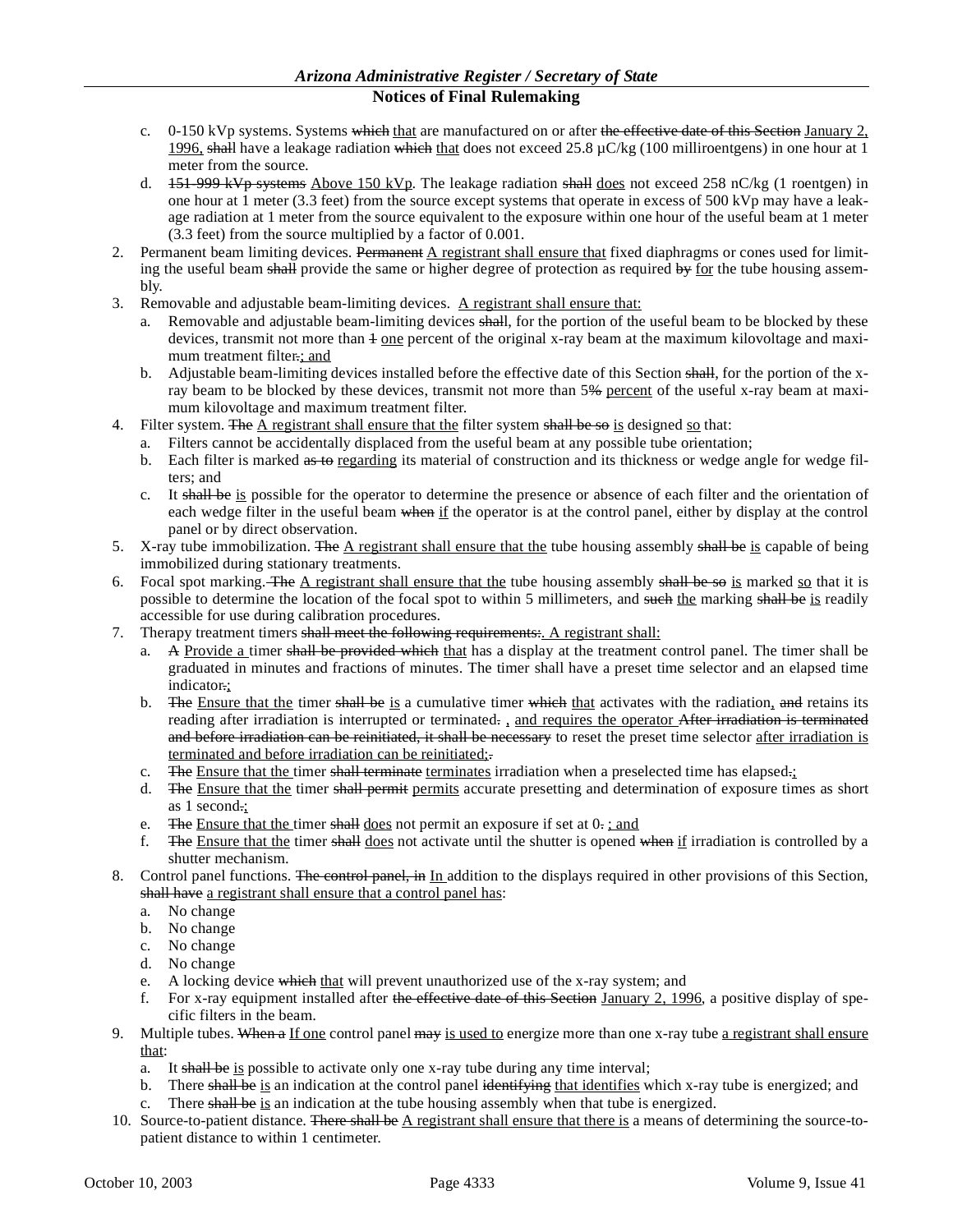- 11. Shutters. Unless it is possible to bring the x-ray output to the prescribed exposure parameters within 5 seconds, a registrant shall ensure that the entire useful beam shall be is automatically attenuated by a shutter having with a lead equivalency not less than that of the tube housing assembly. In addition the registrant shall ensure that:
	- a. After the unit is at operating parameters, the operator controls the shutter shall be controlled electrically by the operator from the control panel; and
	- b. An indication of shutter position shall appear appears at the control panel.
- 12. Low filtration x-ray tubes. Each A registrant shall ensure that each x-ray system equipped with a beryllium or other low-filtration window shall be is clearly labeled as low-filtration equipment on as such upon the tube housing assembly and at the control panel.
- **B.** Facility design requirements. In addition to shielding necessary to meet the requirements of Article 4 of this Chapter, a registrant shall ensure that the treatment room shall meet all the following design requirements:
	- 1. Warning lights. Treatment A treatment room to which access is possible through more than one entrance shall be provided with has a warning lights light, in a readily observable position near the outside of all any access doors, which will indicate when the useful beam is "on."
	- 2. Voice communication. Provision shall be made for 2-way Two-way oral communication is possible between the patient and the operator at the control panel; however, or where excessive noise levels make oral communication impractical, other another effective method methods of communication shall be used.
	- 3. Viewing systems. Windows, mirrors, or closed-circuit television, or an equivalent system, shall be provided to permit permits continuous observation of the patient during irradiation and shall be so is located so that the operator can observe the patient from the control panel. When If the primary viewing system is by electronic means (for example, television), the registrant shall have an alternate viewing system shall be available for use in the event of electronic failure.
	- 4. Additional requirement Systems above 150kVp. Treatment For treatment rooms which that contain an x-ray system capable of operating above 150 kVp shall meet the following additional requirements a registrant shall ensure that:
		- a. All necessary shielding, except for any beam interceptor, shall be is provided by fixed barriers;
		- b. The control panel shall be is within a protective booth equipped with an interlocked door, or located outside the treatment rooms;
		- c. All doors of the treatment room shall be are electrically connected to the control panel such so that x-ray production cannot occur unless all doors are closed; and
		- d. Opening of any door of to the treatment room during exposure shall result results in automatic termination of xray production or reduction of radiation levels to an average of no more than 516 nC/kg (2 milliroentgens) per hour and a maximum of 2.6  $\mu$ C/kg (10 milliroentgens) per hour at a distance of 1 meter (3.3 feet) from the target in any direction<sub>.</sub>, and restoration of After such shut-off or reduction, it shall be possible to restore the machine to full operation is possible only from the control panel after the termination or reduction.
- **C.** Surveys. A registrant shall ensure that:
	- 1. All facilities, both new and existing, or not previously surveyed, shall have a survey made prior are surveyed before to being put into service for the treatment of patients by, or under the direction of, a person trained and experienced in the principles of radiation protection., and perform additional Additional surveys shall be made of a facility after any change in the facility or a facility's equipment which that might cause a significant increase in radiation hazard, prior to before being put into service for the treatment of patients.
	- 2. The person conducting the survey shall report reports the person's findings in writing to the individual in charge of the facility and maintains a copy of the report shall be maintained by the registrant for inspection by the Agency.
	- The installation shall be is operated in compliance with any limitations indicated by the protection survey required by subsection paragraph  $(C)(1)$  above.
- **D.** Calibrations. A registrant shall ensure that:
	- 1. The calibration of the  $\Delta m$  x-ray system shall include includes, but is not be limited to, the following determinations:
		- a. No change
		- b. No change
		- c. The degree of congruence between the radiation field and the field indicated by the localizing device if such a localizing device is present used; and
		- d. An evaluation of the uniformity of the radiation field symmetry for the field sizes used and any dependence upon source housing assembly orientation.;
	- 2. The calibration of an x-ray system shall be is performed at intervals not to exceed 12 months and after any change or replacement of components which that could cause a change in the radiation output.
	- 3. The calibration of the radiation output of the x-ray system shall be is performed by, or under the direction of, a person trained and experienced in performing calibrations, who is physically present at the facility during such calibration.;
	- 4. Calibration of the radiation output of an x-ray system shall be is performed with a calibrated instrument. The registrant shall ensure that calibration of such the instrument shall be is directly traceable to the National Institute of Standards and Technology (NIST) and shall have that the instrument has been calibrated within the preceding 24 months.;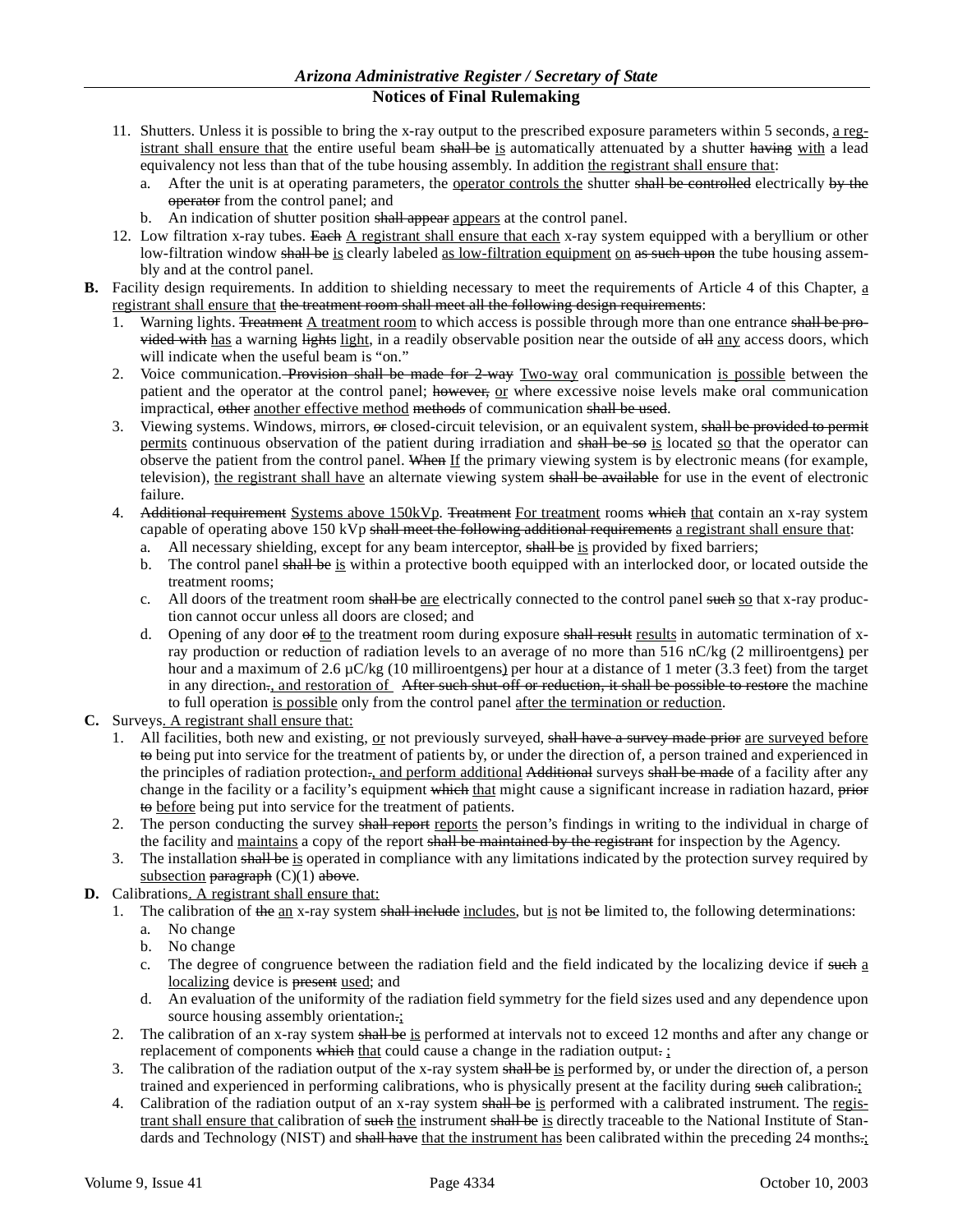- 5. Records of calibration performed pursuant to under subsection  $(D)(3)$  above shall be are maintained by the registrant for at least two years after completion of the calibration and shall be are made available for inspection by the Agency. ; and
- 6. A copy of the most recent calibration shall be is available for use by the operator at the control panel.
- **E.** Spot checks. Spot A registrant shall ensure that spot checks shall be are performed on x-ray systems capable of operation at greater than 150 kVp. The registrant shall ensure that Such spot checks shall meet the following requirements:
	- 1. The spot-check procedures shall be are in writing and shall have been developed by a qualified person;
	- 2. The measurements taken during the spot checks shall-demonstrate the degree of consistency of the operating characteristics which that can affect the radiation output of the x-ray system;
	- 3. The written spot-check spot-check procedure shall specify specifies the frequency of the at which such tests or measurements, made at intervals not to exceed monthly;
	- 4. The spot-check spot-check procedure shall note identifies conditions which shall that require recalibration of the system in accordance with subsection (D)(l); and
	- 5. Records of spot-check measurements performed as required by subsection  $(E)(3)$  above shall be are maintained, available for inspection by the Agency, for three years following the such measurements.
- **F.** Operating procedures. A registrant shall ensure that:
	- 1. Therapeutic x-ray systems shall are not be left unattended unless the system is secured according to subsection in accordance with subparagraph  $(A)(8)(e)$  above.;
	- 2. When If a patient must be held in position for radiation therapy, mechanical supporting or restraining devices shall be are used.;
	- 3. The tube housing assembly shall is not be held by an individual during exposures. $:$  and
	- 4. At 150 kVp or more the patient is the only person No individual other than the patient shall be in the treatment room during production of radiation. At less than 150 kVp an unless such individual may be in the room with patient, provided the individual is protected by a barrier sufficient to meet the requirements of Article 4 of this Chapter. No individual other than the patient, shall be in the treatment room while radiation is being produced when the kVp exceeds 150.

### **R12-1-613. Veterinary Medicine Radiographic Systems**

- **A.** Equipment. A registrant shall ensure that:
	- 1. Prior to the effective date of these rules Before January 2, 1996, the total filtration permanently in the useful beam shall is not be less than 1.5 millimeters aluminum-equivalent for equipment operating at up to 70 kVp and 2.0 millimeters aluminum-equivalent for machines equipment operating in excess of 70 kVp.;
	- 2. A device shall be is provided to terminate the exposure after a preset time or exposure.
	- 3. A dead-man type of exposure switch shall be provided, together with an electrical cord of sufficient length, so that the operator can stand out of the useful beam and at least 6 feet from the animal during all x-ray exposures. Each radiographic system has a "dead-man" exposure switch with an electrical cord of sufficient length to allow the operator to stand at least 1.82 meters (six feet) away from the useful beam during x-ray exposures.
- **B.** Appropriate shielding shall be employed such as protective gloves and apron, and the animal positioned so that no part of the occupationally exposed person's body will not be struck by the useful beam. Persons exposed to ionizing radiation for this purpose shall be monitored
- **B.** Procedures: A registrant shall ensure that:
	- 1. Unless required to restrain an animal, the operator stands at least 1.82 meters (6 feet) away from the useful beam and the animal during a radiographic exposure;
	- 2. An individual other than the operator is not in the x-ray room or area while an exposure is being made, unless the individual's assistance is required;
	- 3. If possible, an animal is held in position during an x-ray exposure using mechanical supporting or restraining devices;
	- 4. An individual holding an animal during an x-ray exposure is:
		- a. Wearing protective gloves and an apron of not less than 0.5 millimeter lead equivalent or positioned behind a whole-body protective barrier;
		- b. Wearing required personnel monitoring devices; and
		- c. Positioned so that no part of the person's body, except hands and arms, will be struck by the useful beam;
	- 5. If an individual holds or supports an animal or a film during an x-ray exposure, the name of the individual is recorded in an x-ray log that contains the animal's name, the type of x-ray procedure, the number of exposures, and the date of the procedure; and
	- 6. As a condition of employment an individual is not required to routinely hold or support animals, or hold film during radiation exposures.
- **C.** Operating procedures.
	- 1. The operator shall stand well away from the tube housing and the animal during radiographic exposures. Provisions shall be made so that the operator will not be required to stand in the useful beam. Hand-held fluoroscopic screens shall not be used. The tube housing shall not be held by the operator. No individual other than the operator shall be in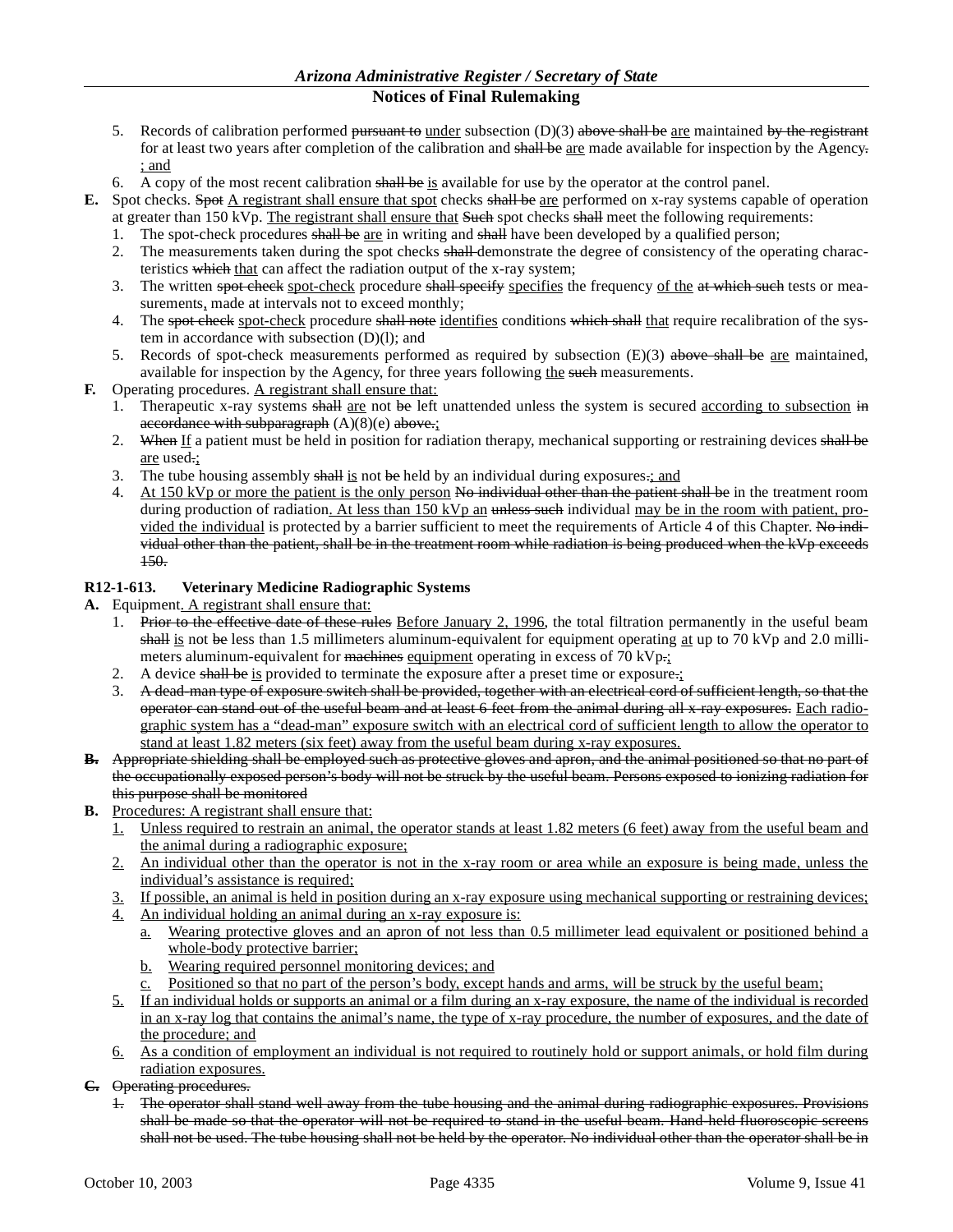the x-ray room while exposures are being made unless such individual's assistance is required.

- 2. In any application in which the operator or other assisting individual is not located behind a protective barrier, clothing consisting of a protective apron and gloves having a lead-equivalent of not less than 0.5 millimeters shall be worn by the operator and any other individual in the room during exposures.
- 3. No individual shall be regularly employed to hold or support animals or hold film during radiation exposures. Occupationally exposed individuals shall not perform this service except in where cases in which no other method is available and that person shall be provided with a personnel monitoring device.
- 4. If an individual must support an animal or a film during an x-ray exposure, the name of the individual holding the animal shall be recorded in an x-ray log containing the animal's name, the type of examination, and the date the examination was performed.

### **R12-1-614. Mammography Mammographic Systems**

**A.** Equipment. A registrant shall ensure that:

- 1. Only radiation machines specifically designed for mammography examinations shall be are used.;
- 2. The film processor used in the registrant's facility shall be is maintained in accordance with the film processor's and film manufacturer's recommendations.;
- 3. Each facility shall have has an image development system onsite unless the Agency has approved an alternate system.;
- 4. When If used with screen-film image receptors, and the contribution to filtration made by the compression device is included, the useful beam shall have has a half-value layer between the values of: "measured kVp/100 and measured  $kVp/100 + 0.1$  millimeters" of aluminum equivalent.;
- 5. The combination of focal spot size, source-to-image distance and magnification shall produce produces a radiograph with a resolution of at least 12 line pairs per millimeter at an object-to-image receptor distance of 4.5  $\frac{1}{2}$  five centimeters; or the standards in Table 3-3 of the American Associates of Physicists in Medicine, Report No. 29, August 1990 edition, published by the American Institute of Physics, Inc., which is incorporated by reference, and on file with the Department the Agency the Office of Secretary of State, containing no future editions or amendments are followed and contains no future editions or amendments;.
- 6. The compression device used with the mammographic unit, unless specifically manufactured otherwise, is shall be parallel to the imaging plane, not varying at any spot by more than 1 centimeter; to adequately immobilize and compress the breast.
- 7. The mammographic mammography x-ray system with initial power drive: shall be capable of:
	- a. Has compression paddles compatible with each size of image receptor;
	- a.b. Is capable of compressing For automatic pressure units only, compressing the breast with a force of at least 25 pounds, and but not more than  $47.40$  pounds, and maintaining the compression for at least three seconds; and
	- b.c. Is used in a manner so that the The chest wall edge of the compression device paddle is shall be aligned just beyond the chest wall edge of the image receptor so such that the chest wall edge of the compression device paddle does not appear on the image receptor. in the mammogram:
- 8. A mammographie mammography x-ray system utilizing using screen-film image receptors shall have has:
	- a. The capability of using anti-scatter grids which are specifically designed for mammography, integral to the x-ray system, and are available for all image receptor sizes; At least two different sizes of moving anti-scatter grids, including one for each size of image receptor utilized; and
	- b. The capability of automatic Automatic exposure control.:
- 9. All mammographie mammography x-ray systems shall indicate, or provide the a means of determining, the mAs resulting from each exposure made with automatic exposure control.;
- 10. The collimation Collimation shall be provided which shall limit limits the useful beam to such that the x-ray field at the plane of the image receptor so that the beam does not extend beyond any edge of the image receptor at any designated source to image receptor distance except the edge of the image receptor designed to be adjacent to the chestwall where the x-ray field may not extend beyond this edge by more than 2 percent of the source to image receptor distance; by more than 2% of the source to image receptor distance;
- 11. The accuracy of the indicated kVp shall be is within  $\pm 2kVp$ .
- 12. Mammographie Mammography x-ray systems operating with automatic exposure control shall be are capable of maintaining a constant film density to within  $\pm$  0.30 optical density units over the clinical range of kVp used elinieally used kVps, for a breast having an equivalent phantom thicknesses from 2 of 2 centimeters to 6 centimeters. If, or if the film density cannot be maintained to within  $\pm$  0.30 of the average kVp used of clinically used kVp settings and phantom thickness from 2 to 6 centimeters cannot be maintained by the automatic exposure control, a technique chart shall be developed is used that alters kVp and density control settings as a function of breast thickness and density. If a technique chart is used, the operator shall maintain which maintains the film density within at  $\pm$  0.30 optical density units.;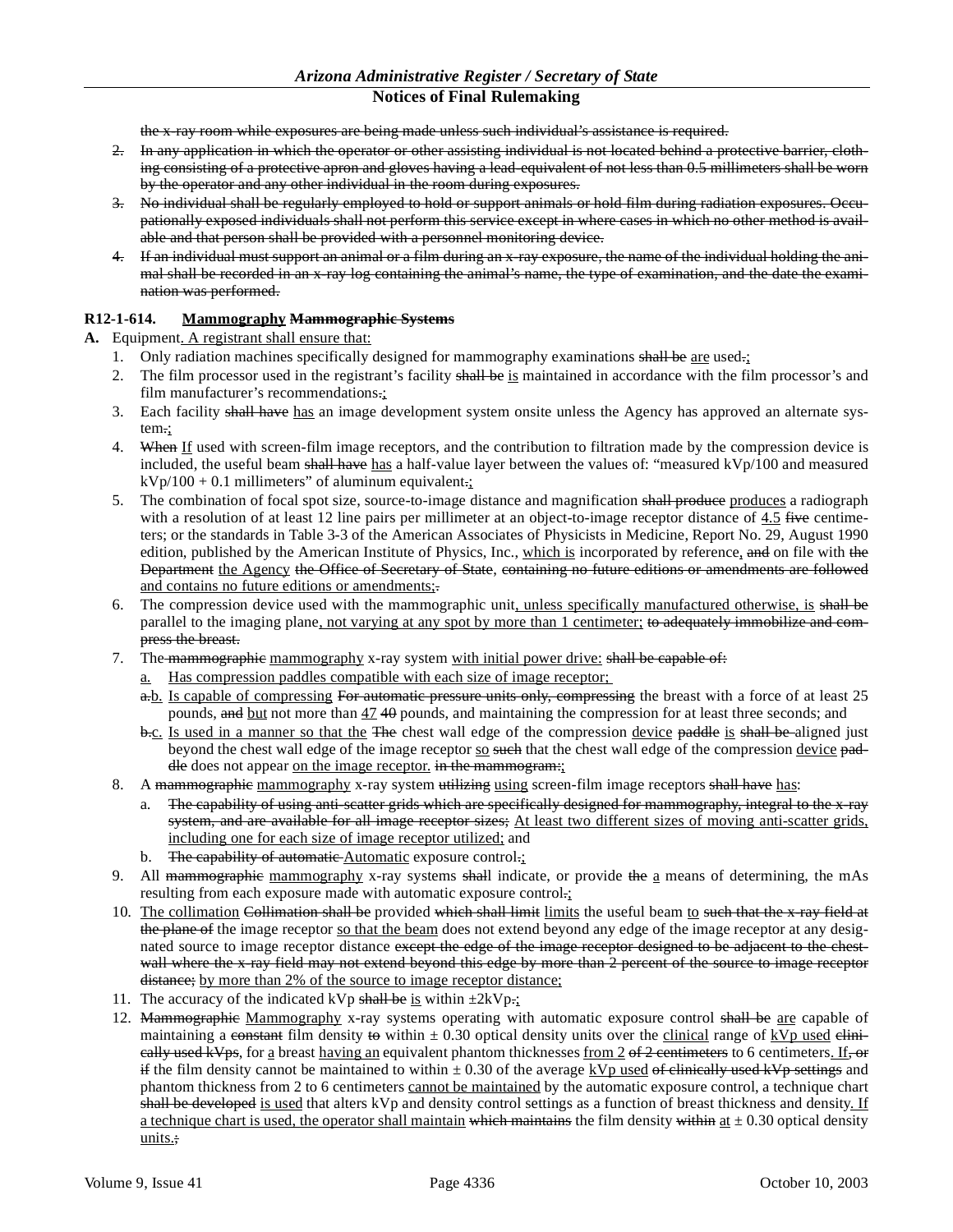- 13. At a kVp of 28, the mammographic mammography x-ray system shall be is capable of generating at least  $2.0 \mu C/kg$ mAs (8 mR/ mAs) and at least 200  $\mu$ C/kg/second (800 mR/second), measured at a point 4.5 centimeters above the surface of the patient support device when the source-to-image receptor distance is at its maximum.;
- 14. Cassettes shall are not be used for mammography if one or more areas of greater than  $1 \text{ cm}^2$  square centimeter or 2 or more areas of less than 1 square centimeter of poor screen-film contact are seen when tested, using a 40 mesh screen test;
- 15. Mammography image quality acceptable to operate a mammographic x-ray system shall:
	- a. Meet Meets the minimum mammography film standards for phantom performance in "Mammography Quality" Control," 1992 edition, published by the American College of Radiology, which is incorporated by reference, and on file with the Agency and the Office of Secretary of State, containing no future editions or amendments and contains no future editions or amendments, for accreditation on the standard mammography film in use at the facility; or
	- b. Is sufficient to demonstrate in the image produced the presence of at least 4 fibers, 3 speck groups, and 3 masses that include a Shall be of a quality to observe the image of a 0.75 millimeter fiber, a 0.32 millimeter speck group, and a 0.75 millimeter mass from an image made utilizing, using a Radiation Measurements Inc. (RMI), Model 156 phantom or its equivalent.;
- 16. The mean glandular dose for one cranio-caudal view of a 4.2 centimeter (1.8 inch) compressed breast, composed of 50 percent adipose  $\frac{1}{4}$  and 50 percent glandular tissue, shall does not exceed 300 millirads (3 milligray). for sereen-film image receptor; and,; and
- 17. Mammography units shall be calibrated when equipment is first installed, after any major changes or replacement of parts and at least annually and when quality assurance tests indicate calibration is needed. A radiologic physicist who meets the requirements in R12-1-614(C)(1)(c) evaluates the operation of a mammography x-ray system:
	- a. When first installed and annually thereafter;
	- b. Following any major change in equipment or replacement of parts; and
	- c. When quality assurance tests indicate calibration is necessary.
- **B.** Operating Procedures. A registrant shall ensure that:
	- 1. Each facility shall have a quality assurance testing program for the items listed in Appendix B. The procedures shall describe each test, the acceptable results, and corrective actions when required. Records of the quality assurance testing program shall be maintained for Agency inspection.
	- 2. Each facility shall have an radiologic physicist as defined in R12-1-615 review all the test results for those tests specified in Paragraph 2 above. The radiologic physicist shall make recommendations as necessary for the facility to comply with these rules.
	- 1. Each mammography facility has a quality assurance program, and that the quality assurance program includes performance and documentation of the quality control tests in subsection  $(B)(2)$ , conducted at the required time intervals, with test results that fall within the specified limits or corrective action taken if results fall outside of the specified limits. A radiologic physicist, as defined in  $R12-1-614(C)(1)(c)$ , shall review the program and make any recommendations necessary for the facility to comply with this Section;
	- 2. The quality assurance program meets the requirements contained in 21 CFR 900.12(d)(1); (e)(1); (e)(2)(i),(ii), and (iii); (e)(3); (e)(4), (e)(5)(i), (ii), (iii)(A), (iv), (vi), (vii)(B) and (C), (viii), (ix), (x), and (xi); (e)(8)(ii); (e)(9)(ii); and (e)(10), 2001 edition, published April 1, 2001, which is incorporated by reference, on file with the Agency, and contains no future editions or amendments; or meets the following requirements:
		- a. Daily sensitometric and densitometric evaluation of the image processing system demonstrates that Base + Fog  $\leq$  +0.03 optical density of operating level, Mid Density +/-0.15 optical density of operating level, and Density Difference  $+/-0.15$  optical density of operating level;
		- b. Weekly phantom image quality evaluations demonstrate the visualization of at least four fibers, three speck groups, and three masses with a background of  $>1.20$  optical density of operating level, not varying by  $+/-0.20$ optical density of operating level;
		- c. Monthly technique chart evaluations demonstrate updates for all equipment changes and that all examinations are being performed according to a physicist's density control recommendation;
		- d. Quarterly fixer retention evaluations demonstrate an acceptable limit of  $\langle \rangle = 5.0$  micrograms per square centimeter;
		- e. Quarterly repeat analysis demonstrates an acceptable limit of  $\lt 2\%$  increase in repeats;
		- f. Semiannual darkroom fog evaluations meet the limit of  $\ll$  = 0.05 optical density of fog, using the 2 minute exposed film method;
		- g. Semiannual screen film contact evaluations meet the limit of < 1.0 centimeter squared area of poor contact, using a 40 mesh screen on all clinically-used screens;
		- h. Semiannual compression force evaluations meet the limit of  $\geq$  25 pounds (111 Newtons) and < 47 pounds (209 Newtons); and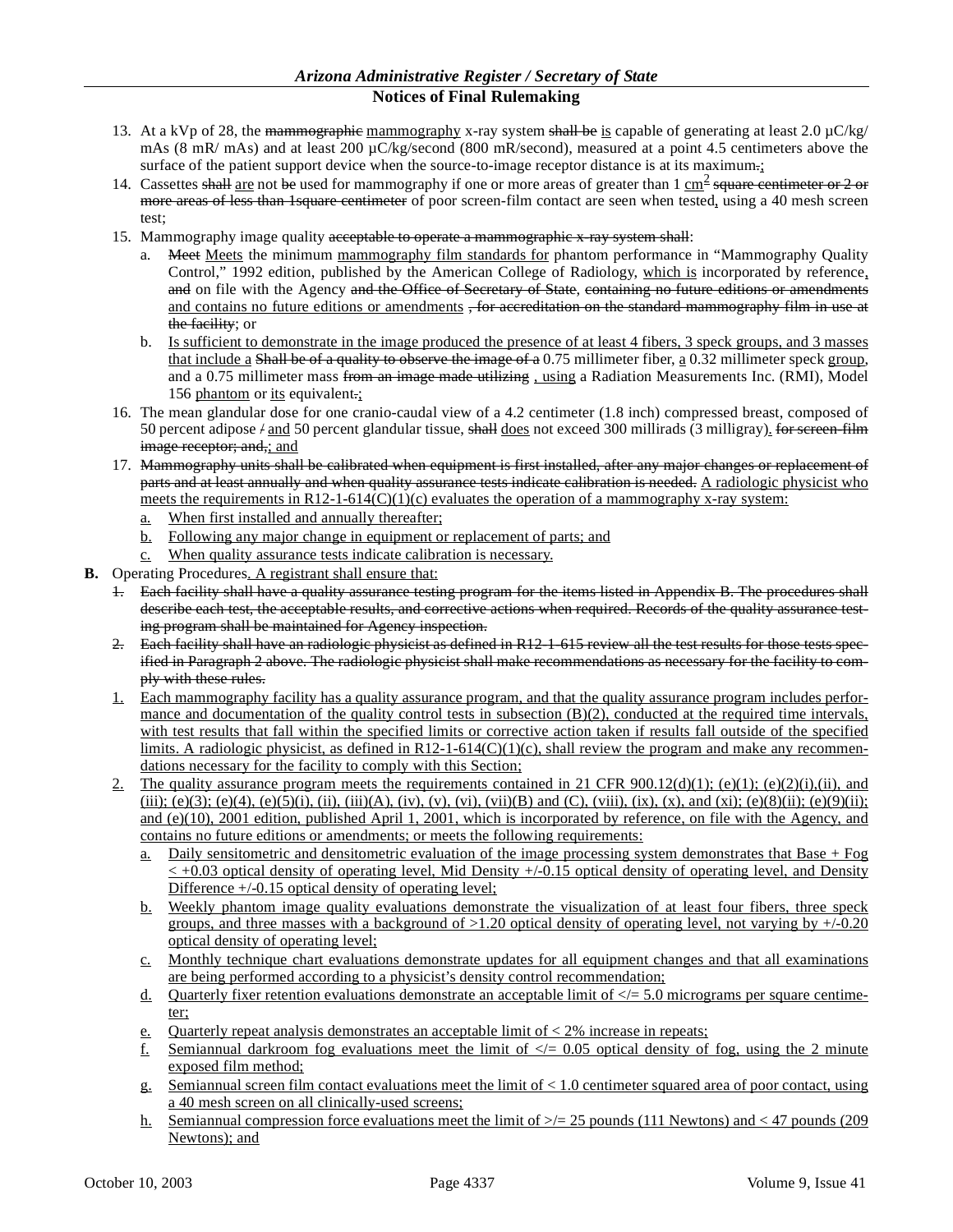i. Annually and whenever indicated for installation, major repairs, parts replacement, or as deemed necessary by a qualified expert when quality control test results indicate a survey is necessary; the survey shall include the following tests: automatic exposure control performance and thickness response; kVp accuracy and reproducibility; system resolution; breast entrance air kerma and automatic exposure control reproducibility; average glandular dose; x-ray field, light field and image receptor alignment; compression paddle alignment; uniformity of screen speed; system artifacts; radiation output; decompression; and beam quality and half value layer.

# **C.** Personnel.

- 1. Each registrant shall require personnel who perform mammography, which includes the production and interpretation of mammograms and related quality assurance activities, to meet the following requirements:
	- a. An interpreting physician shall meet the requirements of 21 CFR  $900.12(a)(1)(i)$  and (ii)(A) and (B), 2001 edition, published April 1, 2001, which is incorporated by reference, on file with the Agency, and contains no future editions or amendments; or:
		- i. Be licensed under A.R.S. Title 32, Chapters 13 or 17;
		- ii. Have initially completed 40 hours of medical education credits in mammography;
		- iii. Be certified by the American Board of Radiology or the American Osteopathic Board of Radiology or be approved by the Arizona Board of Medical Examiners or the Arizona Board of Osteopathic Examiners as qualified to read and interpret mammogram images;
		- iv. Have interpreted or reviewed an average of 300 mammograms per year during the preceding two years or have completed a radiology residency that included mammogram image interpretation; and
		- v. Have completed 15 hours of continuing medical education credits in mammography during the preceding three years.
	- b. A mammography technologist shall meet the requirements of 21 CFR 900.12(a)(2)(i)(B), (ii), and (iii), 2001 edition, published April 1, 2001, which is incorporated by reference, on file with the Agency, and contains no future editions or amendments; or:
		- i. Possess a valid mammographic technologist certificate issued by the Medical Radiologic Technology Board of Examiners, as required in A.R.S. § 32-2841, or be pursuing mammography certification by training under the direct supervision of a technologist who possesses a valid mammographic certificate, and
		- ii. Have completed 15 hours of continuing medical education credits in mammography during the preceding three years.
	- c. A radiologic physicist shall meet the requirements in 21 CFR 900.12(a)(3)(i) and (iii), and 21 CFR 900.12(a)(4), 2001 edition, published April 1, 2001, which is incorporated by reference and on file with the Agency, and contains no future editions or amendments; or
		- i. Be certified by the American Board of Radiology, American Board of Medical Physics, or the American Board of Health Physics;
		- ii. Possess documentation of state approval;
		- iii. Hold a master's degree or higher in a physical science;
		- iv. Have, upon initial employment as a radiologic physicist, experience conducting, at least one mammography facility survey and evaluating at least 10 mammography units;
		- <u>v.</u> Have, after completing the experience requirements in subsection  $(C)(1)(c)(iv)$ , continuing experience surveying two mammography facilities and evaluating six mammography units during the preceding two years; and
- 2. Each registrant shall maintain records documenting the requirements in subsection  $(C)(1)$  for three years from the date the requirement is met and make the records available for Agency inspection.

# **D.** Mammography films and reports. A registrant shall:

- 1. Maintain films and reports for a minimum of five years. In those cases where no subsequent mammography procedures are performed, the registrant shall maintain films and associated reports for 10 years. If the mammography facility is closed, the registrant shall make arrangements for storage of the films and associated reports for five years after the closure; and
- 2. Make films and reports available for comparison upon request for temporary or permanent transfer to other mammography facilities.

#### **R12-1-615. Radiologic Physicist Training Repealed**

The radiologic physicist utilized to provide the services required by R12-1-614(B)(2) shall:

1. Be certified by the American Board of Radiology or the American Board of Medical Physicists in:

- a. Diagnostic Radiological Physics; or,
- b. Radiological Physics; or,
- 2. Hold a Master's or Doctor's degree in physics, biophysics, radiological physics, health physics, or be certified by the American Board of Health Physics and have completed 1 year of full time training in diagnostic radiological physics and 2 years of full time work experience under the supervision of a diagnostic x-ray physicist in supporting a mammography facility.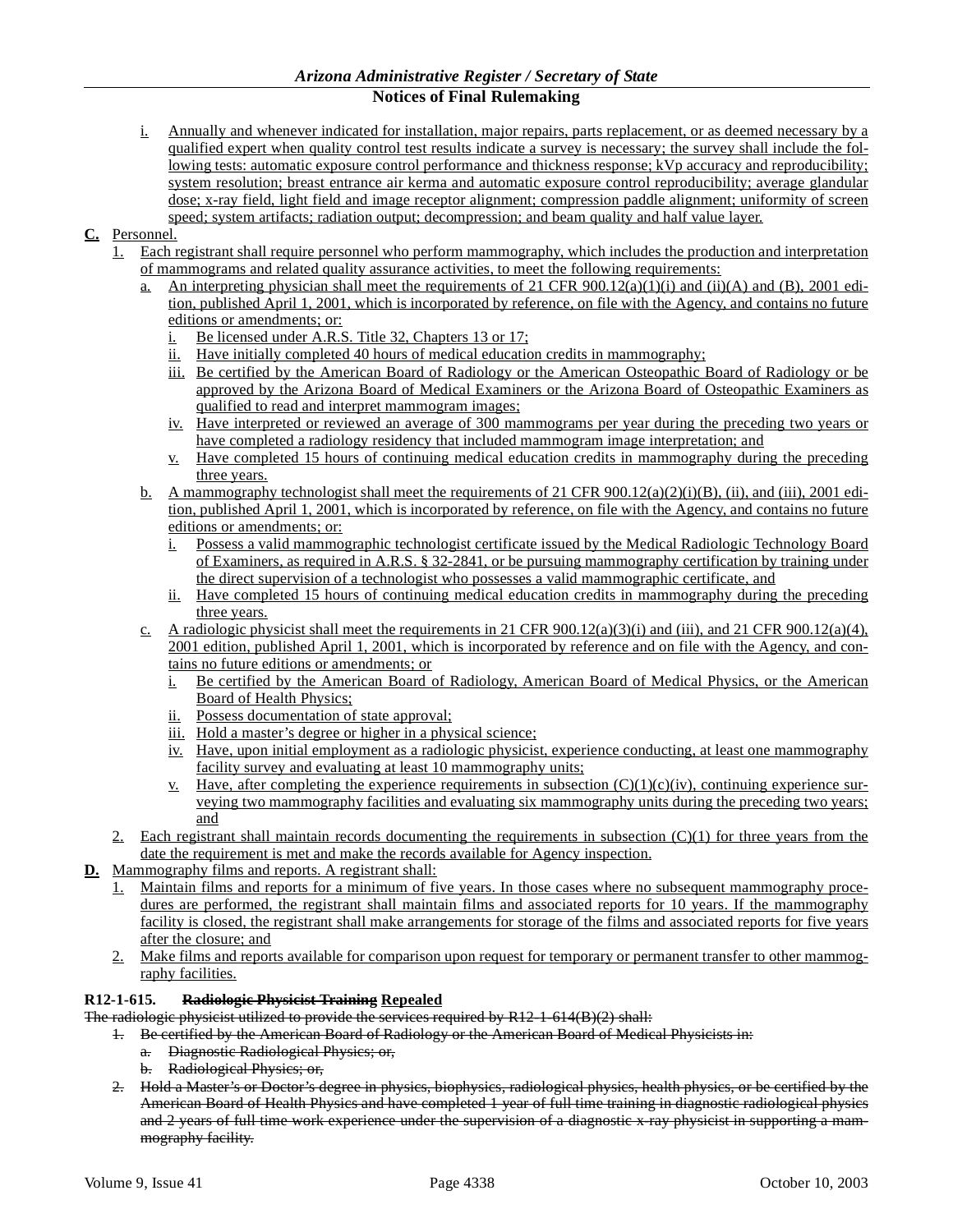#### **Appendix A. Information to be Submitted by Persons Proposing to Conduct Healing Arts Screening Other Than Mammography Information Submitted to the Agency According to R12-1-604(A)(3)(c)**

Persons requesting that the Agency approve a healing arts screening program shall submit the following information and evaluation:

- $\pm \underline{\mathbf{A}}$ . Name and address of the applicant and, where if applicable, the names name and addresses address of any person within agents within this state that is authorized to act on behalf of the applicant;
- 2.**B.** Disease or conditions to be diagnosed using the proposed for which the x-ray examinations are to be used in diagnoses. examination;
- 3.**C.**A detailed description of the each x-ray examination that will be used in the diagnosis; examinations to be used in diagnoses.
- 4. D. A description Description of the population to be examined in the screening program, that is, using characteristics such as age, sex, physical condition, and other appropriate descriptive information.:
- 5. E. An evaluation of any known alternative diagnostic modalities alternate methods not involving ionizing radiation which that could achieve the same diagnosis as a goals for the screening program and why these modalities have not been chosen; methods are not used instead of the x-ray examinations.
- 6.**F.** An evaluation by a qualified expert of the x-ray equipment used in the screening program, of the x-ray system or system(s) to be used in the sereening program. The evaluation by the qualified expert shall which demonstrates that the x-ray equipment satisfies the show that such system(s) do satisfy all requirements of these rules this Article.
- 7.C. A description of the <del>diagnostic film</del> quality control program.;
- 8. H. A copy of the technique chart for the planned x-ray examination procedures to be used.;
- 9.**I.** The qualifications of each individual who will be operating the x-ray equipment; system or systems.
- 10.**J.**The qualifications of the individual who will be supervising the operators each operator of the x-ray equipment; system or systems.
- 11.**K.**The name and address of the individual who will interpret the radiograph or radiographs each radiographic image;
- 12. L. A description of the planned procedures for to be used in advising a screened individual the individuals and the screened individual's physician of the screening procedure results, sereened and their private practitioners of the healing arts, of the results of the screening procedure and the need for further medical care, and any further medical needs indicated.
- 13.**M.**A description of the procedures for the retention or disposition of the radiographic images radiographs and other records pertaining to the x-ray examination examinations.

#### **Appendix B. Procedures and Tests for Mammography Systems Repealed**

- I. Procedures.
	- a. Description of the x-ray examinations to be performed
	- b. Description of the use of grids
	- c. Description of the use of compression devices
	- d. Description of any tests to be performed by the operator prior to the initial examinations
	- e. Description of patient acceptance criteria (for self referral screen only)
	- f. Description of image development procedures
- II. Quality Control
	- a. Daily tests on the film processor using sensitometry and densitometry procedures.
	- b. Monthly tests:
		- 1. Availability of technique charts
		- 2. Image quality with a phantom
	- c. Quarterly test: Retake analysis
	- d. Annual tests:
		- 1. Exposure timer accuracy
		- 2. Linearity of the mA stations
		- 3. Skin entrance exposure
		- 4. Exposure timer reproducibility
		- 5. Half Value Layer
		- 6. AEC, kVp, and thickness response
		- 7. AEC reproducibility
		- 8. Beam alignment, where appropriate
		- 9. Average glandular dose

# **ARTICLE 9. PARTICLE ACCELERATORS**

#### **R12-1-901. Purpose and Scope**

**A.** No change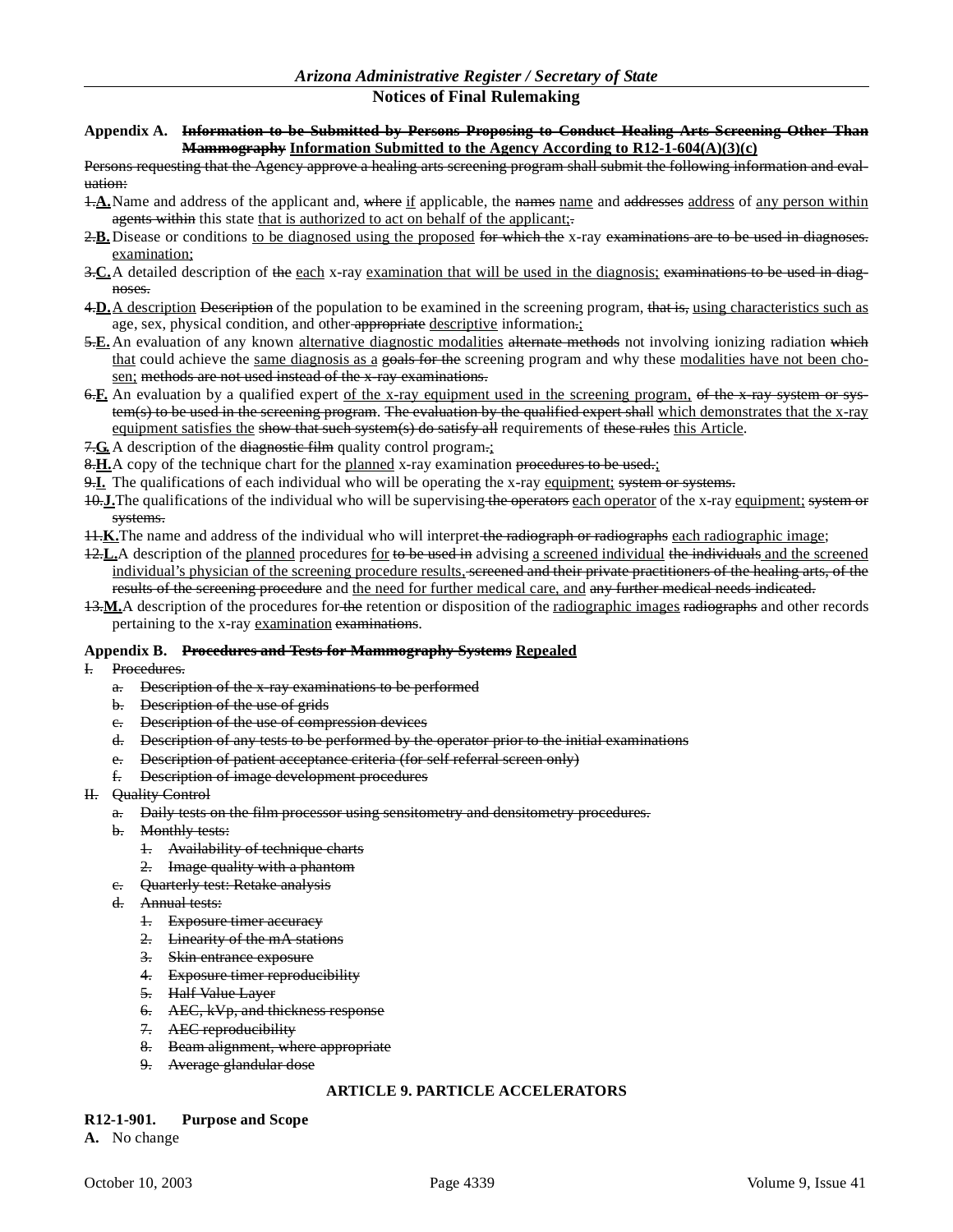**B.** In addition to the requirements of this Article, all registrants are subject to the requirements of Articles 1, 2, 4, and 10. Registrants engaged in industrial radiographic operations are subject to the requirements of Article 5, and registrants engaged in the healing arts are subject to the requirements of Article 6 of these Rules this Chapter. Registrants engaged in the use or using a particle accelerator for the production of radioactive material are subject to the requirements of Article 3, and if the radioactive material is used for medical purposes, Article 7.

### **R12-1-902. Repealed Definitions**

"Added filter" (See Article 6)

"Arc therapy" means radiation therapy that uses electrons to treat large, superficial volumes that follow curved surfaces, as in postmastectomy patients.

"Beam-limiting device" (See Article 6)

"Beam-monitoring system" means a system of devices that will monitor the useful beam during irradiation and terminate irradiation when a preselected number of monitor units has been accumulated.

"Control panel" (See Article 6)

"Full beam detector" means a radiation detector of such size that the total cross-section of the maximum size useful beam is intercepted.

"Gantry" means that part of a linear accelerator that supports the radiation source so that it can rotate about a horizontal axis.

"Interlock" (See Article 1).

"Isocenter" means the point of intersection of the collimator axis and the axis of rotation of the gantry.

"Monitor unit" means a unit response from the beam monitoring system from which the absorbed dose can be calculated.

"Moving beam therapy" means radiation therapy in which there is displacement of the useful beam relative to the patient. Moving beam therapy includes arc therapy, skip therapy, and rotational beam therapy.

"Rotational beam therapy" means radiation therapy that is administered to a patient from a radiation source that rotates around the patient's body or the patient is rotated while the beam is held fixed.

"Skip therapy" means rotational beam therapy that is administered in a way that maximizes the dose to an area of interest and minimizes the dose to surrounding healthy tissue.

"Spot check" (See Article 6)

Stationary beam therapy" means radiation therapy that involves a beam from a radiation source that is aimed at the patient from different directions. The distance of the source from the isocenter remains constant irrespective of the beam direction.

"Virtual source" means a point from which radiation appears to originate.

### **R12-1-903. General Registration Requirements for the Issuance of a Registration for Particle Accelerators**

- **A.** No change
- **B.** No change
	- 1. The applicant is qualified by training and experience to use the accelerator for the purpose in the application submitted to the Agency under Article 2 requested according to this Article, and Articles 4, and 10, of these rules to minimize danger to public health or property;
	- 2. The applicant's proposed equipment, facilities, and operating and emergency procedures are adequate to protect public health and minimize danger to public health and minimize danger to public health and safety or property;
	- 3. The issuance of the registration will not be inimical to the health and safety of the public, and the applicant satisfies any other applicable special requirements requirement in this Section; and R12-1-904;
	- 4. The applicant has appointed a radiation safety officer.
	- 5. The applicant's staff has substantial experience in the use of particle accelerators for the intended uses; and
	- 6. The applicant has an adequate training program for particle accelerator operators.

#### **R12-1-904. Special Registration of Particle Accelerators Used in the Practice of Medicine Requirements for Medical Use of Particle Accelerators**

- **A.** No change
- **B.** No change
- **C.** No change
	- 1. No change
		- a. No change
		- b. No change
		- c. No change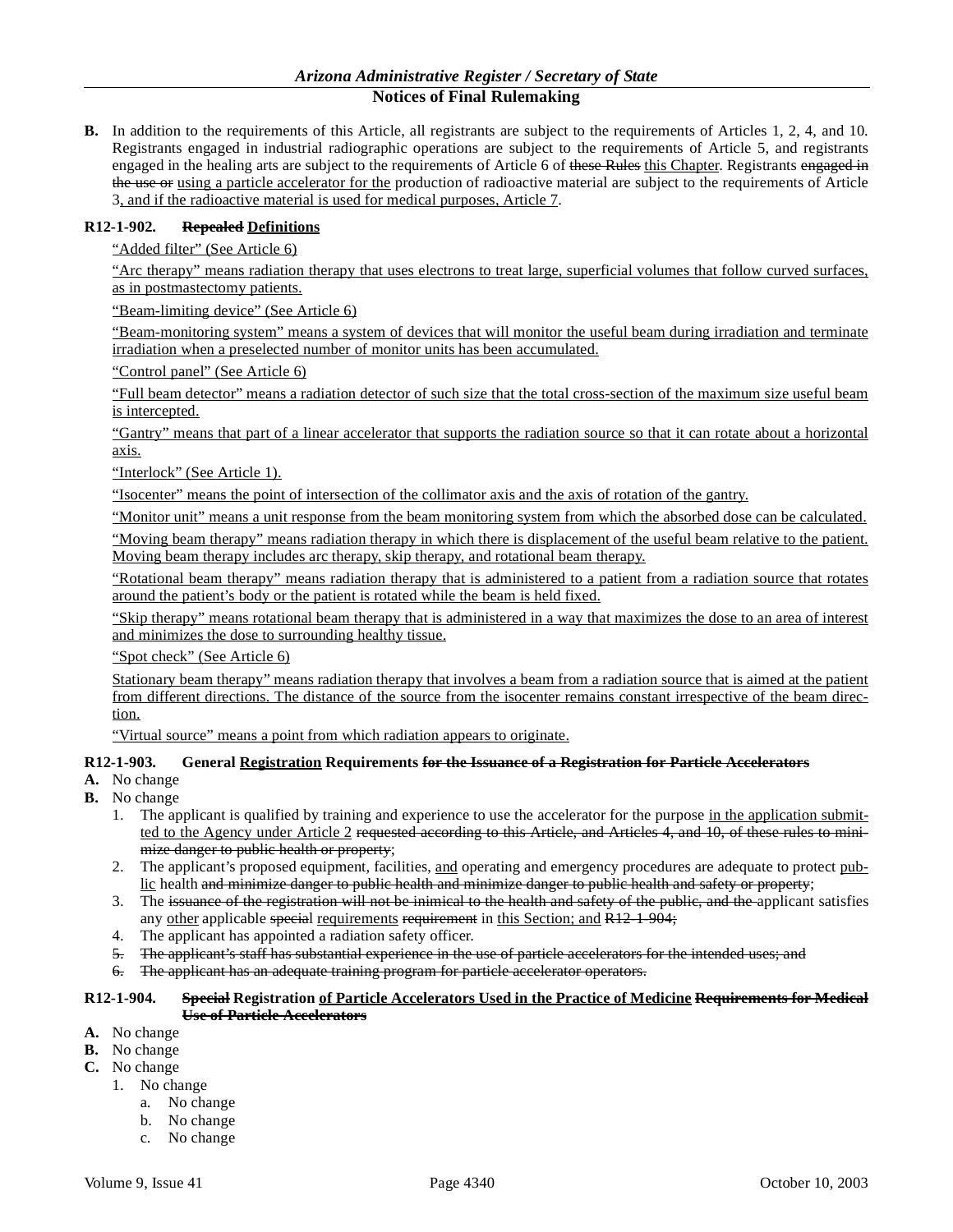- d. No change
- 2. No change
	- a. No change
		- i. No change
		- ii. No change
		- iii. No change
		- iv. No change
	- b. No change
		- i. No change
		- ii. No change
		- iii. No change
		- iv. No change
		- v. No change
	- c. No change
		- i. No change
		- ii. No change
		- iii. No change
		- iv. No change
- **D.** No change
- **E.** Each registrant licensee shall establish and maintain a written quality management program to provide high confidence the radiation produced by the particle accelerator will be administered as directed by an authorized user. The quality management program shall include written policies and procedures to meet the specific patient safety objectives established by the Radiation Safety Officer or Radiation Safety Committee; if applicable, and at minimum, contain a quality control program that addresses the tests and checks listed in Appendix A.
- **F.** Each particle accelerator shall be calibrated by  $\theta$  and qualified expert meeting the training and experience qualifications in  $R12 - 1 - 716$ (G).
- **G.** At the time of application for registration or when a therapy program is expanded to multiple sites, each applicant or registrant shall provide the Agency with a description of the quality management program, a listing of the professional staff assigned to the facility, and the expected ratio of patient workload to staff member for programs involving multiple therapy sites. If the staffing ratio exceeds the recommended levels in Radiation Oncology in Integrated Cancer Management, 1986 edition, published in November 1986 by the Inter-Society Council for Radiation Therapy, which is incorporated by reference and on file with the Agency, the applicant shall provide to the Agency for approval the justification for the larger ratio and the safety considerations that have been addressed in establishing the program. This incorporation contains no future additions or amendments.

# **R12-1-905. Medical Particle Accelerator Equipment, Facility and Shielding, and Spot Checks**

- **A.** No change
	- 1. No change
		- a. No change
		- b. No change
		- c. No change
		- d. No change
	- 2. No change
	- 3. No change
		- a. No change
		- b. No change
		- c. No change
		- d. No change
		- e. No change
		- f. No change
	- 4. No change
		- a. No change
		- b. No change
		- c. No change
		- d. No change
		- e. No change
			- i. No change
			- ii. No change
			- iii. No change
		- f. No change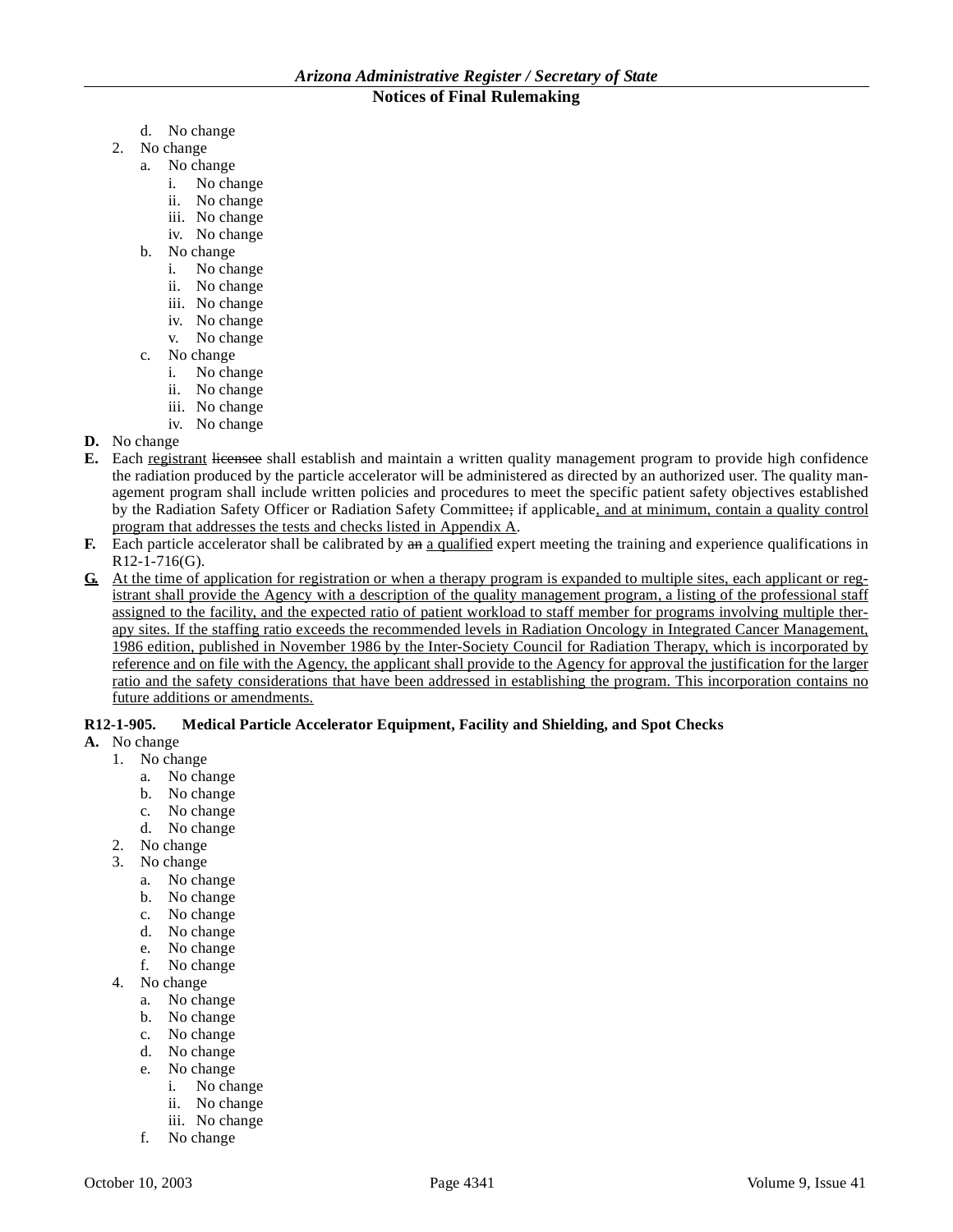- g. No change
	- i. No change
	- ii. No change
	- iii. No change
	- iv. No change
	- v. No change
- 5. No change
	- a. No change
	- b. No change
	- c. No change
	- d. No change
	- e. No change
	- f. No change
		- i. No change
		- ii. No change
- 6. No change
	- a. No change
	- b. No change
	- c. An interlock system shall be provided to prevent irradiation with x-rays when electron applicators are fitted and irradiation with electrons when accessories specific for x-ray therapy are fitted; and An interlock system shall be available and in operating condition on a therapy machine, and shall be used to prevent unwanted x-ray or electron irradiation when preparing for, or performing radiation therapy procedures. The interlock system need not be available for use, if the therapy machine is only used to make an image of an inanimate object; and
	- d. No change
- 7. No change
	- a. No change
	- b. No change
	- c. No change
	- d. No change
- 8. No change
	- a. No change
	- b. No change
	- c. No change
	- d. No change
	- e. No change
	- f. No change
- 9. No change
	- a. No change
	- b. No change
	- c. No change
- 10. No change
- **B.** No change
	- 1. No change
		- a. No change
		- b. No change
		- c. No change
		- d. No change
		- e. No change
		- f. No change
	- 2. No change
	- 3. No change
		- a. No change
		- b. No change
		- c. No change
		- d. No change
			- i. No change
			- ii. No change
			- iii. No change
			- iv. No change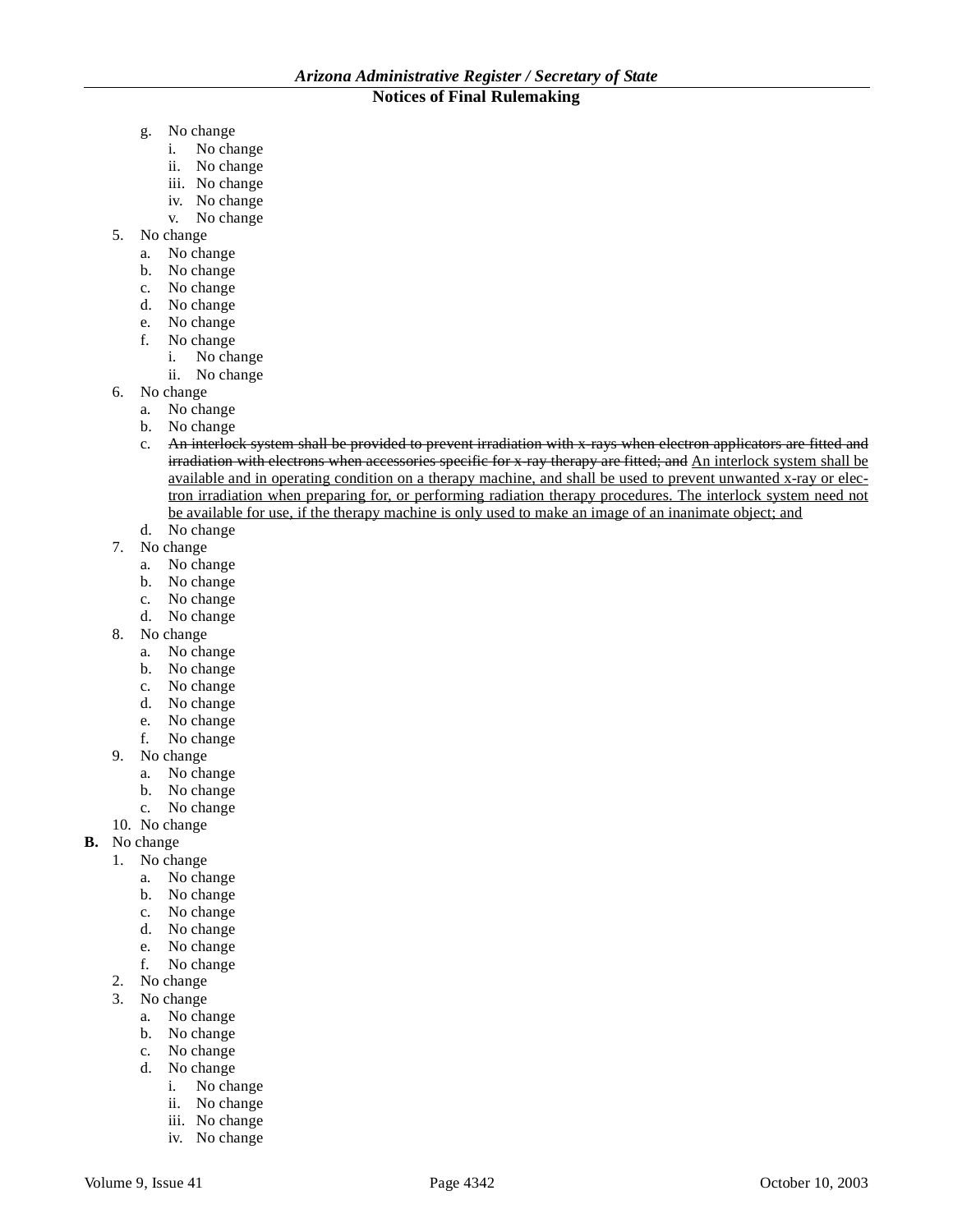- v. No change
- e. No change
- f. No change
	- i. No change
	- ii. No change
	- iii. No change
- **C.** No change
	- 1. No change
	- 2. No change
	- 3. No change
	- 4. No change
	- 5. Records of spot checks shall be maintained available for inspection by the Agency for two years following the spot check measurements. Records of spot checks not performed by a qualified expert shall be signed by a qualified expert within 15 days of the spot check.
- **D.** No change
	- 1. No change
	- 2. No change

# **R12-1-906. Limitations**

**A.** No registrant shall permit any person to act as a particle accelerator operator until such person:

- 1. Has been instructed in radiation safety and shall have demonstrated an understanding thereof;
- 2. Has received copies of and instruction in this Article and the applicable requirements of Articles 4 and 10, pertinent registration conditions and the registrant's operating and emergency procedures, and shall have demonstrated understanding thereof; and
- 3. Has demonstrated competence to use the particle accelerator, related equipment, and survey instruments which will be employed in his assignment.
- **A.** A registrant shall not permit an individual to act as:
	- 1. A particle accelerator operator of any type unless the individual:
		- a. Has received copies of and instruction in this Article and the registrant's operating and emergency procedures,
		- b. Demonstrates an understanding of the material, and
		- c. Has demonstrated competence in the use the particle accelerator, related equipment, and survey instruments that will be employed during the operation of the particle accelerator;
	- 2. A medical particle accelerator operator unless the individual is certified as required in A.R.S. § 32-2811 or the operator meets the requirements in R12-1-603(B); or
	- 3. An industrial particle accelerator operator unless the individual has been instructed in radiation safety.
- **B.** A registrant shall provide either Both the Radiation Safety Committee or and the Radiation Safety Officer shall have with the authority to terminate the operations at a particle accelerator facility if such action is deemed this is necessary to protect health and/or minimize danger to public health and safety or property.
- **C.** If equipment is capable of both stationary and moving beam therapy, the registrant shall ensure that:
	- 1. Irradiation is not possible unless either stationary or moving beam therapy has been selected at the control panel,
	- 2. An interlock is provided to ensure that the machine will operate only in the mode that has been selected,
	- 3. An interlock is provided that terminates irradiation if the gantry fails to move properly during moving beam therapy,
	- 4. A means is provided to prevent movement during stationary therapy, and
	- 5. The mode of operation is displayed at the control panel.

# **R12-1-907. Shielding and Safety Design Requirements**

- **A.** A person experienced in the principles of radiation protection and installation design shall be consulted in the design of a particle accelerator installation and called upon to perform a radiation survey when the accelerator is first capable of producing radiation. The registrant shall provide a copy of the installation radiation survey to the Agency before an Agency inspection conducted according to R12-1-904(G).
- **B.** The registrant shall shield provide each particle accelerator installation with the primary and secondary protective barriers that are necessary to comply assure compliance with R12-1-408 and R12-1-416.

# **R12-1-908. Particle accelerator controls Accelerator Controls and interlock systems Interlock Systems**

A registrant shall ensure that:

- A. 1. Instrumentation, readouts and controls on the particle accelerator control panel are console shall be clearly identified and easily discernible.;
- **B.**2. All entrances into the area a target room that contains the particle accelerator room, target room, or other high radiation area, shall be are provided with interlocks that shut down the machine if an entrance door is opened; under conditions of barrier penetration.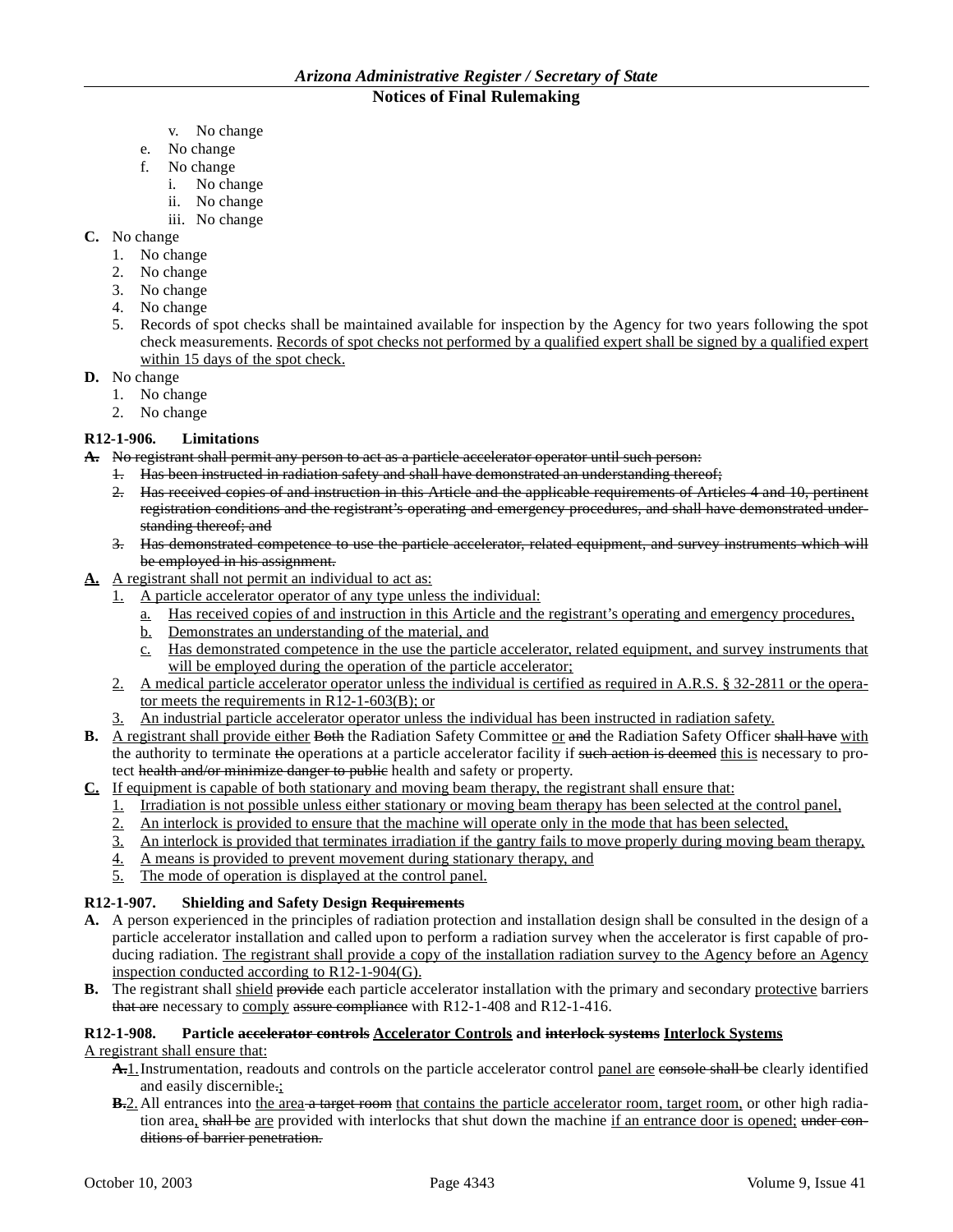- **C.**3.When If an interlock system connected to an entrance door that provides access to the therapy suite has been tripped, it shall only be is not possible to resume operation of the particle accelerator by manually-resetting the interlock switch at the entrance where it had been tripped; controls at the position where the interlock has been tripped, and lastly at the main control console.
- **D.**4. Each safety interlock shall be is on a circuit which shall allow its operation that allows it to operate independently of all other safety interlocks.;
- **E.**5. If possible, the interlock system is All safety interlocks shall be fail safe fail-safe in design, fail safe, i.e., designed so that any defect or component failure in the interlock system prevents operation of the particle accelerator.; and
- **F.**6. A scram button or other emergency power cutoff switch shall be is located and easily identifiable in the area that contains the particle accelerator all high radiation areas. The registrant shall ensure that the scram button Such a cutoff switch prevents persons from restarting the particle accelerator shall include a manual reset so that the accelerator eannot be restarted from at the accelerator control panel console without resetting the button or switch eutoff switch.

### **R12-1-909. Warning Systems Devices**

A registrant shall ensure that:

- **A.**1.High radiation areas and entrances to the high radiation areas in medical facilities are equipped with a continuouslyoperating warning light system that operates when, and only when, radiation is produced; All areas, except those in medical facilities, designated as high radiation areas, and entrances to the areas shall be equipped with easily observable flashing or rotating warning light system that operates when, and only when, radiation is being produced. Medical facilities shall be equipped with a continuously operating warning light system.
- 2. High radiation areas and entrances to the high radiation areas in nonmedical facilities are equipped with an easilyobservable flashing or rotating warning light system that operates when, and only when, radiation is produced;
- **B.**3. High radiation areas associated with nonmedical particle accelerators except in facilities designed for human exposure, each high radiation area shall have an audible warning device which shall be that is activated for 15 seconds prior to the before creation of the high radiation area. The ; and the warning device shall be is clearly discernible in all high radiation areas and all radiation areas. ; and
- **C.**4.High radiation areas associated with any particle accelerator are posted according to Barriers, temporary or otherwise, and pathways leading to high radiation areas shall be identified in accordance with R12-1-428 and R12-1-429.

#### **R12-1-910. Operating Procedures procedures**

- **A.** A registrant shall secure from use a particle accelerator when it is not being used Particle accelerators, when not in operation, shall be secured to prevent unauthorized use.
- **B.** A particle accelerator operator shall use the switch on the control panel Only a switch on the accelerator control console shall be routinely used to turn the accelerator beam on and off during normal operations. The safety interlock system shall not may be used to turn off the accelerator beam in emergencies except in an emergency.
- C. All A registrant shall ensure that all safety and warning systems devices, including interlocks, are tested shall be checked for proper <u>operation</u> operability at intervals not to exceed three months. Results , and maintain results of each test such tests shall be maintained for Agency inspection for at least three years from the date of the test, at the accelerator facility.
- **D.** Electrical A registrant shall keep current electrical circuit diagrams of a particle the accelerator, and the associated interlock systems, and maintain the diagrams shall be kept current and maintained for inspection by the Agency and available to the operator at each accelerator facility.
- **E.** By-pass of an interlock, If for any reason, it is necessary to intentionally bypass a safety interlock or interlocks, such action shall be is prohibited unless the by-pass is:
	- 1. Authorized in writing by the Radiation Safety Committee and/or Radiation Safety Officer;
	- 2. Recorded in a permanent log with a notice of the by-pass posted at any affected interlock and at the control panel, and a notice posted at the interlock(s) so bypassed and at the accelerator control console; and
	- 3. No change
- **F.** A <u>A registrant shall maintain a</u> copy of the current operating and emergency procedures shall be maintained at the particle accelerator control panel.

# **R12-1-911. Radiation Surveys**

- **A.** No change
- **B.** No change
	- 1. Check the operation of the portable survey instrument required in subsection (A), using a known radiation source, before each prior to its use;
	- 2. No change
	- 3. Perform surveys to determine the amount of airborne particulate radioactivity present in areas of airborne hazards in particle accelerator facilities of greater than 30 Mev; For particle accelerator facilities greater than 30 Mev, establish a program of radiation protection surveys that will evaluate the airborne radiation hazards, and ensure that the particulate radioactivity present in the accelerator facility will not result in personnel exposure that exceeds the limits in Article 4; and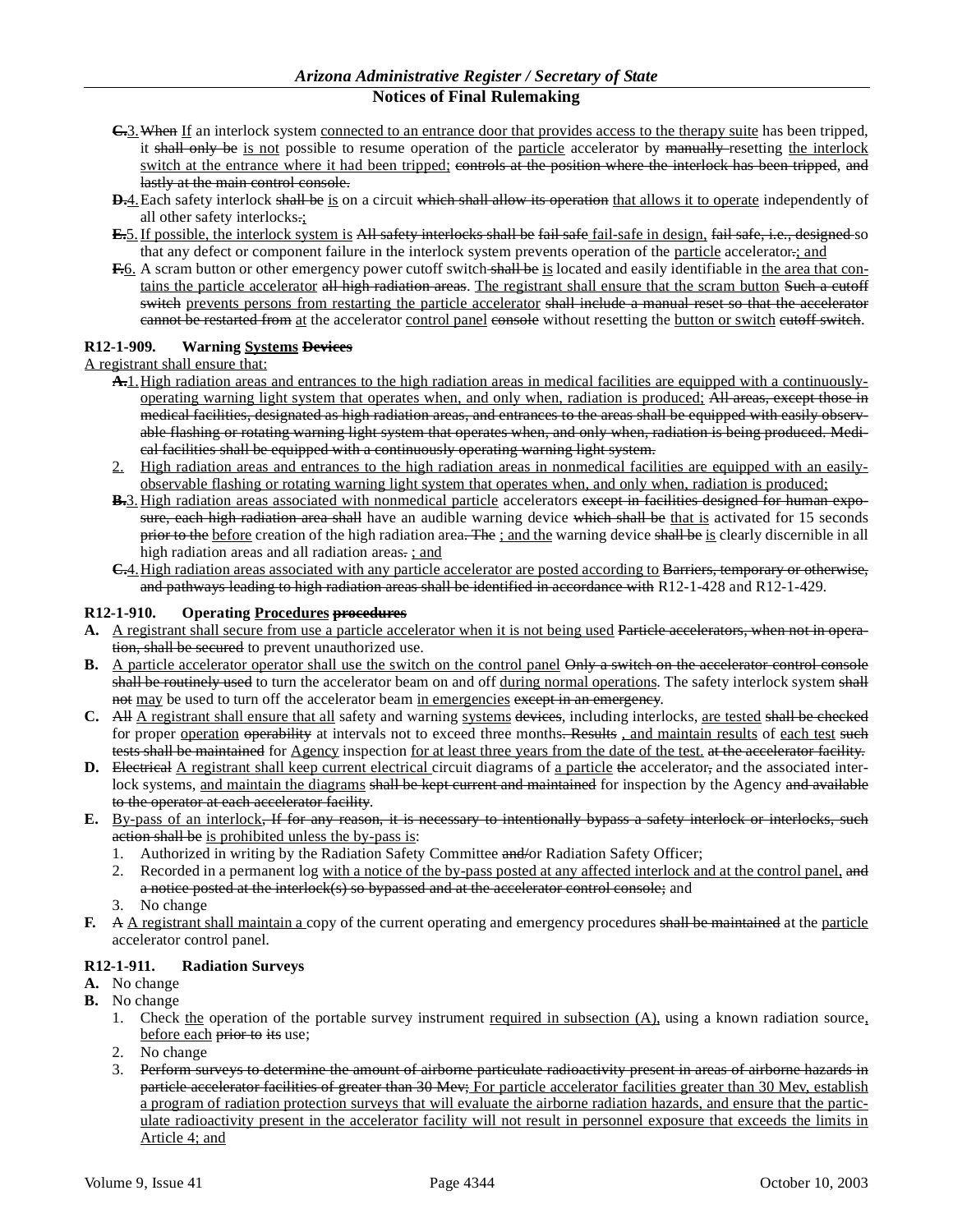- 4. Perform periodic smear surveys to determine the degree of contamination in target and adjoining areas when the conditions described in subsection (B)(3) exist;
- 5.4. Perform <u>radiation protection</u> surveys, including smear surveys of the particle accelerator facility, as prescribed in the written procedures established by the Radiation Safety Officer of the particle accelerator facility and approved by the Agency at the time of application for registration.
- **C.** The registrant shall retain maintain the following records
	- 1. Radiation Records of any radiation protection surveys required in subsection  $(B)(2)$ , and an the associated facility description, required in R12-1-202(E), until the registration is terminated.; and
	- 2. Records of the surveys required in subsections subsections  $(B)(3)$  and  $(B)(4)$  shall be maintained for three years following the measurement.

# **Appendix A. Quality Control Program**

# **A.** Mechanical Tests

- 1. Patient support assembly motions
- 2. Gantry angle indicators
- 3. Optical distance indicators
- 4. Alignment lights
- 5. Congruence of radiation beam and light field
- 6. Accuracy of field size indicators
- 7. Mechanical isocenter- gantry and collimator
- 8. Mechanical interlocks
- **B.** Radiation Beam Tests
	- 1. Machine operating parameters
	- 2. Dose per monitor unit for x-ray and electron beams
	- 3. Dose per degree for moving beam therapy
	- 4. Radiation isocenter
	- 5. Flatness and symmetry
	- 6. Wedge transmission factors
	- 7. Shadow tray transmission factors
	- 8. Energy check on central axis
	- 9. Radiation output versus field size
- **C.** Control Panel Checks
	- 1. Radiation "ON" condition
	- 2. Indicator lamp check
	- 3. Computer control of accelerator
	- 4. Interlock display
	- 5. Digital display
	- 6. Analog display
	- 7. Status display
	- 8. Reset display
- **D.** Facility Checks
	- 1. Patient audio-visual communication
	- 2. Entrance door interlock
	- 3. Warning lights
	- 4. Emergency off button
- **E.** Dose Output Check
	- 1. Each registrant shall use the services of a third party qualified expert or third party TLD system to verify the accelerator's radiation output every two years.
	- 2. If the output check is not within  $+/-5\%$  of the calibrated output, the accelerator shall be recalibrated and the discrepancy investigated.
	- 3. Records of output checks shall be maintained for three years
- **F.** Patient Dosimetry Calculation Checks
	- 1. Calculation of patient treatment times
	- 2. Computer calculation of patient treatment times

# **ARTICLE 12. ADMINISTRATIVE PROVISIONS**

# **R12-1-1201. Criteria for Determining Timeliness**

- **A.** No change
- **B.** No change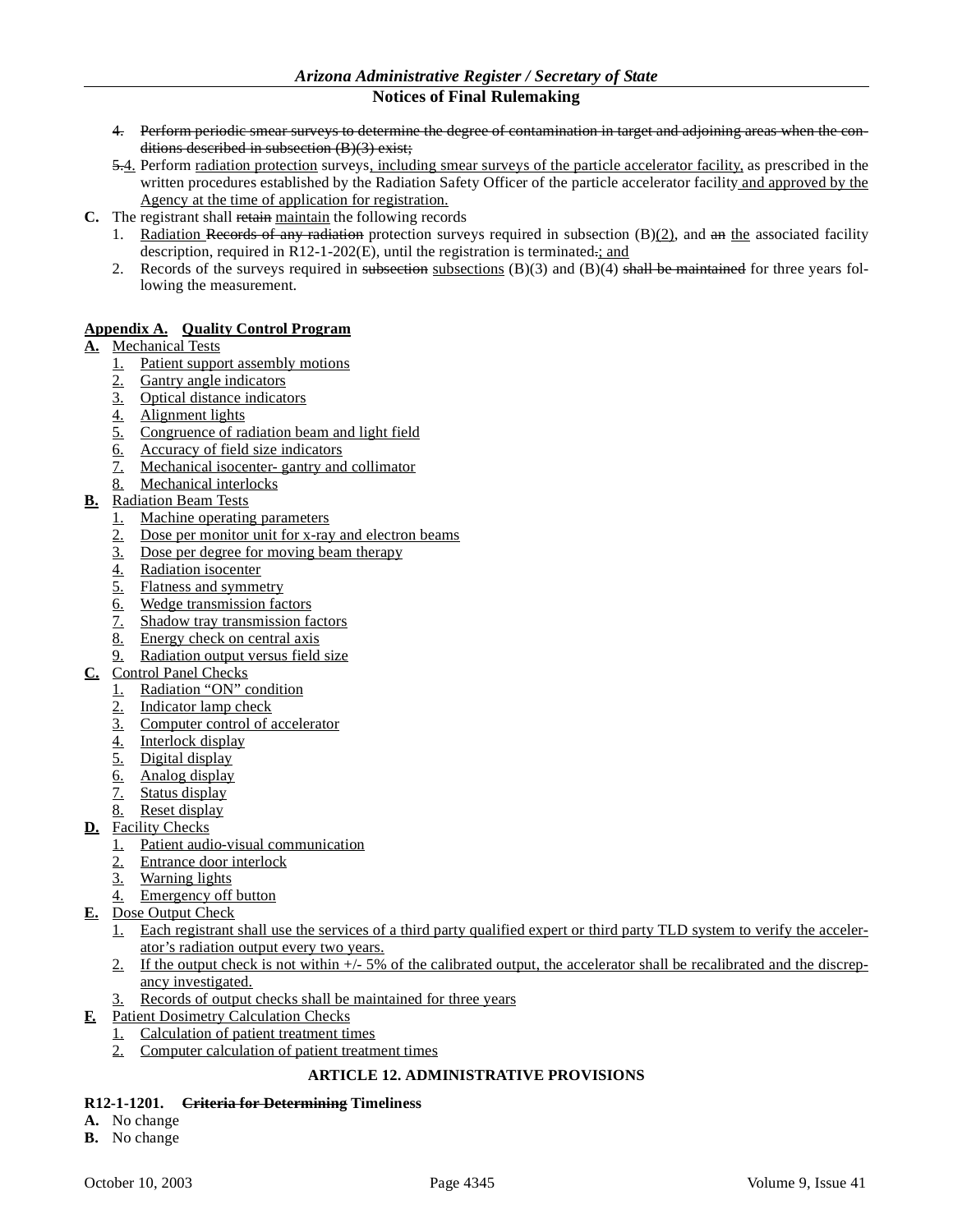### **R12-1-1202. Administrative Hearings Hearing Procedures**

- **A.** All hearings shall be governed by Title 41, Chapter 6, Article 10. Hearings on the appeal of notices of violation, orders of the Director, or the appeal of proposed licensing or registration actions by the Agency shall be held before the Radiation Regulatory Hearing Board or a hearing officer appointed by the Board.
	- 1. If a hearing is held before the Board or if a hearing officer has not been appointed, the Chairperson of the Board or another person designated by the Chairperson shall act as the hearing officer.
	- 2. If the Chairperson determines that the hearing is to be held before an appointed hearing officer, the Chairperson shall confer with the hearing officer, the Agency's designated assistant Attorney General, and the licensee or registrant in establishing the time and place of the hearing. The Chairperson shall also confer with the members of the Board before establishing the time and place of a hearing to be held before the Board itself.
- **B.** Except where statutes or provisions of this Chapter applicable to hearings before the Board specify otherwise, all hearings shall be governed by the Administrative Procedure Act, A.R.S. §§ 41-1061 through 41-1066. In the absence of other authority, the Arizona Rules of Civil Procedure shall be followed to the extent practicable.
- **C.** The hearing officer shall rule on all motions, hold prehearing or other conferences for purposes of clarifying procedural steps or legal or factual issues, conduct the hearing, grant continuances, and otherwise rule on procedural matters and regulate the course and manner of the hearing.
- **D.B.**If the Radiation Regulatory Hearing Board is conducting a hearing, all All motions and rulings shall be in writing, except those made during the hearing may be oral. The Board shall ensure that any agreements reached during a conference are The results of all conferences shall be incorporated in the record, and that all hearings are recorded. All hearings shall be recorded.
- **E.C.**If it is necessary for an administrative law judge that the hearing officer or the Board to visit the site of an alleged violation or activity that is regulated to be licensed by the Agency in order to supplement testimonial or documentary evidence presented at the hearing, the party that proposed the visit shall enter the purpose of the visit and all pertinent observations shall be entered into the record.
- **F.** A person may be represented by counsel at any proceeding.
- **G.** All testimony shall be under oath or affirmation.

#### **R12-1-1205. Intervention in Administrative Hearings; Director as a Party**

- **A.** Any person may submit a timely motion to intervene in a proceeding when if an unconditional right to intervene is granted by law or when the applicant claims an interest to any property or transaction affected by the proceeding.
- **B.** A motion to intervene shall be in writing and shall state the reason why the applicant should be allowed to intervene. If the applicant claims an interest in property or in a transaction affected by the proceeding, the applicant must show shall demonstrate that the result of the proceeding may as a practical matter impair or impede protection of that interest.
- **C.** The motion shall be served upon the hearing officer or the Director The applicant shall serve the motion upon the administrative law judge or the Board, as appropriate, and the Director as a party at least five working days before the hearing.  $\Delta n$  No application for leave to intervene shall not be granted, if by doing so, the issues will be unduly broadened.
- **D.** When If two or more persons have substantially like similar positions, the hearing officer administrative law judge may declare them a class of interested persons for purposes of the hearing. The members of a class shall designate one person to be spokesperson for the class. More than one class may be established for a hearing.
- **E.** The Director is party to all administrative hearings.

#### **R12-1-1206. Decisions of the Hearing Officer and the Board in Administrative Hearings Repealed**

- **A.** As soon as is practical after the conclusion of an administrative hearing, the hearing officer shall prepare and circulate written findings of fact and conclusions of law and a recommended decision. Each of the parties shall be given 15 calendar days within which to respond.
- **B.** The hearing officer may revise or supplement the original findings, conclusions, and recommended decision in light of responses made or may submit the findings, conclusions, recommended decisions, and a copy of all responses to the Board along with a legible or audible copy of the record and all documentary evidence admitted.
- **C.** A copy of any revised or supplemental findings, conclusions, or recommended decision shall be given to all parties.
- **D.** The Board shall render a decision as promptly as possible but not later than 90 calendar days following receipt of the hearing officer's submittal.

#### **R12-1-1207. Rehearings and Reviews of Decisions in Administrative Hearings Rehearing or Review**

- **A.** Any party who is aggrieved by a decision of the Board may file with the Board, not later than 15 working days after issuance of the decision, a written motion for rehearing or review of the decision specifying the particular grounds therefor. A motion for rehearing may be amended at any time before it is ruled upon by the Board.
- **B.** A response to a motion for rehearing may be filed by any other party within 10 working days after service of the motion or amended motion. The Board may require filing of written briefs upon the issues raised in the motion and may provide for oral argument.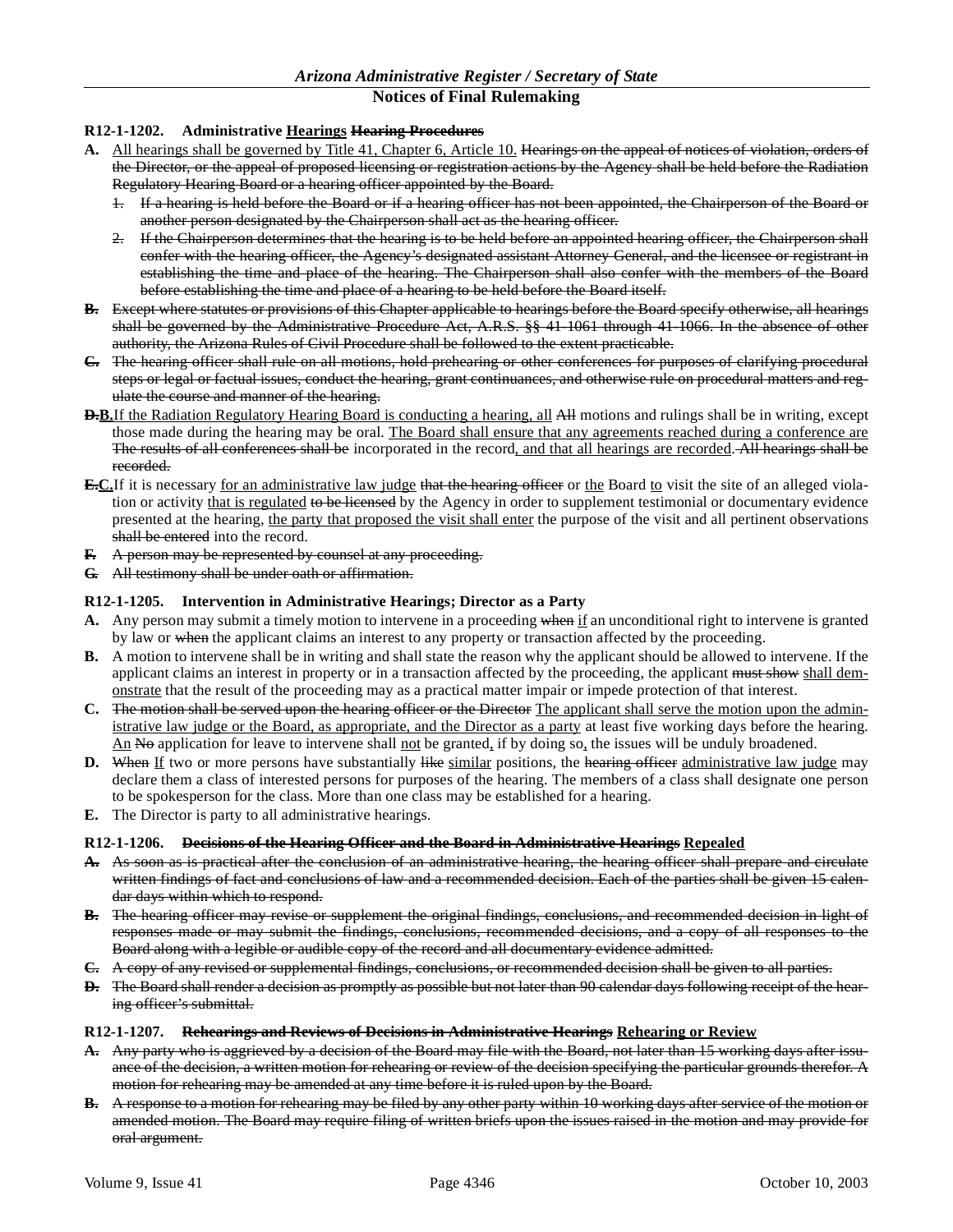- **C.A.**The Board may grant a A rehearing or review of a the decision may be granted for any of the following reasons, eauses materially affecting the moving a party's rights:
	- 1. Irregularity in the administrative proceedings of the Board or its hearing officer or the prevailing party, or any order or abuse of discretion, whereby the moving that deprived a party was deprived of a fair hearing;
	- 2. Misconduct of the Board, an administrative law judge, or its hearing officer or the prevailing party;
	- 3. Accident or surprise which that could not have been prevented by ordinary prudence;
	- 4. Newly discovered material evidence which that could not, with reasonable diligence have been discovered and produced at the original hearing;
	- 5. Excessive or insufficient penalties;
	- 6. Error in the admission or rejection of evidence or other errors of law occurring at the administrative hearing or during the progress of the proceedings;
	- 7. That the decision is not justified by the evidence or is contrary to law.
- **D.B.**The Board may affirm or modify a the decision or grant a rehearing to all or any of the parties and on all or part of the issues for any of the reasons listed in subsection  $(A)$  set forth above. An order modifying a decision or granting a rehearing shall specify with particularity the ground or grounds for the order, on which the rehearing is granted, and the  $\Delta$ rehearing shall cover only the subject matters so-specified in the order.
- **E.C.**No later than 15 working days after the date on the decision the Board may, on its own initiative, order a rehearing or review of its decision for any reason for which it might have granted a rehearing on motion of a party. Not later than 15 working days after a decision is rendered the Board may on its own initiative order a rehearing or review of its decision for any reason for which it might have granted a rehearing on motion of a party. After giving the parties notice and an opportunity to be heard on the matter, the Board may grant a motion for rehearing or review for a reason not stated in the motion. In either case, the order granting such a rehearing shall specify the grounds therefor.
- **F.D.**When If a motion for rehearing or review is based upon affidavits, they shall be served with the motion. An opposing party may, within 30 calendar days after such service, serve opposing affidavits. This period of time , which period may be extended by the Board for an additional period if good cause is shown <u>or a</u> written stipulation is received from both parties. The Board may permit reply affidavits.

### **R12-1-1208. Judicial Review Repealed**

Any application for judicial review shall be made within the time limit specified in A.R.S. § 12-904.

# **R12-1-1209. Notice of Violation**

- **A.** No change
- **B.** No change
	- 1. No change
	- 2. The particular statute, rule, or registration or license condition violated; and
- 3. No change
- **C.** No change

#### **R12-1-1210. Response to Notice of Violation**

- **A.** Except as provided in subsection (D), within 30 calendar days of the date of the notice, or other longer time period specified in the notice, the person charged with the violation shall submit a written response which that includes a description of:
	- 1. No change
	- 2. The actions which that are proposed to be taken and the date when full compliance is expected to be achieved; and
	- 3. No change
- **B.** No change
	- 1. No change
	- 2. No change
	- 3. No change
	- 4. No change
- **C.** If the Agency does not receive an adequate and timely response is not received to the notice, the Director shall issue an initial order conditionally imposing any or all sanctions and civil penalties proposed in the notice of violation. If no civil penalty was proposed, the initial order may impose the base civil penalty listed scheduled in R12-1-1216.
- **D.** No change

# **R12-1-1213. Severity Levels of Violations**

- **A.** No change
	- 1. No change
		- a. Radiation exposure to a person An individual exposure,
		- b. No change
		- c. No change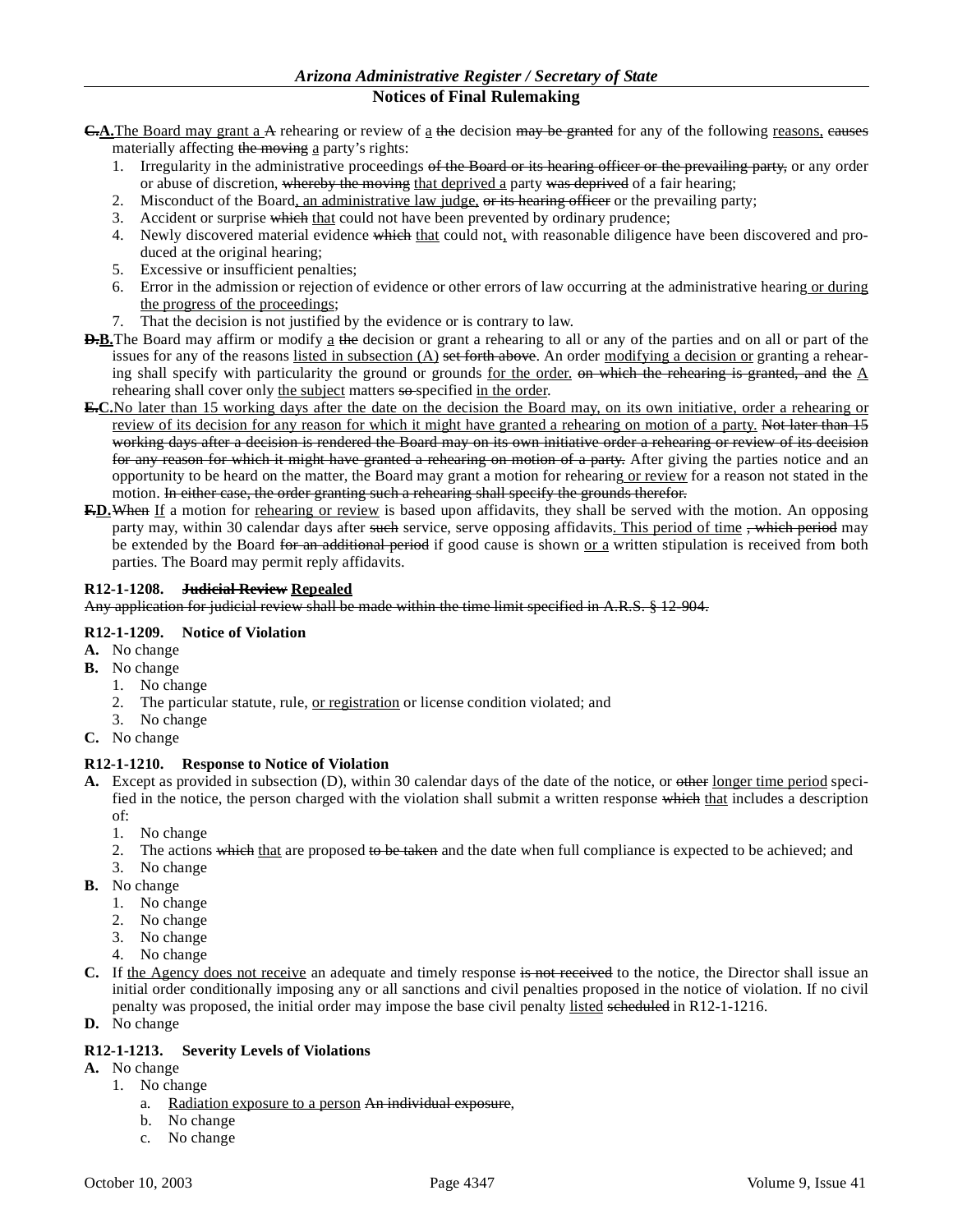- 2. No change
- 3. No change
- 4. No change
- 5. No change
- 6. No change
- **B.** No change
	- 1. No change
		- a. Radiation exposure to a person An individual exposure,
		- b. No change
		- c. No change
	- 2. No change
	- 3. No change
	- 4. No change
- **C.** No change
	- 1. No change
		- a. Radiation exposure to a person An individual exposure,
		- b. No change
		- c. No change
	- 2. No change
	- 3. No change
	- 4. No change
	- 5. No change
	- 6. No change
	- 7. No change
- **D.** No change
	- 1. No change
	- 2. No change
	- 3. Failure to maintain records of mammography quality control tests required in R12-1-614. listed in Appendix B of 12 A.A.C.1, Article 6.
	- 4. No change
- **E.** No change
	- 1. No change
		- a. No change
		- b. No change
		- c. No change
	- 2. No change

# **R12-1-1215. License and Registration Divisions**

- **A.** No change
	- 1. Division I licenses and registrations: Broad Academic Class A Broad Academic Class B Broad Academic Class C Broad Industrial Class A Broad Medical Class C Laser Facility Distribution Fixed Gauge Class A Industrial Radiography Class A Low Level Radioactive Waste Disposal Site Major Accelerator Facility Medical Materials Class A Medical Teletherapy NORM Commercial Disposal Site Nuclear Laundry Nuclear Pharmacy NORM Commercial Disposal Site Open Field Irradiator Secondary Uranium Recovery Waste Processor Class A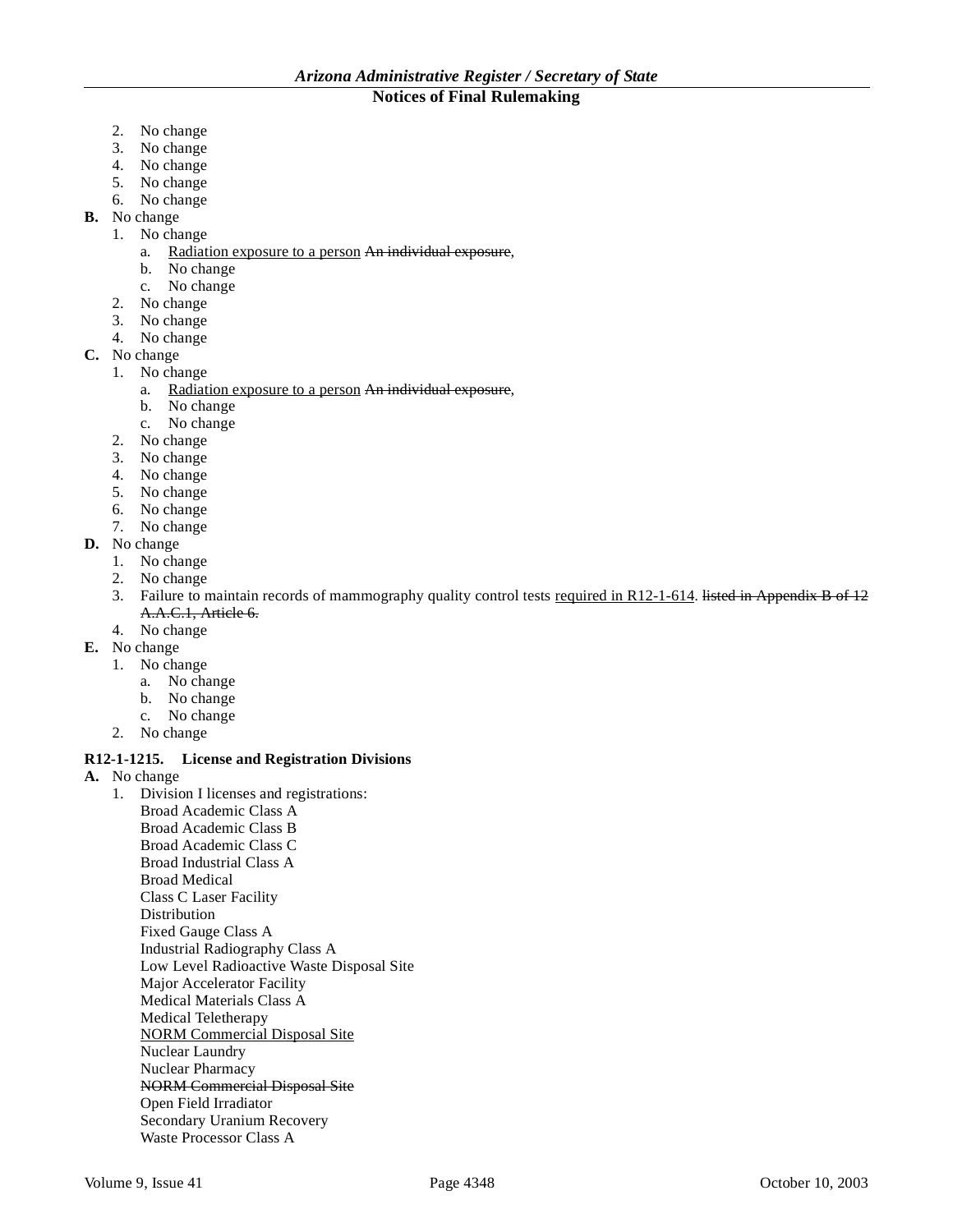Well Logging X-Ray Machine Class A 2. No change 3. Division III licenses and registrations: Class A Laser Facility Class A Industrial Radiofrequency Facility Depleted Uranium Gas Chromatograph General Depleted Uranium General Industrial General Medical General Veterinary Medicine Health Physics Class B Laboratory Leak Detector Limited Industrial Medical Materials Class C Other Ionizing Radiation Machine Other Nonionizing Radiation Machine Portable Gauge Possession Only Radioactive waste transfer-for-disposal Reciprocal Unclassified Veterinary Medicine X-ray Machine Class C

- **B.** No change
- **C.** No change
- **D.** No change
	- 1. No change
	- 2. No change
	- 3. No change
	- 4. No change

### **R12-1-1216. Base Schedule of Civil Penalties**

- **A.** No change
	- 1. No change
		- a. No change
		- b. No change
		- c. No change
	- 2. No change
		- a. No change
		- b. No change
		- c. No change
	- 3. No change
		- a. No change
		- b. No change
		- c. No change
	- 4. No change
		- a. No change
		- b. No change
		- c. No change
	- 5. No change
		- a. No change
		- b. No change
		- c. No change
- **B.** No change
	- 1. No change
	- 2. No change
	- 3. No change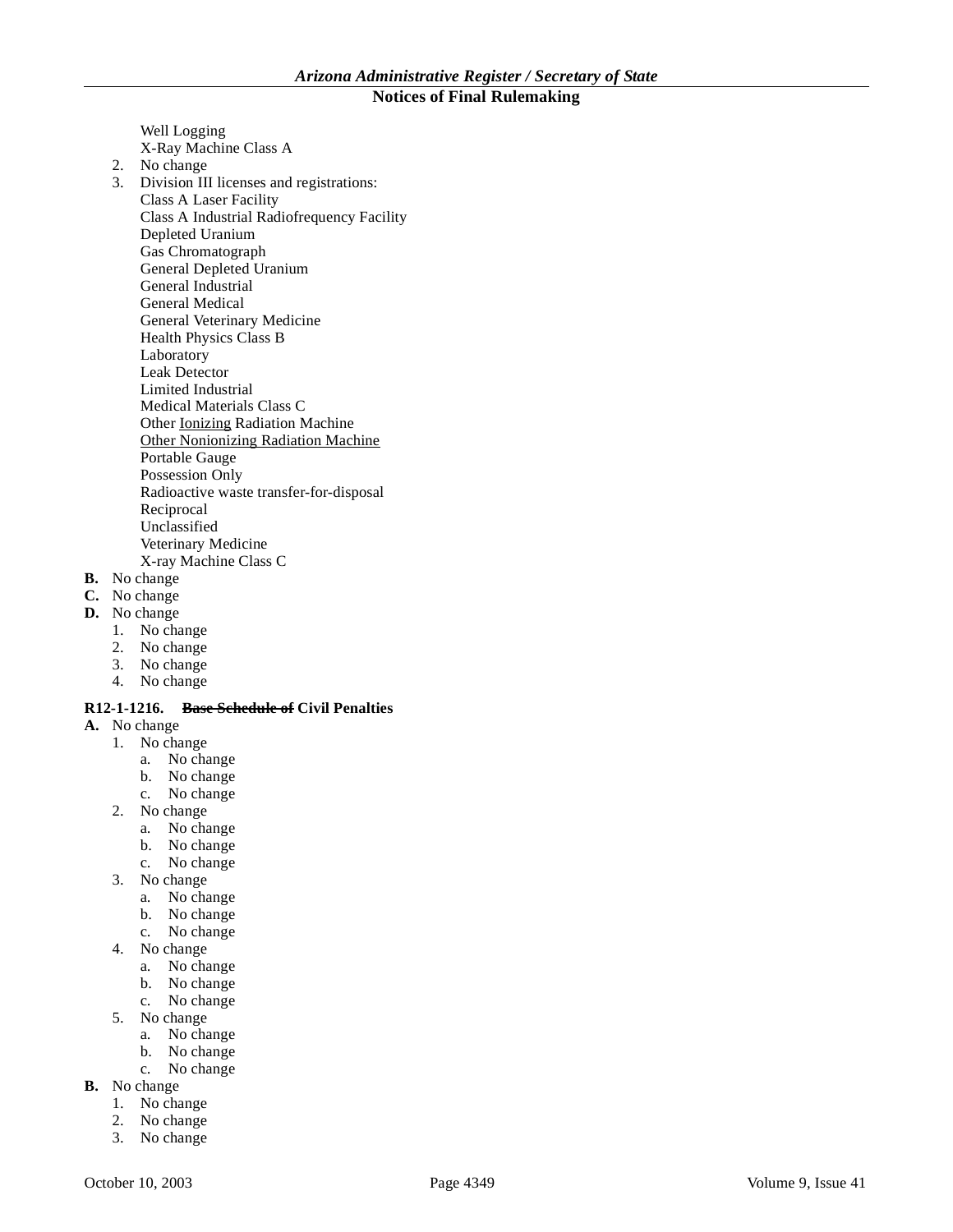- **C.** No change
	- 1. No change
	- 2. No change

# **R12-1-1217. Augmentation of Civil Penalties**

- **A.** A continuing violation is, for the purposes of calculating the proposed civil penalty, is considered a separate violation for each day it continues. The second (or successive) day of a continuing violation is not considered a repeat violation of the violation occurring on the first day.
- **B.** If a second severity level I violation is committed within five years, the Agency shall increase the base seheduled civil penalty by 100%, provided the registration or license is not revoked under R12-1-1219.
- **C.** If a second severity level II violation is committed within a period of five years, the Agency shall increase the base seheduled civil penalty by 50%, provided the registration or license is not revoked under R12-1-1219.
- **D.** If a severity level III violation is repeated within five years, the Agency shall increase the base seheduled civil penalty by 50%. If the same severity level III violation is repeated a second time within five years, the base seheduled civil penalty shall be increased by 100%, provided the registration or license is not revoked under R12-1-1219.
- **E.** If a severity level IV violation is repeated within five years, the Agency shall propose the base scheduled civil penalty.
	- 1. If the same violation occurs three times within five years, the Agency shall increase the base seheduled civil penalty by 50%.
		- 2. If the same violation occurs four times within five years, the Agency shall increase the base scheduled civil penalty by 100%, provided the registration or license is not revoked under R12-1-1219.
- **F.** If more than three severity level V violations are observed during two consecutive inspections, the Agency shall impose a civil penalty for each violation. The base civil penalty for each violation is the base scheduled civil penalty assessed for a severity level V violation. If the inspection shows repetition of a violation the base civil penalty for each repeat violation is the base scheduled civil penalty assessed for a severity level IV violation. Subsection (E) does not apply to penalties under this subsection.
- **G.** No change
- **H.** No change
	- 1. No change
	- 2. No change
	- 3. No change
- **I.** No change

# **R12-1-1219. Additional Sanctions-Show Cause**

- **A.** If a severity level I violation is repeated or if any second severity level I violation is committed within 10 years, the Agency shall require the registrant or licensee to show cause why the registration or license should not be suspended or revoked.
- **B.** If any second severity level II violation is committed within five years, or if a severity level II violation involving radioactive effluent releases, excessive radiation levels, or radiation overexposure to an individual is committed within five years of a similar severity level I violation, the Agency shall require the registrant or licensee to show cause why the registration or license should not be suspended or revoked.
- **C.** If repeated or different severity level III violations are committed on three separate occasions within any five year period, the Agency may require the registrant or licensee to show cause why the registration or license should not be suspended or revoked.

# **R12-1-1220. Escalated Enforcement**

- **A.** The Director may issue an order to suspend, revoke, or modify a registration or license, or impound a radiation source for:
	- 1. No change
	- 2. No change
		- a. No change
		- b. No change
		- c. No change
- **B.** The Director may issue an order impounding the radiation source or suspending, revoking, or modifying the registration or license upon determining that conditions exist which cause a potential for a severity level I or severity level II violation.
- **C.** No change
- **D.** An order to impound a radiation source, or an order to suspend, revoke, or modify a registration or a license shall remain in effect until the order is suspended or modified by the Board according to A.R.S. § 30-688.

# **R12-1-1223. Registration and Licensing Time-frames**

The Agency shall perform an administrative completeness review and substantive review of an application for a new or renewal license or registration; or an amendment to a license or registration within the time-frames provided in Table A. The Agency shall review an application for an amendment to an existing license or registration which that changes the license category listed in R12-1-1306, using the time-frames specified for the requested category.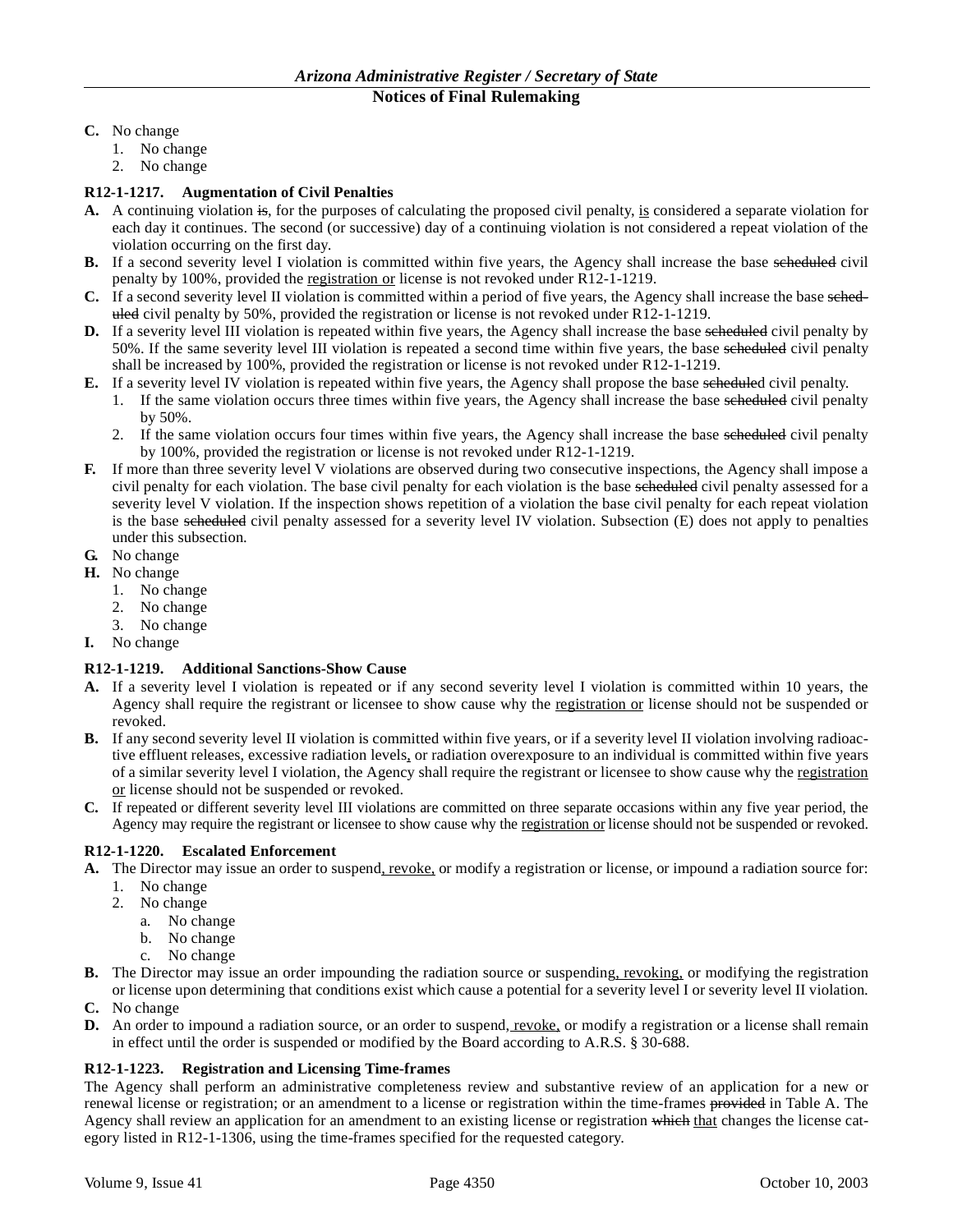# **Table A. Registration and Licensing Time-frames**

# **REGISTRATION AND LICENSING TIME-FRAMES**

| <b>License or Registration</b> | <b>Administrative Completeness Review</b> | <b>Substantive Review</b> | Overall Time-frame, |
|--------------------------------|-------------------------------------------|---------------------------|---------------------|
| category in R12-1-1306         | Time-frame, in days                       | Time-frame, in days       | in days             |
| A1                             | 90                                        | $30\,$                    | 120                 |
| $\mathbf{A2}$                  | $90\text{ }$                              | 30                        | 120                 |
| A3                             | $90\text{ }$                              | 30                        | 120                 |
| A4                             | 60                                        | $30\,$                    | $90\,$              |
| $\mathbf{B}1$                  | 90                                        | $30\,$                    | 120                 |
| $\mathbf{B}2$                  | 90                                        | $30\,$                    | 120                 |
| $\mathbf{B}3$                  | 90                                        | $30\,$                    | 120                 |
| $\mathbf{B}4$                  | 90                                        | $30\,$                    | 120                 |
| ${\bf B5}$                     | 90                                        | $30\,$                    | 120                 |
| B <sub>6</sub>                 | $40\,$                                    | $20\,$                    | 60                  |
| C1                             | 60                                        | $30\,$                    | 90                  |
| $\rm C2$                       | 60                                        | $30\,$                    | 90                  |
| $\rm C3$                       | 60                                        | $30\,$                    | 90                  |
| C <sub>4</sub>                 | 60                                        | $30\,$                    | 90                  |
| $\rm{C5}$                      | 60                                        | $30\,$                    | 90                  |
| C6                             | 60                                        | $30\,$                    | 90                  |
| $\mathbf{C}7$                  | 60                                        | $30\,$                    | 90                  |
| $\mbox{C}8$                    | 90                                        | $30\,$                    | 120                 |
| $\rm C9$                       | 60                                        | $30\,$                    | 90                  |
| C10                            | $40\,$                                    | $20\,$                    | 60                  |
| C11                            | 90                                        | $30\,$                    | 120                 |
| C12                            | 90                                        | $30\,$                    | 120                 |
| C13                            | 90                                        | $30\,$                    | 120                 |
| C14                            | 90                                        | $30\,$                    | 120                 |
| C15                            | 90                                        | $30\,$                    | 120                 |
| C16                            | 90                                        | $30\,$                    | 120                 |
| C17                            | 90                                        | $30\,$                    | 120                 |
| D1                             | 90                                        | $30\,$                    | 120                 |
| $\mathbf{D}2$                  | 90                                        | $30\,$                    | 120                 |
| D <sub>3</sub>                 | 90                                        | $30\,$                    | 120                 |
| D4                             | $40\,$                                    | $20\,$                    | 60                  |
| D <sub>5</sub>                 | $40\,$                                    | $20\,$                    | 60                  |
| D <sub>6</sub>                 | $90\text{ }$                              | $30\,$                    | 120                 |
| $\mathbf{D}7$                  | $40\,$                                    | $20\,$                    | 60                  |
| $\mathbf{D}8$                  | 60                                        | 30                        | 90                  |
| D <sub>9</sub>                 | $90\,$                                    | 30                        | $120\,$             |
| D10                            | 90                                        | $30\,$                    | 120                 |
| D11                            | 1095                                      | 365                       | 1460                |
| D12                            | 730                                       | 180                       | 910                 |
| D13                            | 365                                       | $90\,$                    | 455                 |
| D14                            | $90\text{ }$                              | $30\,$                    | 120                 |
| D15                            | 40                                        | $20\,$                    | 60                  |
| D16                            | 20                                        | $10\,$                    | 30                  |
| D17                            | 40                                        | $20\,$                    | 60                  |
| D18                            | $90\text{ }$                              | $30\,$                    | 120                 |
| D19                            | 365                                       | 120                       | 485                 |
| $\rm E1$                       | $40\,$                                    | $20\,$                    | 60                  |
| $\mathop{\mathrm{E2}}$         | $40\,$                                    | $20\,$                    | 60                  |
| $\mathop{\mathrm{E3}}$         | 40                                        | $20\,$                    | 60                  |
| $\rm E4$                       | 40                                        | $20\,$                    | 60                  |
|                                |                                           |                           |                     |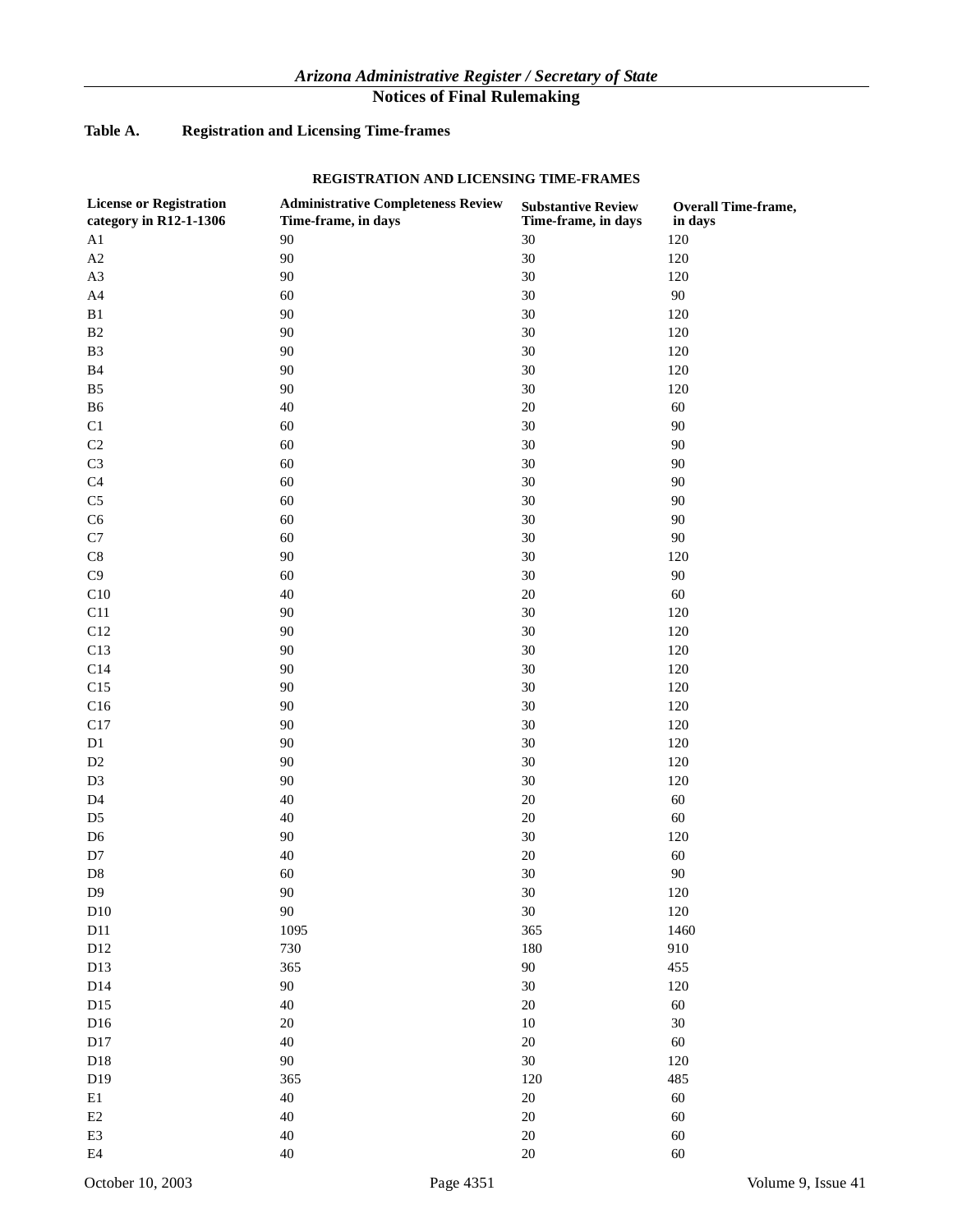| E <sub>5</sub>      | 90 | 30 | 120   |
|---------------------|----|----|-------|
| <b>E6</b>           | 90 | 30 | 120   |
| <b>E6F1</b>         | 40 | 20 | 60    |
| E7E2                | 40 | 20 | 60    |
| <b>E8F3</b>         | 40 | 20 | 60    |
| <b>E9F4</b>         | 40 | 20 | 60    |
| E <sub>10F5</sub>   | 20 | 10 | 30    |
| <b>EHF6</b>         | 40 | 20 | 60    |
| E2                  | 40 | 20 | 60    |
| E <sub>12F8</sub>   | 40 | 20 | 60    |
| E13                 | 40 | 20 | $-60$ |
| <b>E14F9</b>        | 40 | 20 | 60    |
| E <sub>15F10</sub>  | 40 | 20 | 60    |
| E <sub>16F11</sub>  | 40 | 20 | 60    |
| E <sub>17</sub> F12 | 90 | 30 | 120   |

Footnote: "administrative completeness review time-frame," "substantive review time-frame," and "overall time-frame" are defined in A.R.S. § 41-1072.

# **ARTICLE 17. RADIATION SAFETY REQUIREMENTS FOR WIRELINE SERVICE OPERATIONS AND SUBSURFACE TRACER STUDIES**

### **R12-1-1702. Required written agreement Written Agreement**

- A. Before beginning operation of a wireline service a No licensee shall enter into a written agreement with the well operator, well owner, drilling contractor, or land owner. At minimum the agreement shall contain the following provisions: perform wireline service operations with a sealed source unless, prior to commencement of the operation, the licensee has a written agreement with the well operator, well owner, drilling contractor, or land owner that:
	- 1. If a sealed source is lodged downhole each party shall:
		- a. Cooperate in making a reasonable effort to recover the sealed source; and
		- b. Unless other provision is made, bear an equal responsibility for recovery costs; In the event a sealed source is lodged downhole, a reasonable effort at recovery will be made; and
	- 2. If in the opinion of the licensee, the recovery effort could rupture the source; the parties shall not attempt to recover the source No person will be permitted to attempt recovery of the source in any manner which, in the opinion of the licensee, could rupture the source; and
	- 3. If the job site, equipment or personnel are contaminated with radioactive material, such equipment or personnel must be decontaminated before release from the site, and the job site must be decontaminated before release for unrestricted use; and If the job site is contaminated with radioactive material from a leaking source, the parties shall ensure that it is decontaminated before release for unrestricted use, and that equipment and personnel are decontaminated before release from the job site;
	- 4. If the licensee determines that the sealed source should be abandoned In the event a decision is made to abandon the sealed source downhole, the requirements of the parties shall comply with  $R12-1-1751(C)$  and the applicable laws implemented by of the rules of the Oil and Gas Conservation Commission, or the Department of Water Resources, and the Department of Environmental Quality. , as appropriate, shall be met.
- **B.** A The licensee shall maintain a copy of the agreement must be maintained at the field station during logging operations. The licensee shall retain a copy of the written agreement for three years after completion of the well logging operation.

# **R12-1-1703. Limits on levels Levels of radiation Radiation**

A person in possession of any source Sources of radiation shall be used, stored and transported transport the source according to in such a manner that the transportation requirements of 12 A.A.C. 1, Article 15, and use or store the source in a manner that is consistent with the dose limits in 12 A.A.C. 1, Article 4. limitation requirements of Article 4 of this Chapter are met.

#### **R12-1-1712. Storage precautions Precautions**

- A. A person storing or transporting a Each source of radiation, except accelerators, shall be provided with place the source in an approved a storage container, or transport container, or both combination thereof. The container or combination of containers shall be provided with have a lock, or tamper-proof seal for calibration sources, to prevent unauthorized removal of the source and exposure to radiation of, or exposure to, the source of radiation.
- **B.** Sources of radiation shall be stored A person storing or transporting a source of radiation shall store the source in a manner which that will minimize danger from explosion or fire.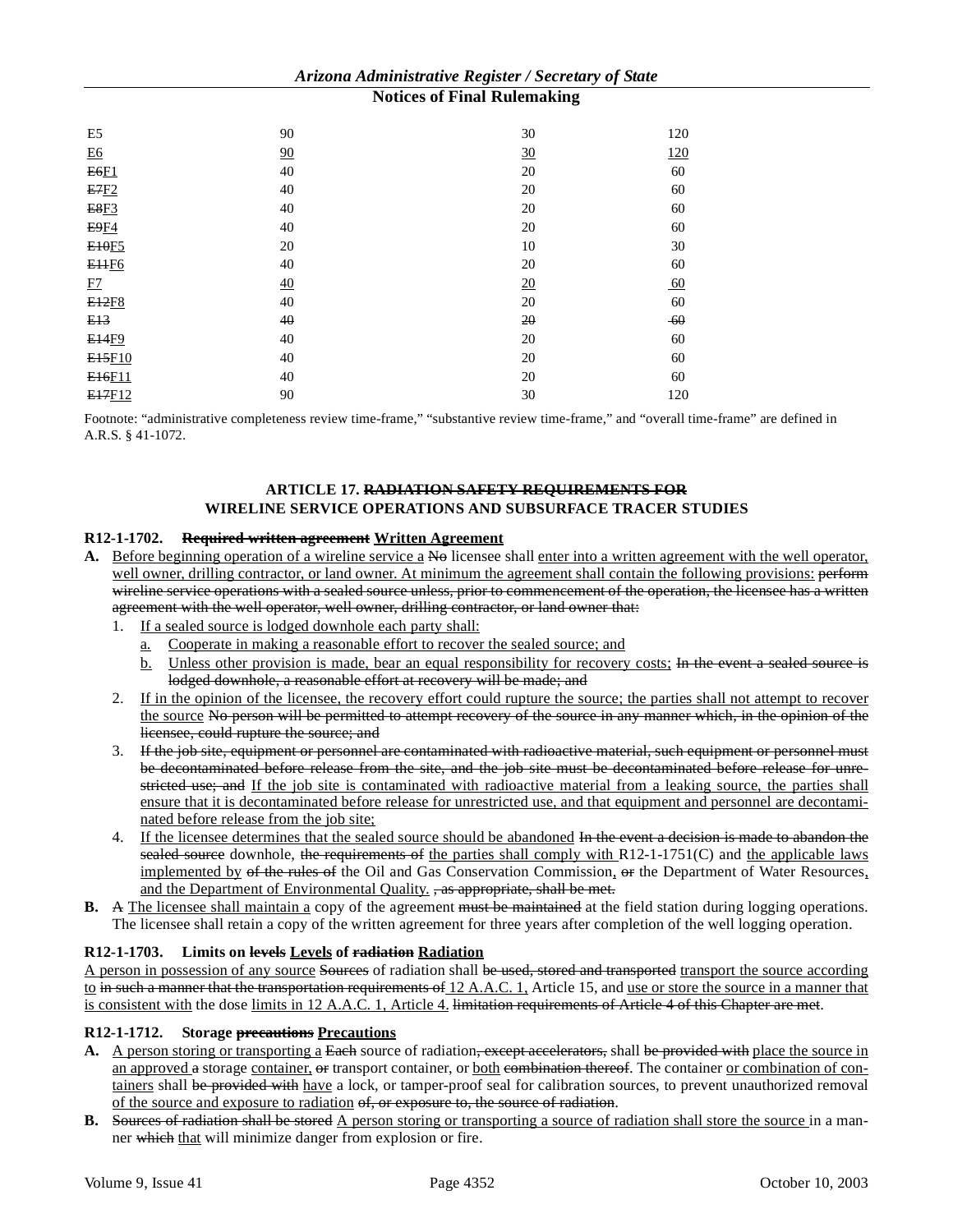# **R12-1-1714. Radiation survey instruments Survey Instruments**

- **A.** The  $\Delta$  licensee shall maintain at each field station and temporary job site keep a calibrated and operable radiation survey instrument capable of detecting beta and gamma radiation at each field station and temporary job site to make the radiation surveys as required by this Article and by Article 4 of this Chapter. The licensee shall ensure that the
	- 1. To satisfy this requirement, the radiation survey instrument shall be is capable of measuring 1.0 microsievert (0.1 millirem) per hour through 500 microsievert (50 millirem) per hour.
	- 2. Survey instruments acquired before the effective date of this rule and capable of measuring 1.0 microsievert through at least 200 microsieverts (20 millirem) per hour may be used to satisfy this requirement until July 14, 1992.
- **B.** The licensee shall have available additional calibrated and operable radiation detection instruments sensitive enough to detect the low radiation and contamination levels that could be encountered if a sealed source ruptured. The licensee may own the instruments or may establish a procedure to obtain them quickly from a second party. A licensee shall ensure that additional calibrated and operable radiation detection instruments are available as needed and that the instruments are sensitive enough to detect the low radiation and contamination levels that could be encountered if a sealed source is ruptured.
- **C.** Each radiation survey instrument required by subsection (A) shall be calibrated: A licensee shall ensure that the radiation survey instrument required in subsection (A) is calibrated:
	- 1. At intervals not to exceed six months and after each instrument servicing;
	- 2. At energies comparable to the energy energies of the radiation from the sources used;
	- 3. For linear scale instruments, at two points located approximately 1/3 and 2/3 of full-scale on each scale or for logarithmic scale instruments, at mid-range of each decade, and at two points of at least one decade; and
	- 4. No change
- **D.** Calibration A licensee shall retain calibration records shall be retained for a period of three years from the date of calibration.

# **R12-1-1715. Leak Testing of Sealed Sources**

A licensee shall test each sealed source containing that contains radioactive material for leakage according to in accordance with the provisions of R12-1-417. Records of the leak tests shall be retained for a period of three years from the date of the test, and a copy shall accompany the source to job sites.

### **R12-1-1717. Utilization records Records**

Each licensee shall maintain current records of use which shall be retained for three years from the date of the recorded event, that contain showing the following information for each source of radiation:

- 1. Make, model number, and a serial number or a description of each source of radiation used;
- 2. The identity of the well-logging supervisor or  $\underline{the}$  field unit to whom which the source is assigned;
- 3. Locations where used and dates of use; and
- 4. In the case of tracer materials and radioactive markers, the utilization record shall indicate the radionuclide and activity used undertaken in a particular well.

### **R12-1-1718. Design, performance and certification criteria for sealed sources used in downhole operations Performance, and Certification Criteria for Sealed Sources Used in Downhole Operations**

- A. Each Except for a sealed source that contains <del>, except those containing</del> radioactive material in gaseous form, a licensee shall use a sealed source used in for downhole operations after July 14, 1989, that is certified shall be certified by the manufacturer to meet the following minimum criteria as meeting minimum criteria, specifically that each source:
	- 1. Be of doubly encapsulated construction Is doubly encapsulated;
	- 2. Contain radioactive material whose chemical and physical forms are as insoluble and nondispersible as practical Contains radioactive material of a chemical and physical form that is as insoluble and nondispersible as practical; and
	- 3. Has been individually pressure tested to at least 170 meganewtons per square meter (24,656 pounds per square inch absolute) without failure.
- **B.** For sealed sources, except those containing radioactive material in gaseous form, used in downhole operations after July 14, 1989, a prototype shall have been tested and found to maintain its integrity after each of the following tests Except for a sealed source that contains radioactive material in gaseous form, a license shall use a sealed source only if the prototype maintains its integrity after each of the following tests:
	- 1. The prototype source shall be held at a temperature of -40 degrees Celsius (C) for 20 minutes, then at 600 degrees C for one hour, and then be subjected to a thermal shock by dropping the temperature from 600 degrees C to 20 degrees C within 15 seconds Thermal shock, generated by first holding the source at a temperature of -40 degrees Celsius (C) for 20 minutes, then holding the source at a temperature of 600 degrees C for one hour, and finally dropping the temperature from 600 degrees C to 20 degrees C in 15 seconds.
	- 2. A five-kilogram steel hammer, 2.5 centimeters in diameter, shall be dropped from a height of one meter onto the prototype source as a test of impact resistance Heavy impact, generated by a five kilogram steel hammer 2.5 centimeters in diameter, dropped from a height of 1 meter onto the source.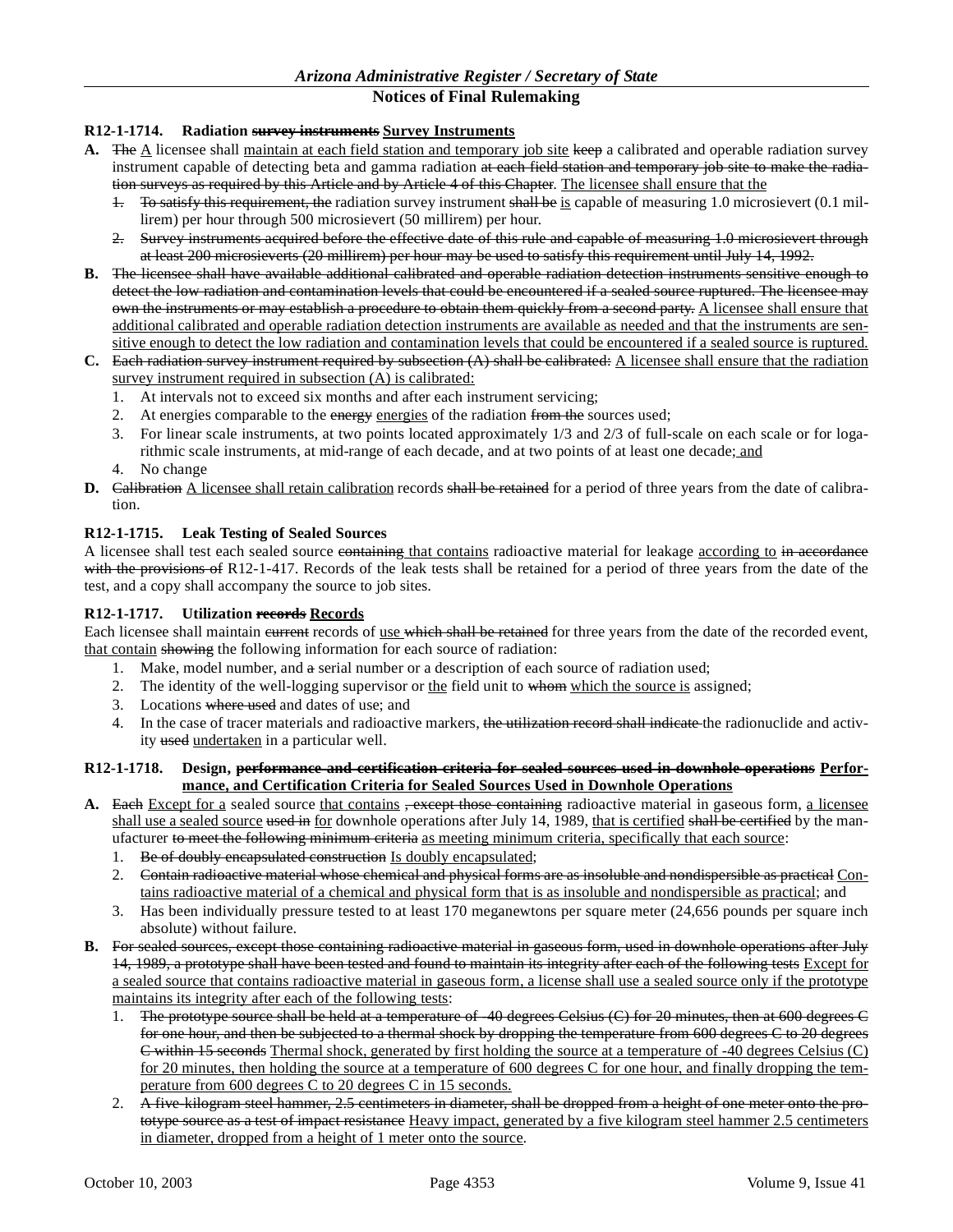- 3. The prototype source shall be subjected to vibration at a frequency of from 25 Hz to 500 Hz and at an amplitude of five g for 30 minutes. Vibration, generated by varying frequency from 25 Hz to 500 Hz and maintaining an amplitude of 49 m/sec<sup>2</sup> (5g) for 30 minutes.
- 4. A one gram hammer with a 0.3 centimeter diameter pin attached shall be dropped from a height of one meter such that the end of the pin strikes the prototype source Focused impact, generated by a 1 gram hammer with a 0.3 centimeter diameter pin, dropped from a height of 1 meter onto the source, so that the end of the pin strikes the source.
- **C.** A licensee shall retain certification Certification documents shall be retained for a period of three years after source disposal. If the source is abandoned downhole, the licensee shall retain certification documents indefinitely shall be retained permanently.

# **R12-1-1719. Labeling**

A. A licensee shall mark each Each source, source holder, or logging tool containing that contains radioactive material shall bear with a durable, legible, and clearly visible marking or label, consisting at minimum of which has, as a minimum, the standard radiation caution symbol, without the conventional color requirement, and the following wording:

# DANGER (or: CAUTION)

# RADIOACTIVE

This labeling is required for each shall be on the smallest component transported as a separate piece of equipment regardless of size.

**B.** A licensee shall permanently attach to each Each transport container a durable, legible, and a clearly visible label consisting at minimum, of shall have permanently attached to it a durable, legible, and clearly visible label which has, as a minimum, the standard radiation caution symbol and the following wording:

### DANGER (or: CAUTION)

#### RADIOACTIVE

# NOTIFY CIVIL AUTHORITIES (or name of company)

# **R12-1-1720. Inspection and maintenance Maintenance**

- A. At intervals not to exceed six months, each Each licensee shall conduct<del>, at intervals not to exceed six months,</del> a program of inspection and maintenance of holders, logging tools, source handling tools, storage containers, transport containers, and injection tools to assure proper labeling and physical condition. Records A licensee shall retain records of inspection and maintenance shall be retained for a period of three years.
- **B.** If an any inspection conducted according to subsection (A) pursuant to R12-1-1720(A) reveals damage to labeling or components critical to radiation safety, the licensee shall remove the device shall be removed from service until repairs have been made.
- **C.** The repair, opening, or modification of any sealed source shall be performed only by persons specifically authorized to do so by the Ageney, the U.S. Nuclear Regulatory Commission, an Agreement State, or a Licensing State Only persons specifically authorized by the Agency, the U.S. Nuclear Regulatory Commission, or an Agreement State may repair, open, or modify a sealed source that contains radioactive material.

#### **R12-1-1721. Training Requirements**

- A. A licensee shall not permit any individual to act as a logging supervisor as defined in Article 1 until such the individual has:
	- 1. Received, in a course recognized by the Agency, the U.S. Nuclear Regulatory Commission, or an Agreement State, or a Licensing State instruction in the following subjects and demonstrated an understanding thereof of:
		- a. Fundamentals The fundamentals of radiation safety
			- i. No change
			- ii. No change
			- iii. No change
				- (1) No change
				- (2) No change
			- iv. No change
			- v. No change
				- (1) No change
				- (2) No change
				- (3) Shielding
		- b. No change
			- i. No change
				- (1) No change
				- (2) No change
				- (3) No change
			- ii. No change
			- iii. No change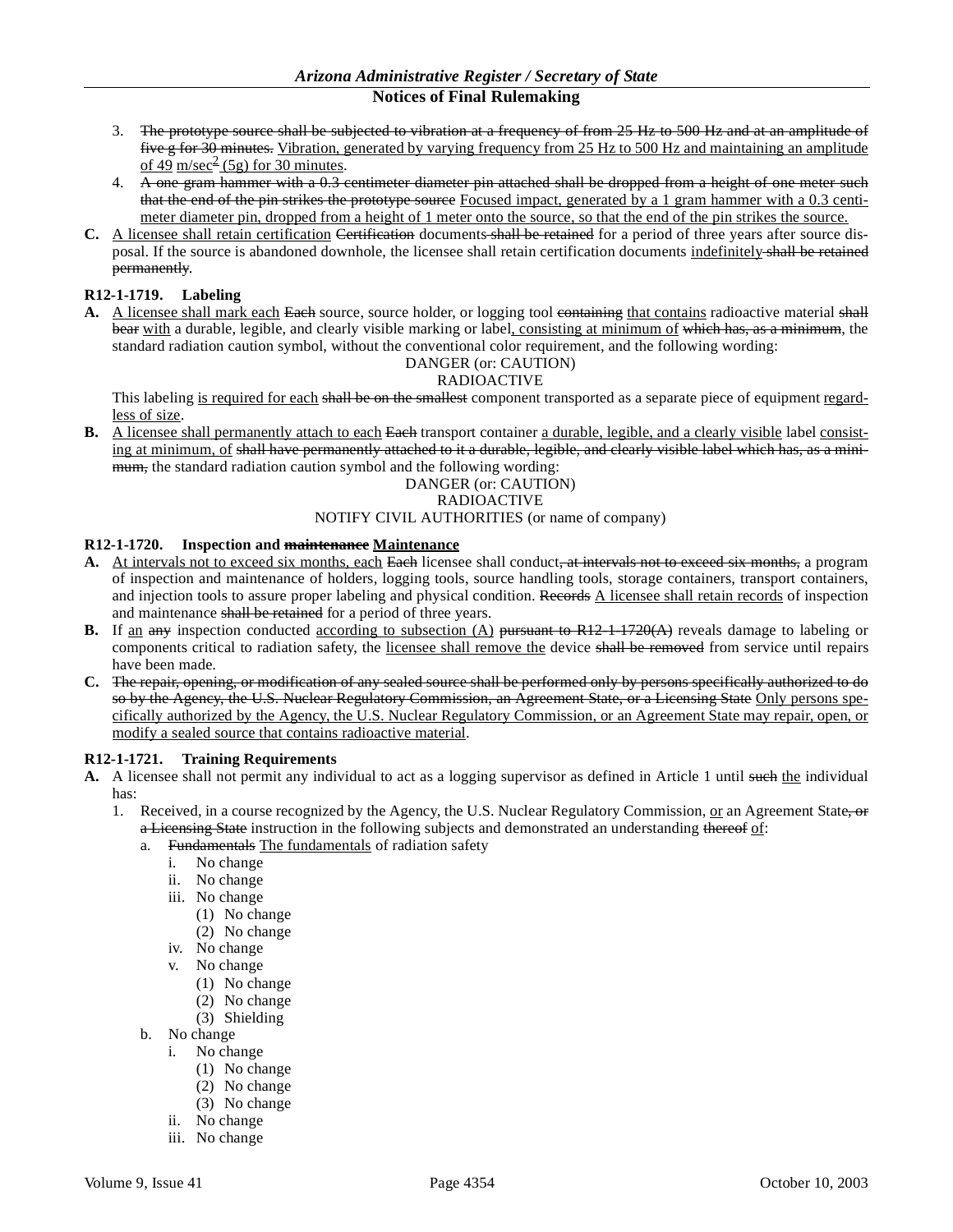- c. No change
	- i. No change
	- ii. No change
	- iii. No change
	- iv. No change
- d. No change
- e. No change
- f. No change
- 2. Read and received instruction in Received, read, and demonstrated an understanding of the rules contained in this Article and the applicable Sections of Articles 1, 4, 10, and 15 of this Chapter or their equivalent, conditions of appropriate license or certificate of registration, and the licensee's operating and emergency procedures, and demonstrated an understanding thereof; and
- 3. No change
- **B.** A licensee shall not permit any an individual to assist in the handling of sources of radiation until such the individual has:
	- 1. Read or received, and demonstrated an understanding of instruction in the licensee's operating and emergency procedures and demonstrated an understanding thereof; and
	- 2. Demonstrated competence to use, under the personal supervision of the logging supervisor, the sources of radiation, related handling tools, and radiation survey instruments which that will be used on the job.
- **C.** No change

# **R12-1-1722. Operating and emergency procedures Emergency Procedures**

Each licensee shall develop The licensee's operating and emergency procedures shall include instructions in at least on the following subjects:

- 1. Procedures designed to prevent individuals from being exposed to radiation in excess of the limits in Article 4 of this Chapter. This subject includes:
	- a. Use of a sealed source in a well without a surface casing for the purposes of protecting a fresh water aquifer, as appropriate;
	- b. Methods employed to minimize exposure from inhalation or ingestion of licensed tracer materials; and
	- c. Methods for minimizing exposure of individuals in the event of an accident; Handling and use of sources of radiation to be employed so that no individual is likely to be exposed to radiation doses in excess of the standards established in Article 4 of this Chapter;
- 2. Use of remote handling tools for manipulating a radioactive sealed source or tracer;
- $2.3$ . Methods and occasions for conducting a radiation surveys survey;
- 3.4. Methods and occasions for locking and securing sources a source of radiation;
- 4.5. Personnel monitoring and the use of personnel monitoring equipment;
- 5.6. Transportation of a source to a temporary job sites site or and field stations station, including the packaging and placing of sources the source of radiation in vehicles a vehicle, placarding of vehicles the vehicle, and securing sources the source of radiation during transportation;
- 6. Minimizing exposure of individuals in the event of an accident;
- 7. Procedure for notifying proper personnel in the event of the Agency if there is an accident;
- 8. No change
- 9. No change
- 10. Procedure to be followed in the event a required if a sealed source is:
	- a. Lost or lodged downhole; or
	- b. Ruptured, including safeguards to prevent job site and personnel contamination, inhalation; and ingestion lost or lodged downhole;
- 11. Procedures to be used required for picking up, receiving, and opening packages containing that contain radioactive material; and
- 12. Procedures to be used required for site and equipment surveys and decontamination following tracer studies.

# **R12-1-1723. Personnel Monitoring**

- **A.** A licensee shall not permit any individual to act as a logging supervisor or to assist in the handling of sources of radiation unless each such individual wears either a film badge or a thermoluminescent dosimeter (TLD). Each film badge or TLD shall be assigned to and worn by only one individual.
- **B.** Where If necessary in order to aid in determining the extent of an individual's exposure to concentrations of radioactive material, the licensee shall provide bioassay for individuals conducting tracer studies.
- **C.** Personnel The licensee shall maintain personnel monitoring records shall be maintained according to in accordance with R12-1-419(C).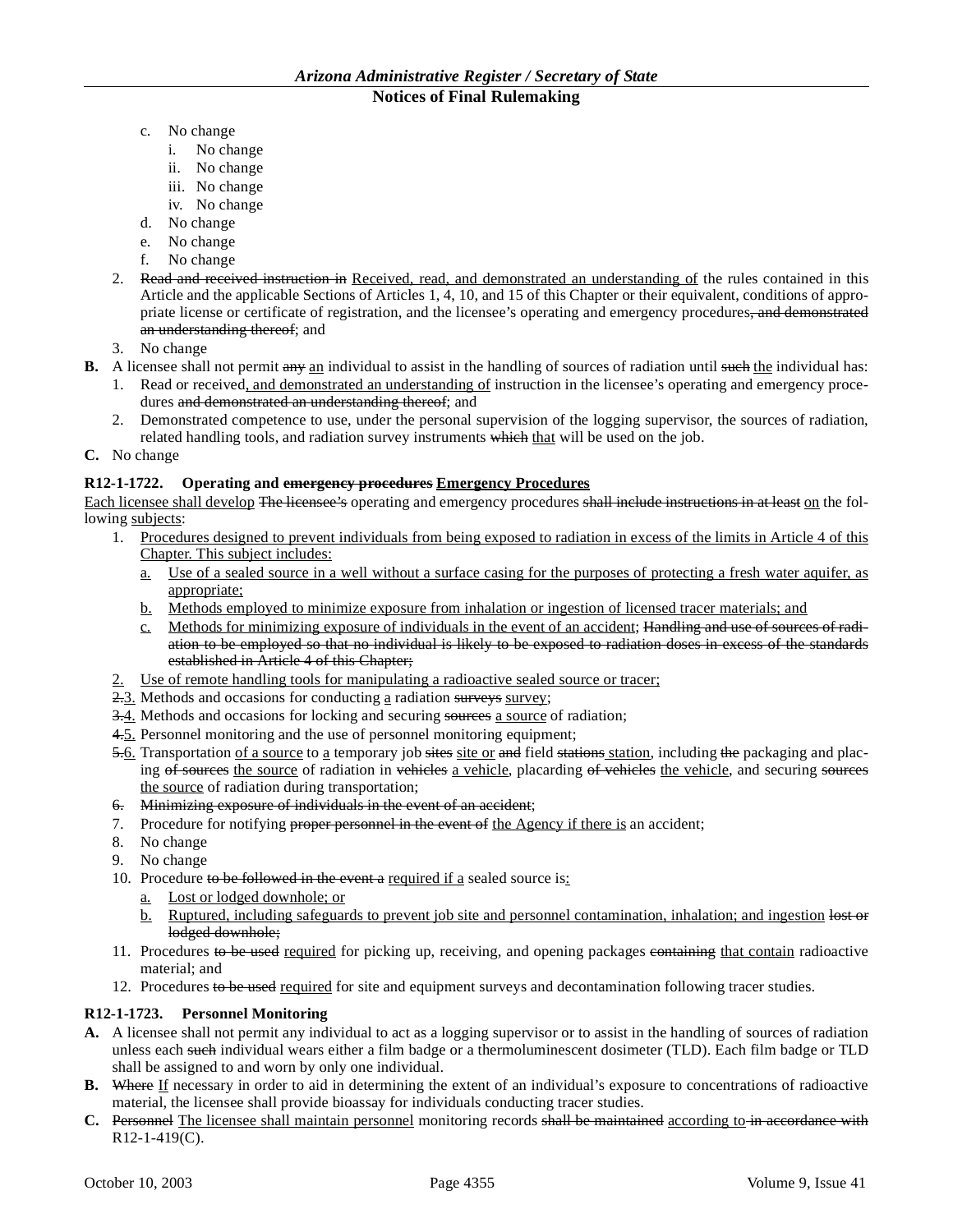# **R12-1-1731. Security**

During each logging or tracer application, the logging supervisor or other designated employee shall maintain direct surveillance of the operation to protect against unauthorized or unnecessary entry into a restricted area, as defined in Article 1 of this Chapter.

- **A.** A logging supervisor shall be physically present at a temporary job site whenever licensed material is being handled or is not stored and locked in a vehicle or storage place. The logging supervisor may leave the job site to obtain assistance if a source becomes lodged in a well.
- **B.** During well logging, except when a radiation source is below ground or in a shipping or storage container, the logging supervisor or other individual designated by the logging supervisor shall maintain direct surveillance of the operation to prevent unauthorized entry into a restricted area, as defined in R12-1-102.

# **R12-1-1733. Subsurface tracer studies Tracer Studies**

- **A.** Protective Any person who handles radioactive tracer material shall wear protective gloves and other appropriate protective clothing and equipment shall be used by all personnel handling radioactive tracer material. Precautions shall be taken to avoid ingestion or inhalation of radioactive material.
- **B.** A No licensee shall not inject eause the injection of radioactive material into potable aquifers without prior written authorization from authority granted in a radioactive material license issued by the Agency.
- **C.** A licensee shall dispose of tracer study waste contaminated with radioactive material in accordance with R12-1-434.

# **R12-1-1734. Use of a Sealed Source in a Well Without a Surface Casing and Particle accelerators Accelerators**

- **A.** A licensee or registrant may use a sealed source in a well without a surface casing to protect a fresh water aquifer if the licensee follows the correct procedure for reducing the probability that the source will become lodged in the well.
- **B.** A licensee or registrant shall not begin well logging operations in a well without a surface casing unless the Agency has approved the licensee's procedure for logging in an uncased hole.
- **C.** No A licensee or registrant shall not permit above-ground testing of a particle accelerators accelerator, designed for use in well-logging, which results in the production of radiation, except in areas or facilities unless the area or facility affected is controlled or shielded so that the in a manner consistent with applicable requirements of in Article 4 of this Chapter, as applicable, are met.

# **R12-1-1741. Radiation surveys Surveys**

- A. Radiation surveys A licensee shall perform and make a record of a radiation survey using instruments or calculations of radiation levels shall be made and recorded for in each area where radioactive materials are material is stored.
- **B.** Radiation surveys A licensee shall make and record a radiation survey using instruments or calculations of radiation levels shall be made and recorded for the radiation levels in occupied positions and on the exterior of each vehicle used to transport radioactive material. Such surveys or calculations The survey or calculation shall include each source of radiation or combination of sources to be transported in the vehicle.
- **C.** After removal of the sealed source from the logging tool and before departing the job site, a licensee shall ensure that the logging tool detector shall be is energized, or a survey meter is used to used, to assure that test the logging tool is free of for contamination. The licensee shall record the test for contamination.
- D. Radiation The licensee shall make and record each survey surveys using instruments shall be made and recorded using an appropriate survey instrument for the radionuclide being used, at the job site or wellhead for each tracer operation, except those using Hydrogen-3, Carbon-14 and Sulfur-35. These surveys Each survey shall include measurements of radiation levels before and after the each tracer operation.
- **E.** Records of surveys conducted according to subsections required pursuant to R12-1-1741(A) through (D) shall include the dates date of each survey, the identification of individuals each individual making the survey, the identification of each survey instruments instrument used, each radiation measurements measurement in millirem or microsievert per hour, and an exact description of the location of the survey. Records A licensee shall retain records of a survey of these surveys shall be retained for three years after completion of the survey.

# **R12-1-1742. Documents and Records Required at Field Stations**

Each licensee utilizing a field station shall have the following documents and records available for the specific devices and sources used at the field station:

- 1. Appropriate license<del>, certificate of registration, o</del>r equivalent document;
- 2. No change
- 3. Applicable rules regulations;
- 4. Records Record of the latest survey instrument ealibrations calibration required by pursuant to R12-1-1714;
- 5. Records Record of the latest leak test performed according to test results pursuant to R12-1-1715;
- 6. Inventories of sealed sources required by pursuant to  $R12-1-1716$ ;
- 7. Utilization records required by pursuant to R12-1-1717;
- 8. Records of inspection and maintenance required by pursuant to R12-1-1720; and
- 9. Survey records required by pursuant to  $R12-1-1741$ .